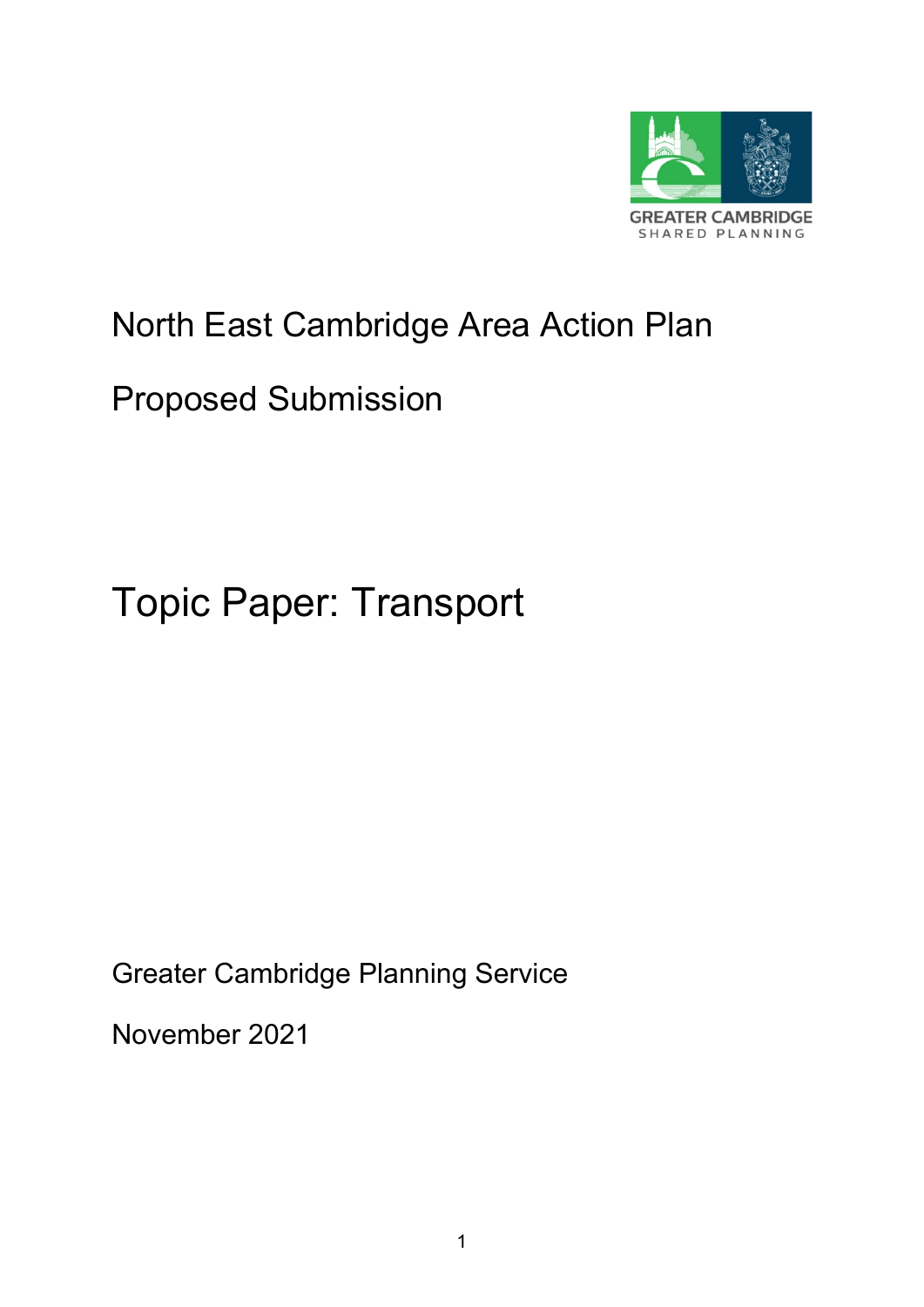## **Contents**

| Cambridgeshire and Peterborough Combined Authority (CPCA)  9         |    |
|----------------------------------------------------------------------|----|
|                                                                      |    |
|                                                                      |    |
|                                                                      |    |
|                                                                      |    |
|                                                                      |    |
|                                                                      |    |
|                                                                      |    |
|                                                                      |    |
|                                                                      |    |
|                                                                      |    |
|                                                                      |    |
|                                                                      |    |
|                                                                      |    |
| Inclusion of additional development areas within the NEC AAP site 28 |    |
|                                                                      |    |
|                                                                      |    |
| Transport Strategy and Transport Assessments                         | 34 |
|                                                                      |    |
| Transport Position Statement for Development Management Decisions 37 |    |
|                                                                      |    |
|                                                                      |    |
|                                                                      |    |
|                                                                      |    |
|                                                                      |    |
|                                                                      |    |
|                                                                      |    |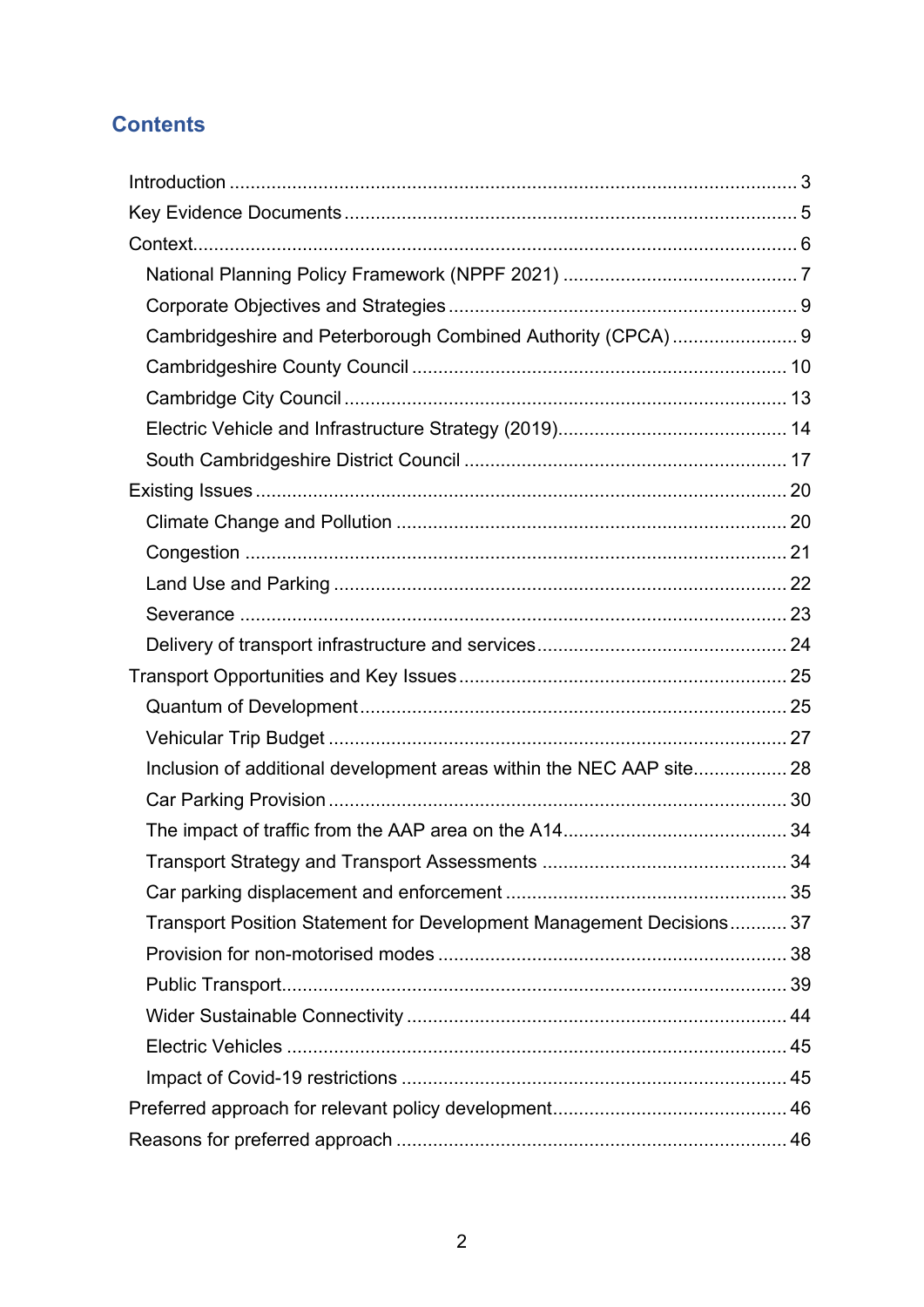#### <span id="page-2-0"></span>**Introduction**

To enable new development to come forward at North East Cambridge requires a new approach to managing transport impacts. In essence, new development will only be considered acceptable if it can demonstrate that it will not result in increased traffic movements on the surrounding road network. This means both existing and new development must ensure the vast majority (circa 75%) of all trips are made by sustainable means (i.e. walking, cycling or by public transport). Achieving this level of mode shift requires the principles of walkable neighbourhoods and healthy towns to be embedded from the outset at all levels of planning from the inclusion of facilities within individual buildings through to AAP-wide interventions and strategic transport schemes.

Nevertheless, North East Cambridge (NEC) is well placed to meet this challenge. Located a 15-minute cycle ride from the city centre NEC already has good public transport links, including the North Cambridge Station and Guided Busway. In addition, there are many walking, cycling and public transport improvements already planned to serve the area. Alongside enhancements to sustainable travel options, the Area Action Plan (AAP) will facilitate the mode shift by limiting car use to and from the area (through a trip budget), the application of urban design principles and the promotion of low levels of parking provision.

The NEC AAP is supported by the NEC Transport Evidence Base (2019) which builds upon the wider Ely to Cambridge A10 Transport Study (2018). Since these reports were prepared further work has been undertaken on the development capacities and land use mix being promoted through the AAP. This Transport Topic Paper addresses these and other issues that have arisen following the Transport Evidence to inform the preparation of the draft AAP.

This topic paper should be read alongside the NEC Transport Evidence Base study and the Internalisation 'trip capture' Topic Paper. The latter considers policies for inclusion within the NEC AAP that create the right conditions for internalisation (trips which start and end within the boundary of the AAP) and minimise the demand on the external road system. Internalisation will be a key component in meeting the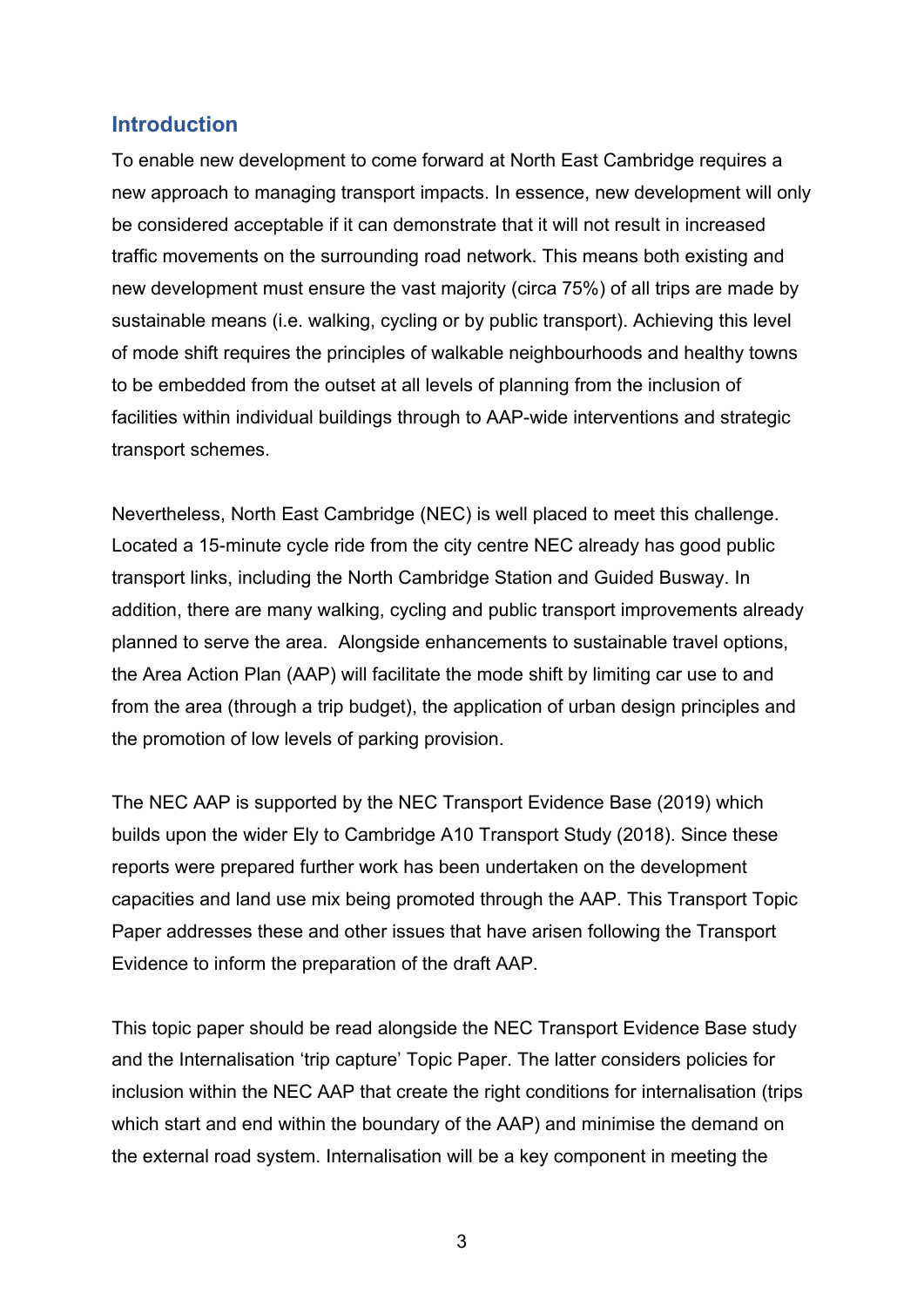AAP's trip budget. The Internalisation 'trip capture' Topic Paper explores the opportunities to establish a high share of internalisation at NEC. New advances in mobility and emerging technology can break the dependency on private cars, particularly single occupancy, by creating a transport system that is flexible, integrated and personalised. Promoting easy navigation and transition between sustainable modes using density and critical mass to support and sustain public transport solutions. This is explored further in the Future Mobility Topic Paper.

Further to the above, the five main landowners within NEC were asked to confirm their acceptance of the trip budget approach and, therein, the ability to deliver the target mode share. In response, the transport consultant teams have prepared, in consultation with the Councils and County Council, a High Level Transport Strategy for NEC (2021) that sets out the detail for how the trip budget is apportioned and the package of interventions and measures needed to be brought forward at the site, NEC and wider level, to deliver development that would keep within the trip budget. It also includes further detail on how development will be monitored to ensure the sustainable mode share is achieved and compliance with the trip budget and parking restrictions. The High Level Transport Strategy is intended to be an iterative ('live') document, updated on a regular basis to take account of new survey data, changes affecting the wider transport network, the timetable for delivery of strategic and NEC transport projects, and emerging new technologies. New development proposals will need to demonstrate their contribution towards meeting the overall package of measures contained in the High Level Transport Strategy.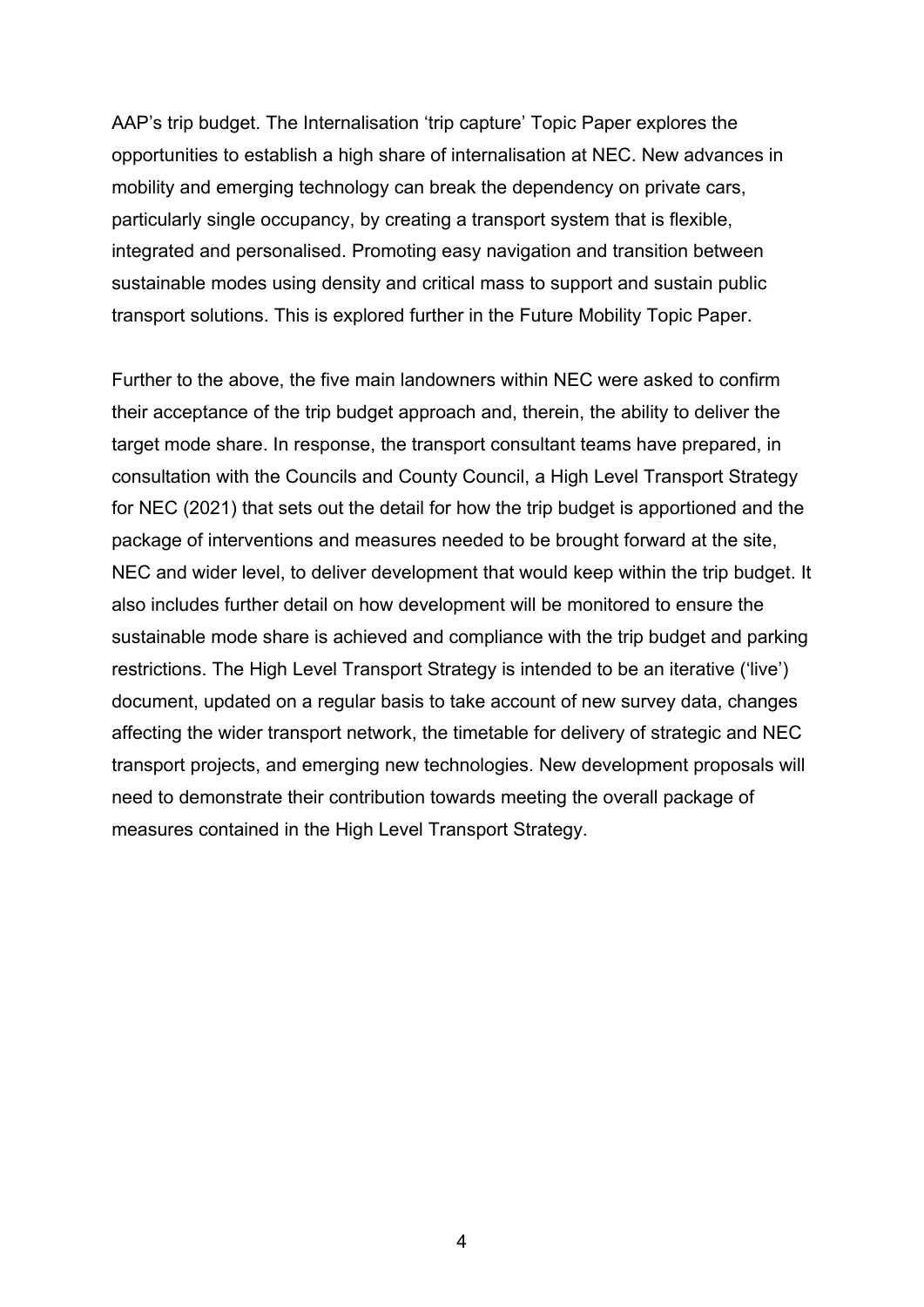#### <span id="page-4-0"></span>**Key Evidence Documents**

- [Ely to Cambridge A10 Transport Study \(2018\)](https://www.greatercambridge.org.uk/transport/transport-projects/waterbeach-to-cambridge)
- [Cambridgeshire and Peterborough Local Transport Plan](https://mk0cpcamainsitehdbtm.kinstacdn.com/wp-content/uploads/documents/transport/local-transport-plan/LTP.pdf) (2020)
- [Cambridge and South Cambridgeshire Transport Plan Adopted March \(2014\)](https://www.cambridgeshire.gov.uk/residents/travel-roads-and-parking/transport-plans-and-policies/cambridge-city-and-south-cambs-transport-strategy)
- [Cambridgeshire and Peterborough Economic Review \(2018\)](https://www.cpier.org.uk/)
- [Future of Mobility: Urban Strategy \(Department for Transport\)](https://assets.publishing.service.gov.uk/government/uploads/system/uploads/attachment_data/file/846593/future-of-mobility-strategy.pdf)
- [The Future of Mobility foresight report \(2019\), Government office for science](https://assets.publishing.service.gov.uk/government/uploads/system/uploads/attachment_data/file/780868/future_of_mobility_final.pdf)
- [The opportunity for Mobility as a Service \(Transport Systems Catapult\)](https://ts.catapult.org.uk/wp-content/uploads/2016/08/Mobility-as-a-Service_Exploring-the-Opportunity-for-MaaS-in-the-UK-Download.pdf)
- [ALL CHANGE? The future of travel demand and the implications for policy](http://www.demand.ac.uk/wp-content/uploads/2018/04/FutureTravel_report_final.pdf)  [and planning The First Report of the Commission on Travel Demand](http://www.demand.ac.uk/wp-content/uploads/2018/04/FutureTravel_report_final.pdf)
- [Cycle Parking Guide for New Residential Developments \(Cambridge City](https://www.cambridge.gov.uk/media/6771/cycle-parking-guide-for-new-residential-developments.pdf)  [Council\)](https://www.cambridge.gov.uk/media/6771/cycle-parking-guide-for-new-residential-developments.pdf)
- [Local Transport Note 1/20 Cycle infrastructure design](https://www.gov.uk/government/publications/cycle-infrastructure-design-ltn-120) (Department for [Transport\)](https://www.gov.uk/government/publications/cycle-infrastructure-design-ltn-120)
- [Advice on Specifications and Standards recommended for equestrian routes](https://programmeofficers.co.uk/Preston/CoreDocuments/LCC149.pdf)  [in England and Wales \(British Horse Society\)](https://programmeofficers.co.uk/Preston/CoreDocuments/LCC149.pdf)
- Cambridge City Council [Electric Vehicle and Infrastructure Strategy \(2019\)](https://www.cambridge.gov.uk/media/7988/electric-vehicle-and-infrastructure-strategy.pdf)
- [Future Mobility Hubs: Supporting the transition to sustainable mobility](http://www.infrastructure-intelligence.com/sites/default/files/article_uploads/Arup-GoAhead-Future-Mobility-Hub%20report.pdf) (Arup & [Go-Ahead\)](http://www.infrastructure-intelligence.com/sites/default/files/article_uploads/Arup-GoAhead-Future-Mobility-Hub%20report.pdf)
- [Manual for Streets \(Department for Transport, 2007\)](https://assets.publishing.service.gov.uk/government/uploads/system/uploads/attachment_data/file/341513/pdfmanforstreets.pdf)
- [Waltham Forrest Mini Holland Design Guide \(2015\)](https://www.enjoywalthamforest.co.uk/wp-content/uploads/2015/01/Waltham-Forest-Mini-Holland-Design-Guide.pdf)
- Cambridgeshire [Rights of Way Improvement Plan \(2016\)](https://www.cambridgeshire.gov.uk/asset-library/imported-assets/Cambridgeshire_ROWIP_update___April_2016%20(1).pdf)
- [Draft Cambridgeshire Local Cycling and Walking Infrastructure Plan \(2020\)](https://consultcambs.uk.engagementhq.com/ccc-local-cycling-and-walking-infrastructure-plan-consultation-2021)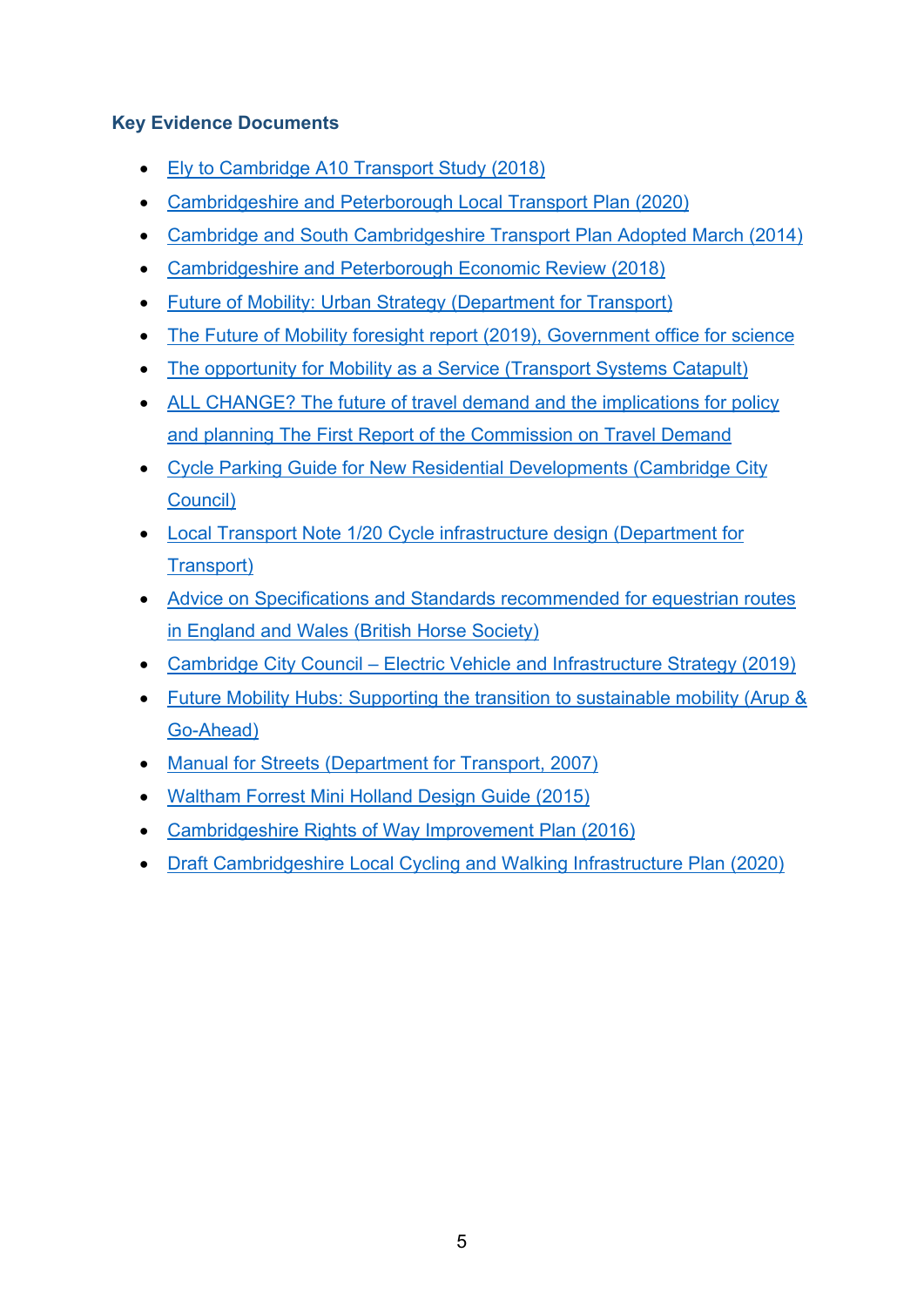#### **NEC Evidence and Topic Papers:**

- NEC AAP Transport Evidence Base (2019)
- NEC AAP High Level Transport Strategy (2021) (prepared by the five main NEC landowners in collaboration with the Councils and County Council (2021)
- Smart Infrastructure Topic Paper: Environmental Monitoring (2021)
- Smart Infrastructure Topic Paper: Digital Infrastructure (2021)
- Smart Infrastructure Topic Paper: Future Mobility (2021)
- Health Facilities & Wellbeing Topic Paper (2021)
- Environmental Health Topic Paper (2021)
- Climate Change, Energy, Water and Sustainable Design and Construction Topic Paper (2021)
- Community Safety Topic Paper (2021)
- Anti-Poverty and Inequality Topic Paper (2021)
- <span id="page-5-0"></span>• Internalisation Topic Paper (2021)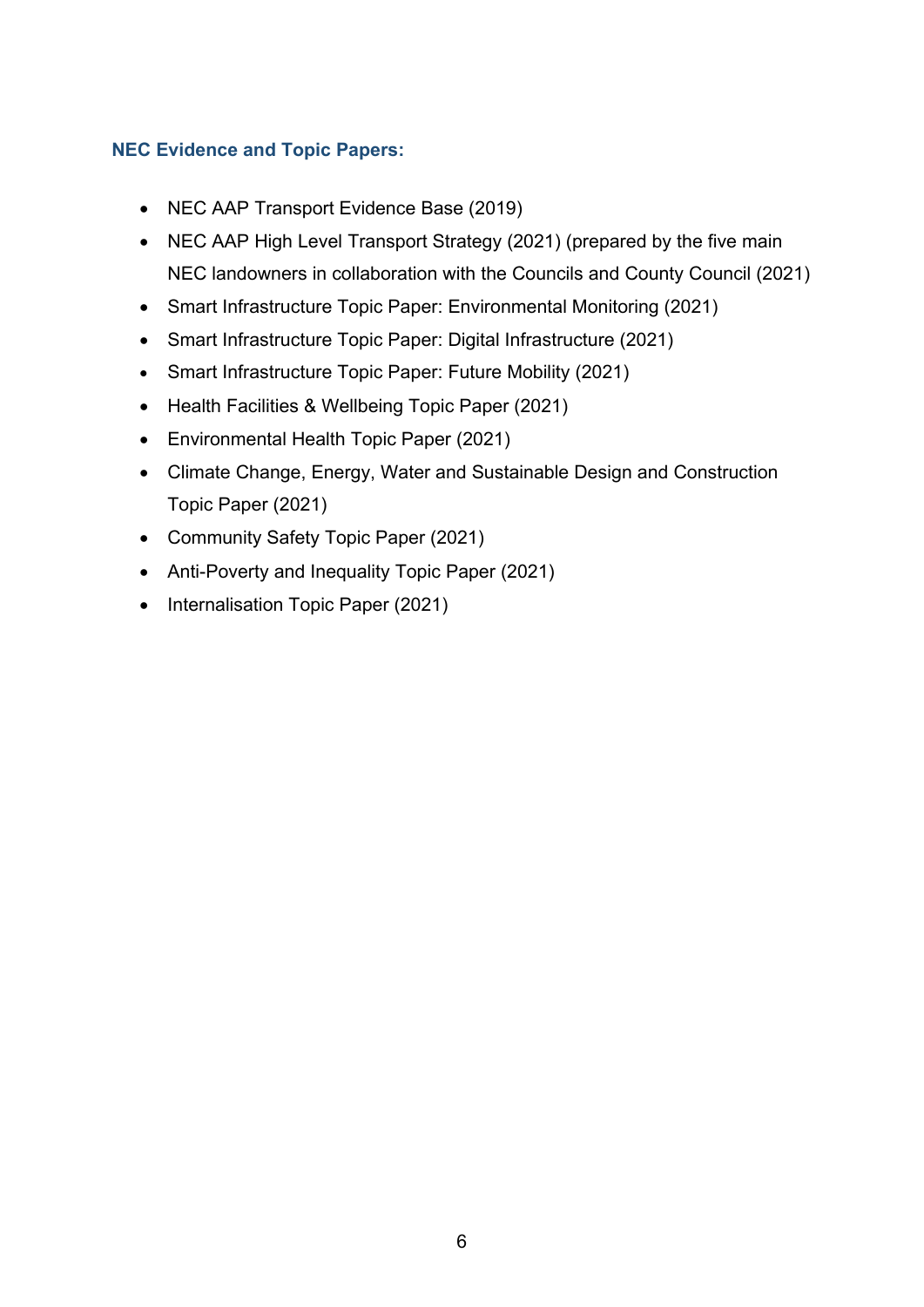#### <span id="page-6-0"></span>**National Planning Policy Framework (NPPF 2021)**

The National Planning Policy Framework NPPF) has a presumption in favour of sustainable development for both plan-making and decision-taking. The NPPF has a requirement for developments which generate significant amounts of movement to be supported by a Transport Assessment or Transport Statement and Travel Plan.

The NPPF establishes that it is for the planning system to actively manage patterns of growth in support of sustainable development. Significant development should be focused on locations which are or can be made sustainable, through limiting the need to travel and offering a genuine choice of transport modes. This can help to reduce congestion and emissions and improve air quality and public health. However, opportunities to maximise sustainable transport solutions will vary between urban and rural areas, and this should be taken into account in both plan-making and decision-making.

Paragraph 104 states that transport issues should be considered from the earliest stages of plan-making and development proposals, and that opportunities from existing or proposed transport infrastructure, and changing transport technology and usage, should be realised. Also that;

- potential impacts on transport networks can be addressed and patterns of movement, streets, parking and other transport considerations are integral to the design and contribute to making high quality places
- opportunities to promote walking, cycling and public transport use are identified and pursued
- the environmental impacts of traffic and transport infrastructure can be identified, assessed and taken into account – including appropriate opportunities for avoiding and mitigating any adverse effects, and for net environmental gains

Paragraph 106 states that planning policies should support a mix of uses to minimise the number and length of journeys, aligned with strategies and investment for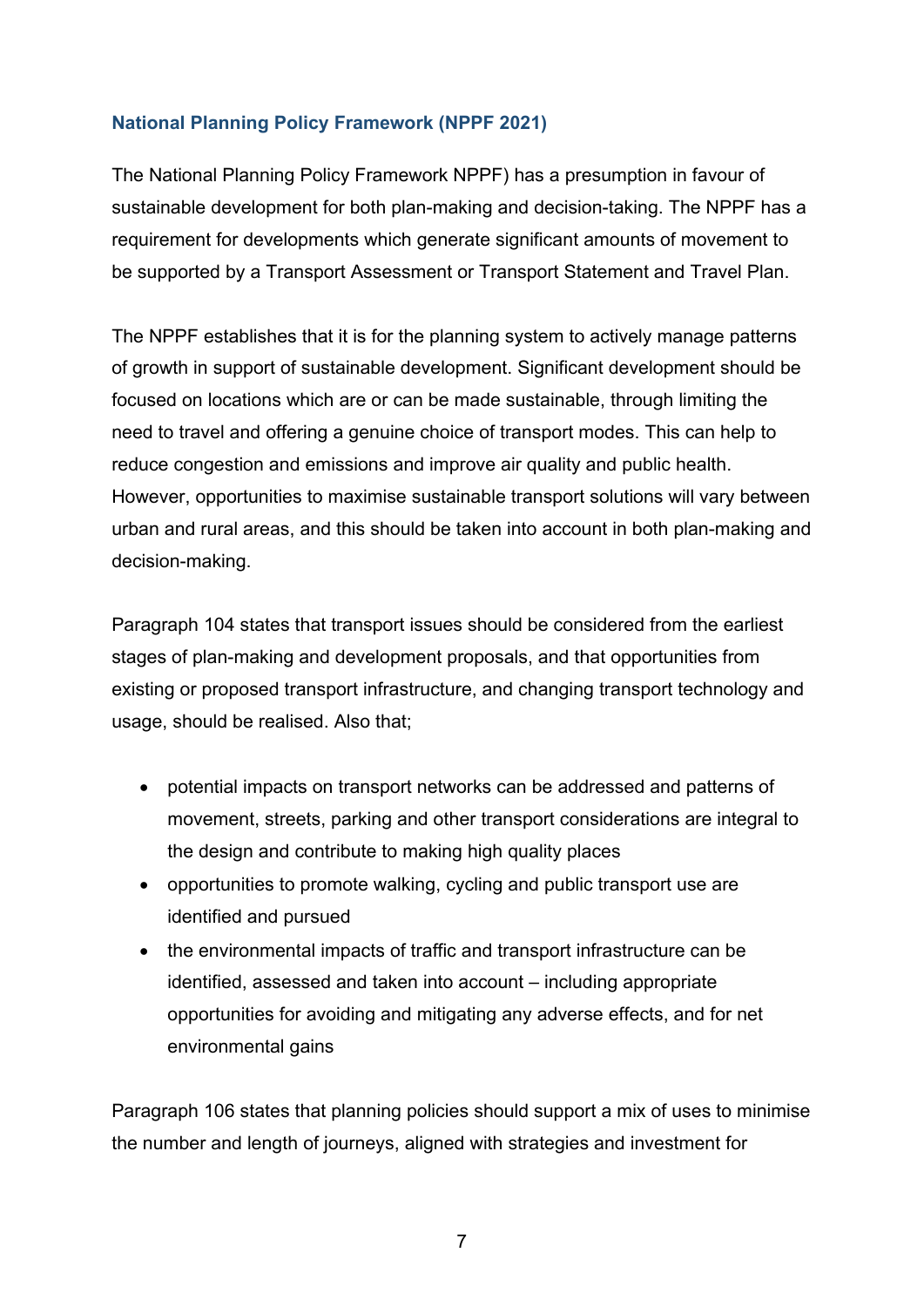supporting sustainable transport to widen transport choice and provide for high quality walking and cycling networks and supporting infrastructure.

Additionally, Paragraph 107 addresses setting local car parking standards taking into consideration site accessibility, type and mix of uses, availability of public transport and also states that there is a need to ensure an adequate provision of spaces for charging plug-in and other ultra-low emission vehicles. Paragraph 108 states that maximum standards should only be set where there is a clear and compelling justification for managing the road network, optimising density of development and locations well served by public transport.

Paragraph 110 states - In assessing sites that may be allocated for development in plans, or specific applications for development, it should be ensured that:

- appropriate opportunities to promote sustainable transport modes can be or have been – taken up, given the type of development and its location;
- any significant impacts from the development on the transport network (in terms of capacity and congestion), or on highway safety, can be cost effectively mitigated to an acceptable degree.

Paragraph 111. Development should only be prevented or refused on highways grounds if there would be an unacceptable impact on highway safety, or the residual cumulative impacts on the road network would be severe.

Paragraph 112. Within this context, applications for development should:

(a) give priority first to pedestrian and cycle movements, both within the scheme and with neighbouring areas; and second – so far as possible – to facilitating access to high quality public transport, with layouts that maximise the catchment area for bus or other public transport services, and appropriate facilities that encourage public transport use;

(b) address the needs of people with disabilities and reduced mobility in relation to all modes of transport;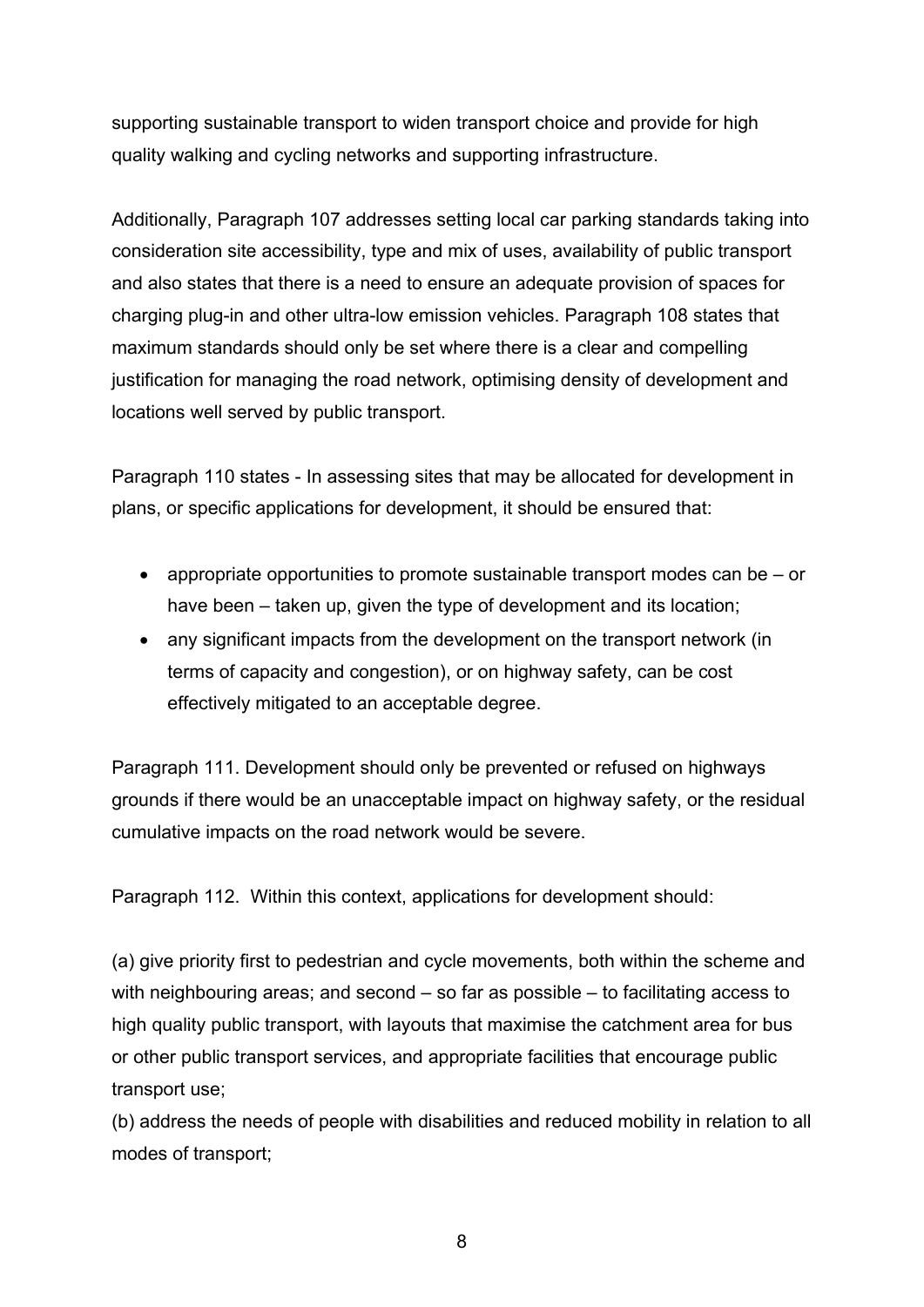(c) create places that are safe, secure and attractive which minimises scope for conflict between pedestrians, cyclists and vehicles, avoid unnecessary street clutter and respond to local character and design standards;

(d) allow for efficient delivery of goods, and access by service and emergency vehicles; and

(e) be designed to enable charging of plug-in and other ultra-low emission vehicles in safe, accessible and convenient locations.

Paragraph 113. All developments that will generate significant amounts of movement should be required to provide a travel plan, and the application should be supported by a transport statement or transport assessment so that the likely impacts of the proposal can be assessed.

#### <span id="page-8-0"></span>**Corporate Objectives and Strategies**

There are four relevant authorities that will be involved in the development of the NEC development, Cambridgeshire County Council, Cambridge City Council and South Cambridgeshire District Council and Cambridgeshire and Peterborough Combined Authority. These are supported by the Greater Cambridge Partnership on the delivery side. These are the objectives and strategies that are relevant to this topic paper:

#### <span id="page-8-1"></span>**Cambridgeshire and Peterborough Combined Authority (CPCA)**

The devolution deal for Cambridgeshire and Peterborough sets out key ambitions for the combined authority. Most relevant to this topic paper is its ambition to 'deliver outstanding and much needed connectivity in terms of transport and digital links'.

As the CPCA is now the local transport authority with strategic transport powers it has prepared a local transport plan which sets out its aims and objectives. The plan supports the CPCA's non statutory spatial framework which looks to align essential infrastructure, housing, and job growth. The plan brings together the local transport plans prepared by the County Council and the local transport plan for Peterborough supporting the objectives set out for the Transport Strategy for Cambridge and South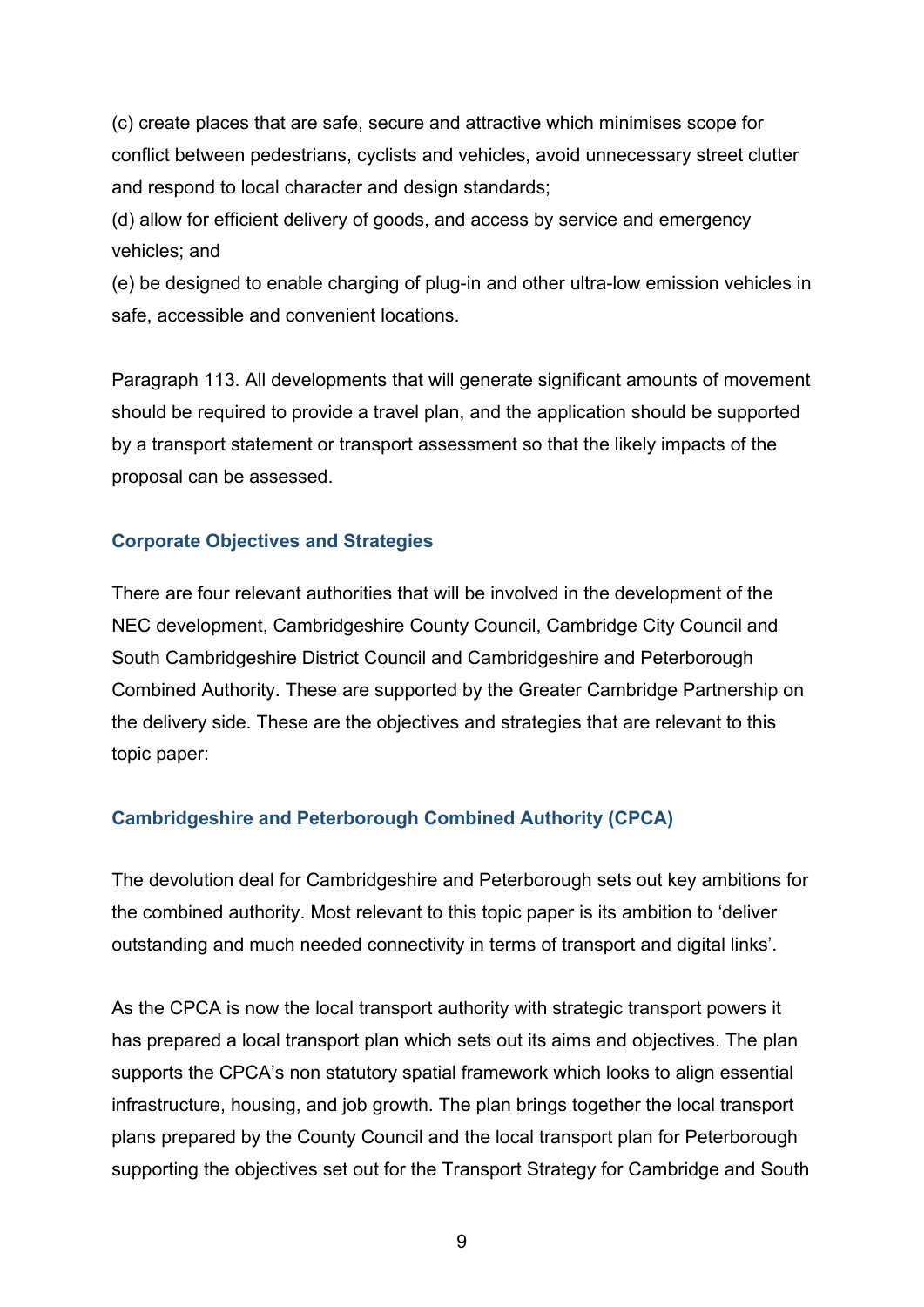Cambridgeshire. The CPCA is currently updating the Local Transport Plan and rebranding it Local Transport and Connectivity Plan (LTCP).

#### <span id="page-9-0"></span>**Cambridgeshire County Council**

The County Council's vision is to make the county 'a great place to call home' supported by three priority outcomes:

- A good quality of life for everyone by nurturing healthy communities that can access resources, connect with others and become sustainable. Improve social and economic equality and encourage people to choose healthy lifestyles.
- Thriving places for people to live by investing in the environmental, infrastructure and services and building supportive, resilient communities that are great places to live.
- The best start for Cambridgeshire's children.

Accessibility and mobility are integral in helping to achieve these aims. The County Council is the highway authority with responsibility for on-street parking and for maintaining the county's roads. The County Council was the transport authority however this responsibility has now passed to the Cambridgeshire and Peterborough Combined Authority. In its previous role the County Council put together the Transport Strategy for Cambridge and South Cambridgeshire which covers the NEC AAP area and remains relevant until superseded.

#### **The Transport Strategy for Cambridge and South Cambridgeshire**

The Transport Strategy for Cambridge and South Cambridgeshire (TSCSC) was adopted by Cambridgeshire County Council in March 2014 and ensures that local councils plan together for sustainable growth and continued economic prosperity in the area.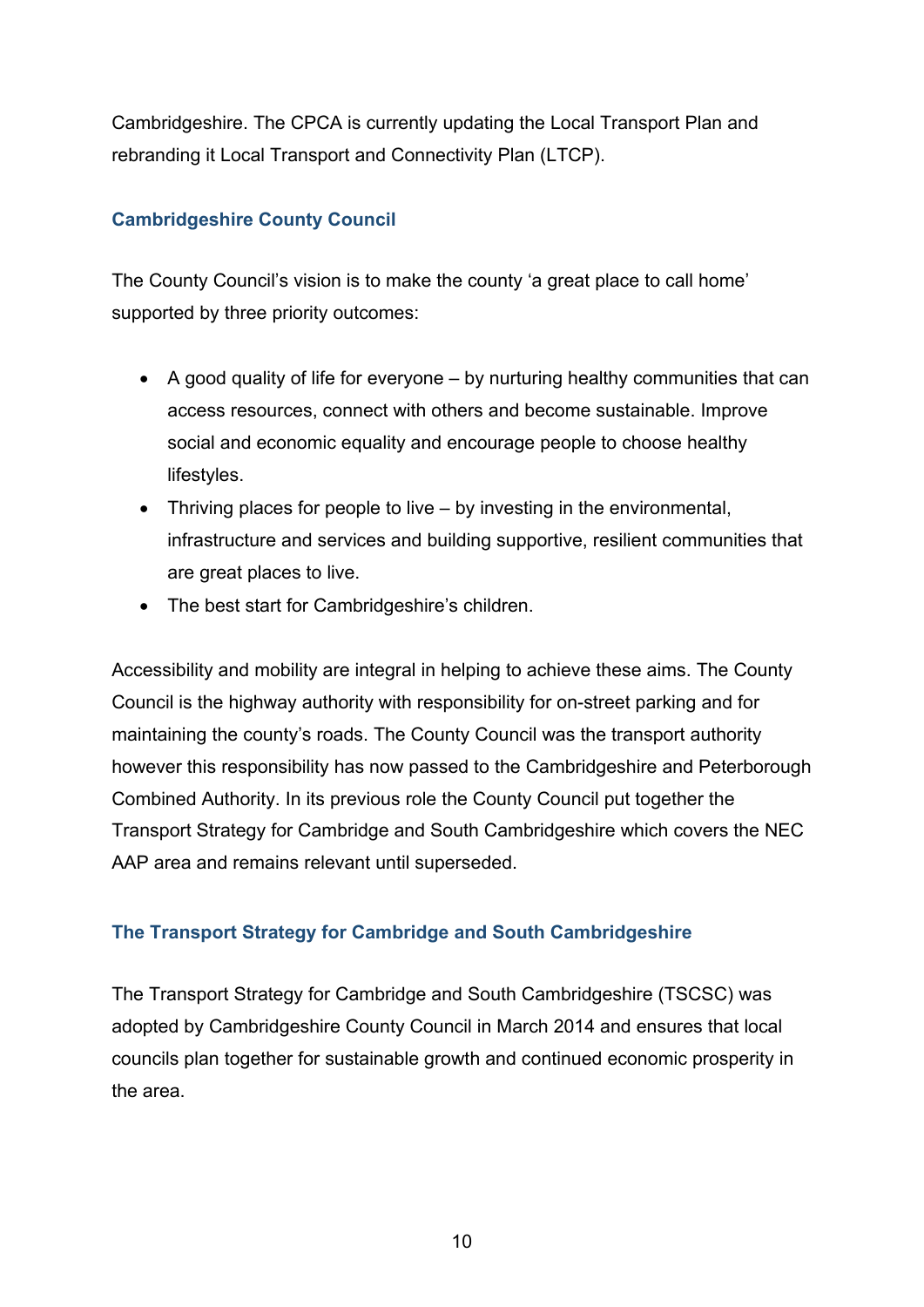Approximately 44,000 new jobs and 33,500 new homes will be created in Cambridge and South Cambridgeshire by 2031, as set out in the adopted Local Plans (2018). The TSCSC supports the levels of growth provided for through the adopted Local Plans and provides an overarching strategy to address the rising population and increase in demand on our travel network by shifting people from cars to other modes of travel including cycling, walking and public transport.

This strategy has two main roles:

- It provides a detailed policy framework and programme of schemes for the area, addressing current problems, and is consistent with the Cambridgeshire Local Transport Plan 2011-26. It is part of how the Council manages and develops the local transport network of the County as a whole
- It supports the Cambridge and South Cambridgeshire Local Plans and takes account of the future levels and distribution of growth in the area. It details the transport infrastructure and services necessary to deliver this growth

The strategy contains details of the major schemes proposed in the short, medium and longer term. The programme will be regularly reviewed given the extent of growth and development in the area.

What the Strategy does:

- States the County Council's aim for more journeys to be made on foot, by cycle, bus, and train, so that traffic levels aren't increased.
- Ensures extra capacity for traffic to travel round the outskirts of Cambridge, so that road space into and across the city can be prioritised for pedestrians, cyclists and buses.
- Provides additional Park and Ride options on the fringes of Cambridge, to reduce the amount of unnecessary traffic travelling through the city
- Ensures walking, cycling, and public transport are the best ways of getting around and across the area, since they will be quicker and more convenient than by car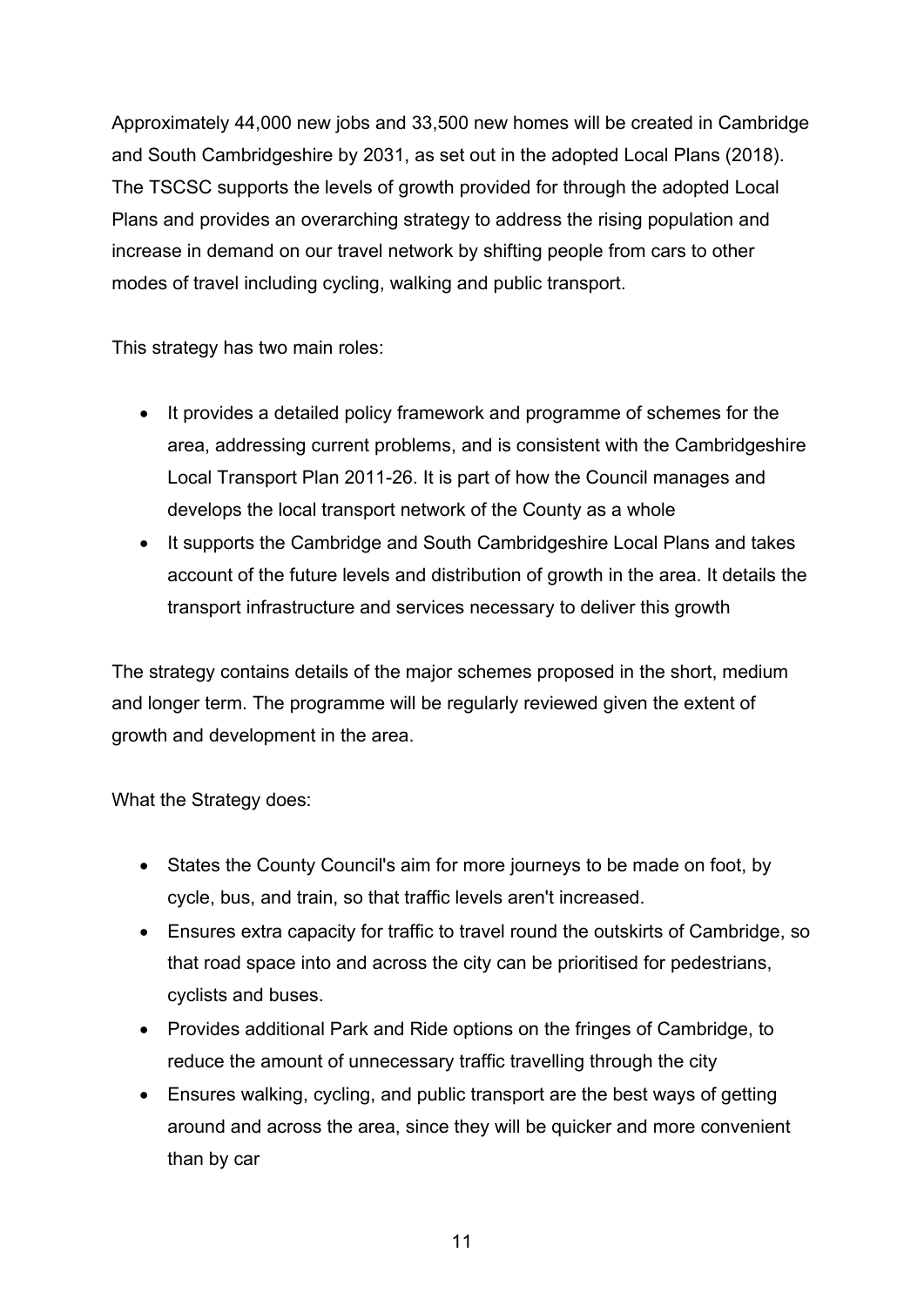- Reduces car traffic by using a variety of techniques, which may mean limiting the available road space for cars
- Enables people to use public transport for at least some of their journey into Cambridge or surrounding towns, by creating a frequent, quality service across major route
- Development of local transport solutions with communities, which link to public transport along key routes

Within the urban areas of the city, the strategy seeks to:

- Encourage more people to walk, cycle and use public transport for journeys into, out of and within the city
- Promote bus routes that connect key economic hubs and link to the new train station at Cambridge Science Park Railway Station
- Persuade more people to car share
- Prioritise pedestrian, cycle and bus trips across the city and make these methods of transport more convenient than using a car
- Maintain general traffic at current levels

The County Council has declared a Climate Emergency and has published a climate change and environment strategy (May 2020). It sets out a vision to deliver net zero carbon by 2050. Transport is a priority area of the strategy and the County will manage its highways to prioritise walking, cycling and public transport and supporting the uptake of electric vehicles. This will minimise carbon emissions and improve air quality. Active network management will allow all communities to access alternative forms of transport such as autonomous vehicles and electric vehicles. These strategy aims have been embedded into the Combined Authority's local transport plan.

#### **The Greater Cambridge Partnership (GCP)**

The GCP is the local delivery body for a City Deal with central Government. It provides powers in decision making and investment worth approximately £500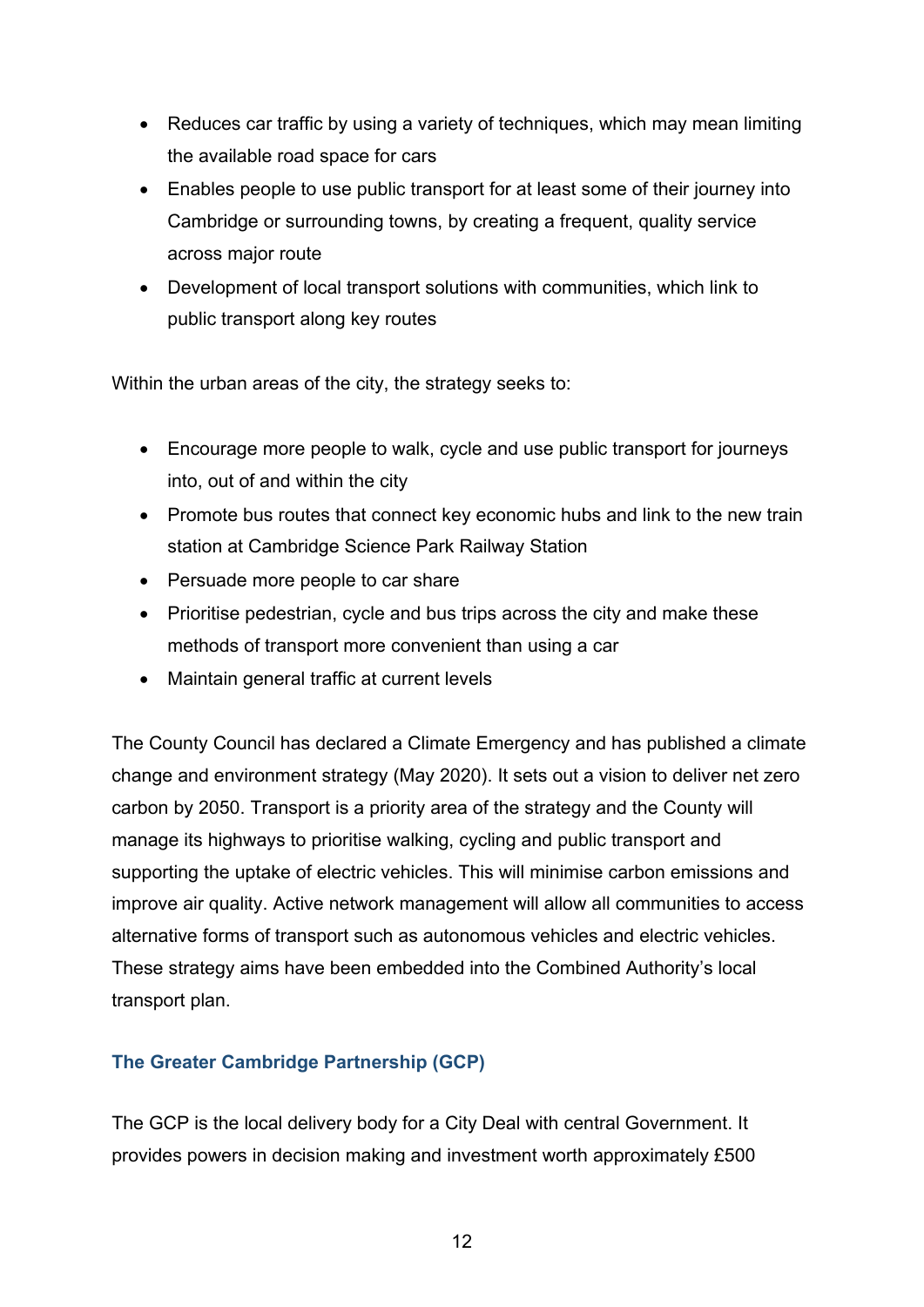million over 15 years, to crucial infrastructure improvements and projects and supports the creation of 44,000 new jobs, 33,500 new homes and 420 additional apprenticeships. They are seeking to deliver a range of transport schemes, particularly focused on public transport, cycling and walking opportunities.

#### <span id="page-12-0"></span>**Cambridge City Council Corporate Plan (2019-2022)**

The City Council has a vision to lead a unified city 'one Cambridge fair for all' that includes the following objectives:

- Cambridge a great place to live, learn and work: A city where getting around is primarily by public transport, bike and on foot.
- Cambridge caring for the planet: A city that takes robust action to tackle the local and global threat of climate change, both internally and in partnership with local organisations and residents, and to minimise its environmental impact by cutting carbon, waste and pollution.

This vision and objectives of the Corporate Plan are delivered through a number of policies, plans and strategies:

#### **Cambridge City Council Air Quality Action Plan (2018-2023)**

The Air Quality Action Plan sets out priorities for maintaining and improving air quality.

The actions fall into three main categories:

- Reducing local traffic emissions as quickly as possible to meet national objectives. Proposals in this area include:
	- o lowering emissions from taxis, by increasing the number of electric and hybrid vehicles through incentives and installing more charging points.
	- $\circ$  reducing bus and coach emissions, by working with partners to invest in more environmentally friendly vehicles.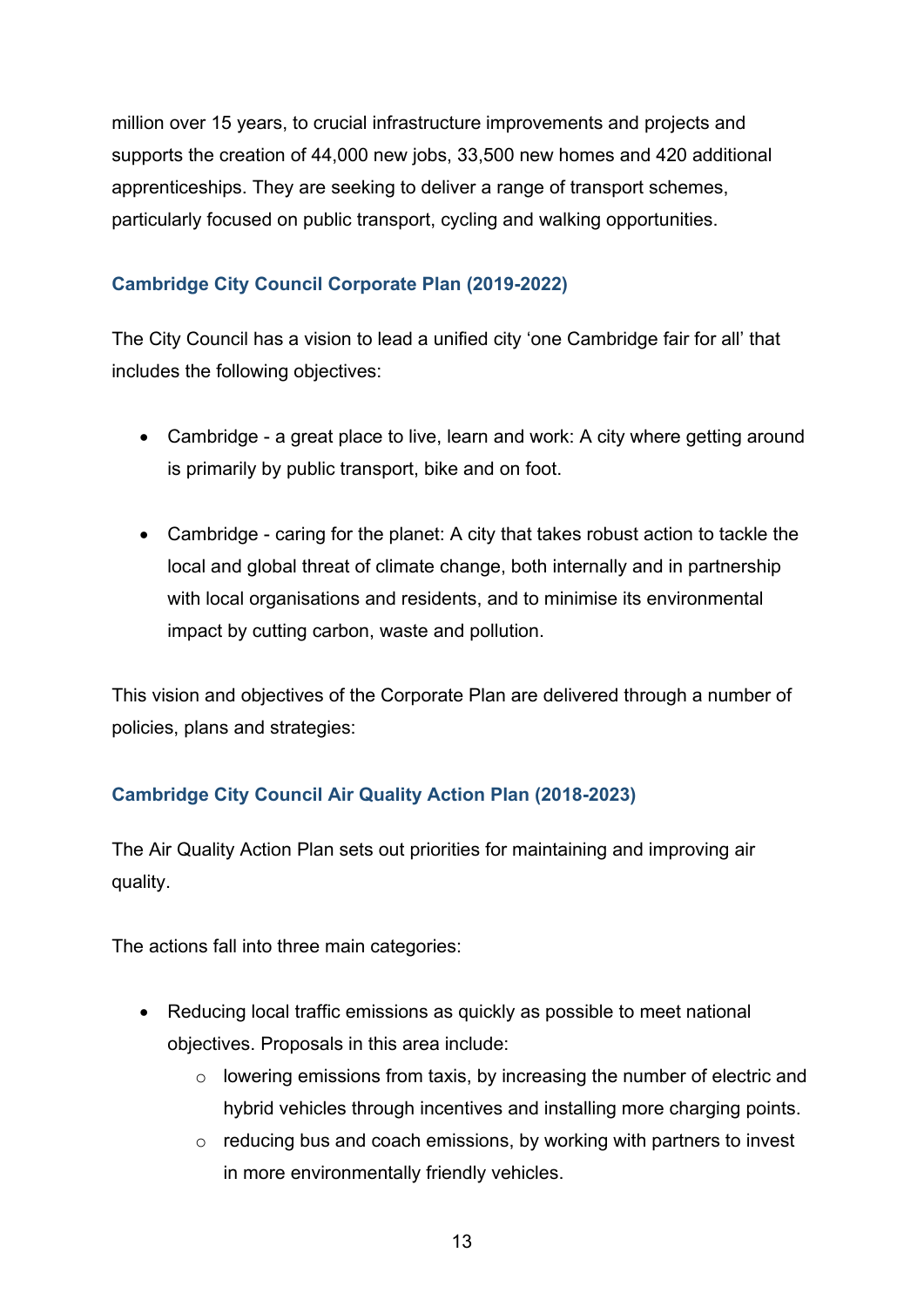- o reducing HGV emissions in the city centre, by promoting 'greener' methods for making deliveries of goods, such as by cycle.
- Maintaining levels of pollutants below national objectives, including by using planning policies to improve access to sustainable modes of transport.
- Improving public health, including by educating people about the health impacts of poor air quality and encouraging 'greener' lifestyles.

#### <span id="page-13-0"></span>**Cambridge City Council Electric Vehicle and Infrastructure Strategy (2019)**

The Electric Vehicle and Infrastructure Strategy sets out a plan for how the city council will support the deployment of charging infrastructure to facilitate the move to electric vehicles.

#### **Cambridge City Council Climate Change Strategy (2016-2021)**

The Climate Change Strategy sets out a number of key objectives including 'reducing emissions from transport by promoting sustainable transport, reducing car travel and traffic congestion and encouraging behaviour change' This is to be achieved through the city's partnership within the Greater Cambridge Partnership which is investing City Deal funding to make improvements to public transport and cycling infrastructure with the aim of tackling congestion, reducing journey times, reducing greenhouse gas emissions, improving air quality and promoting low emission buses and taxis. The City Council have declared a climate emergency with an ambition to be carbon neutral by 2050.

#### **Cambridge City Council Cambridge Local Plan (2018)**

The local plan sets out the way we will meet the development needs of Cambridge to 2031. Over that time the city has plans to grow significantly; supporting the nationally important economic contribution the city makes and the factors that are inseparable from that success, seen in the exceptional quality of life and place that Cambridge benefits from. The local plan is supported by the TSCSC, setting out the transport mitigations for new development. The relevant policies in the local plan are;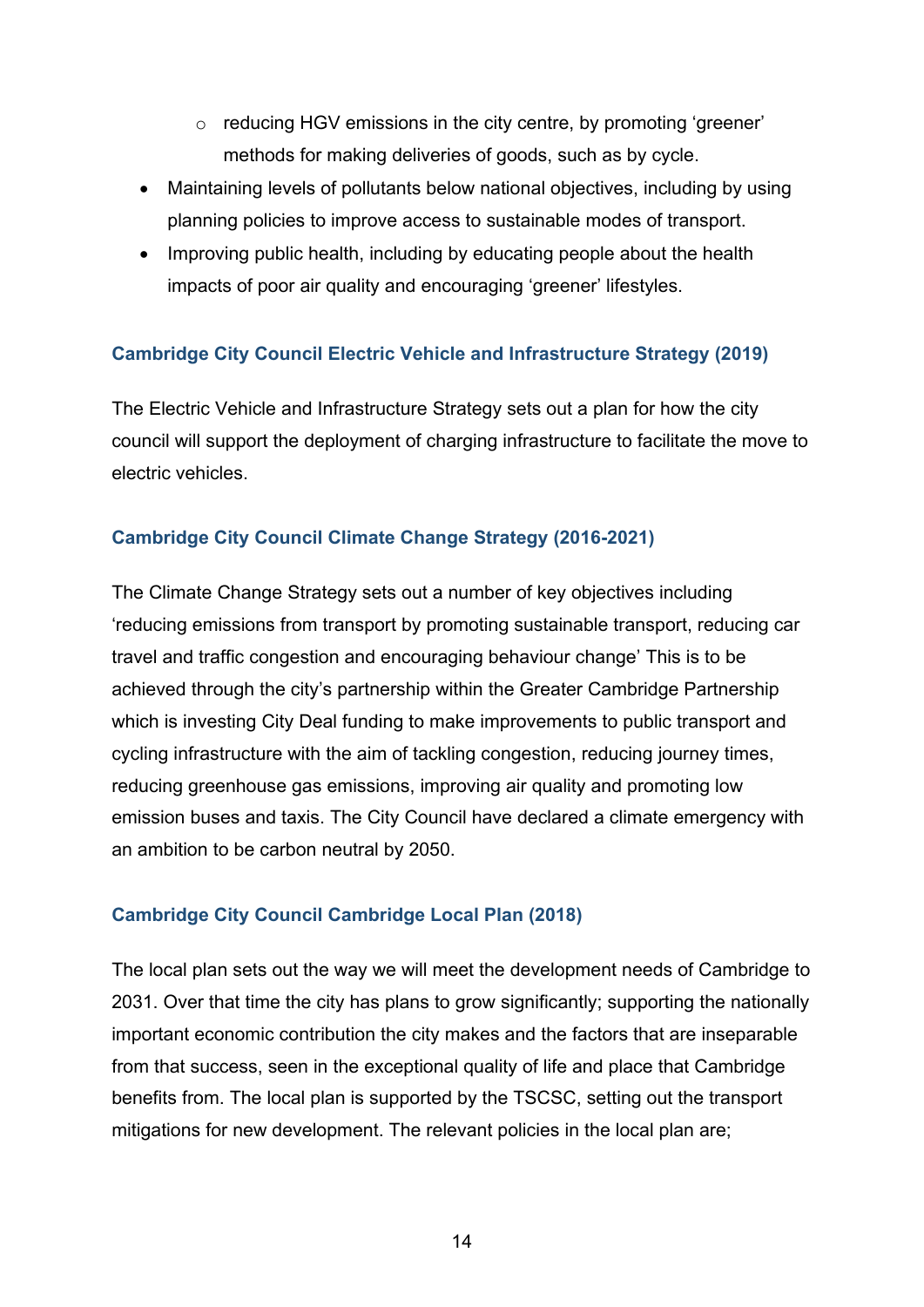Policy 1: The presumption in favour of sustainable development – Future mobility will support the move to more sustainable modes of transport, supporting the economic development of the area and improving quality of life.

Policy 5: Strategic transport infrastructure – Cambridge City Council will work to support the uptake of sustainable transport by supporting.

1. Delivery of local and strategic transport schemes, subject to the outcome of up-to-date, detailed assessments and consultation, where appropriate;

2. Promoting greater pedestrian and cycle priority through and to the city centre, district centres and potentially incorporating public realm and cycle parking improvements;

3. Promoting sustainable transport and access for all to and from major employers, education and research clusters, hospitals, schools and colleges; 4. Working with partners in supporting the TSCSC's aim for a joined-up, citywide cycle and pedestrian network by addressing 'pinch-points', barriers and missing links;

5. Linking growth to the proposed city-wide 20 mph zone; and

6. Easing pressure on the air quality management area (AQMA) in the city centre.

Policy 15: Cambridge Northern Fringe East and new railway Station Area of Major Change - designates the Cambridge Northern Fringe East and the new railway station to enable the creation of a revitalised, employment focussed area centred on a new transport interchange. This formed the basis of the Area Action Plan, which has now expanded to include the Science Park and other areas of west of Milton Road.

Policy 28 Carbon Reduction, community energy networks, sustainable design and water use – promotes patterns of development that reduce the need to travel by less environmentally friendly modes of transport. The sustainability statement should address how the proposals meet policies relating to sustainability including, transport mobility and access.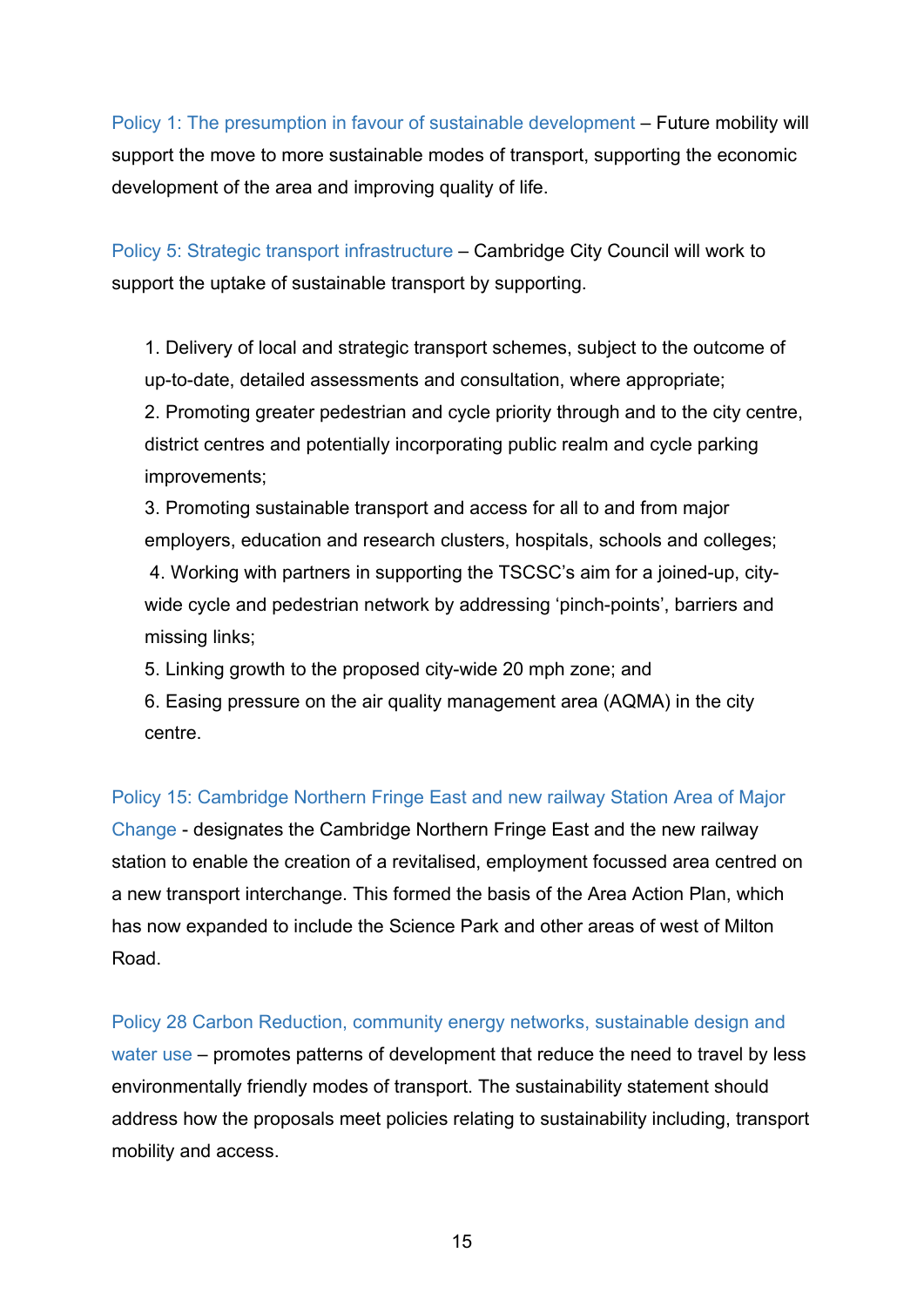Policy 36: Air quality, odour and dust – development will only be permitted if it has adequately addressed any adverse impacts on air quality in the Air Quality Management Area (AQMA).

Policy 80: Supporting sustainable access to development – ensures that development on the edge of the city are supported by high quality public transport linking them to the city centre and major centres of employment and supporting public transport, walking and cycling to, from and within the development

Policy 81: Mitigating the transport impact of development – Developments will only be permitted where they do not have an unacceptable transport impact.

Policy 82: Parking management - Planning permission will not be granted for developments that would be contrary to the parking standards.

New developments will be favoured where they take a holistic, early, and design-led approach to the management of parking for motor vehicles and cycles. Car parking standards are an important means of managing traffic levels in and around a development, especially when combined with measures to increase access to transport alternatives to the private car. The Council continues to promote lower levels of private car parking in order to help achieve modal shift, particularly for nonresidential developments where good, more sustainable transport alternatives such as walking, cycling and public transport exist.

Car-free and car-capped development, where new on-street permits are restricted to existing (not new) residents, is supported by the Council where the development will not impact negatively on the surrounding area by displacing car parking. It is therefore important that where car-free development is proposed, the appropriate onstreet parking management is in place.

The Council strongly supports contributions to and provision for car clubs at new developments to help reduce the need for private car parking. Electric vehicle charging points or the infrastructure to ensure their future provision will be provided within a development where reasonable and proportionate.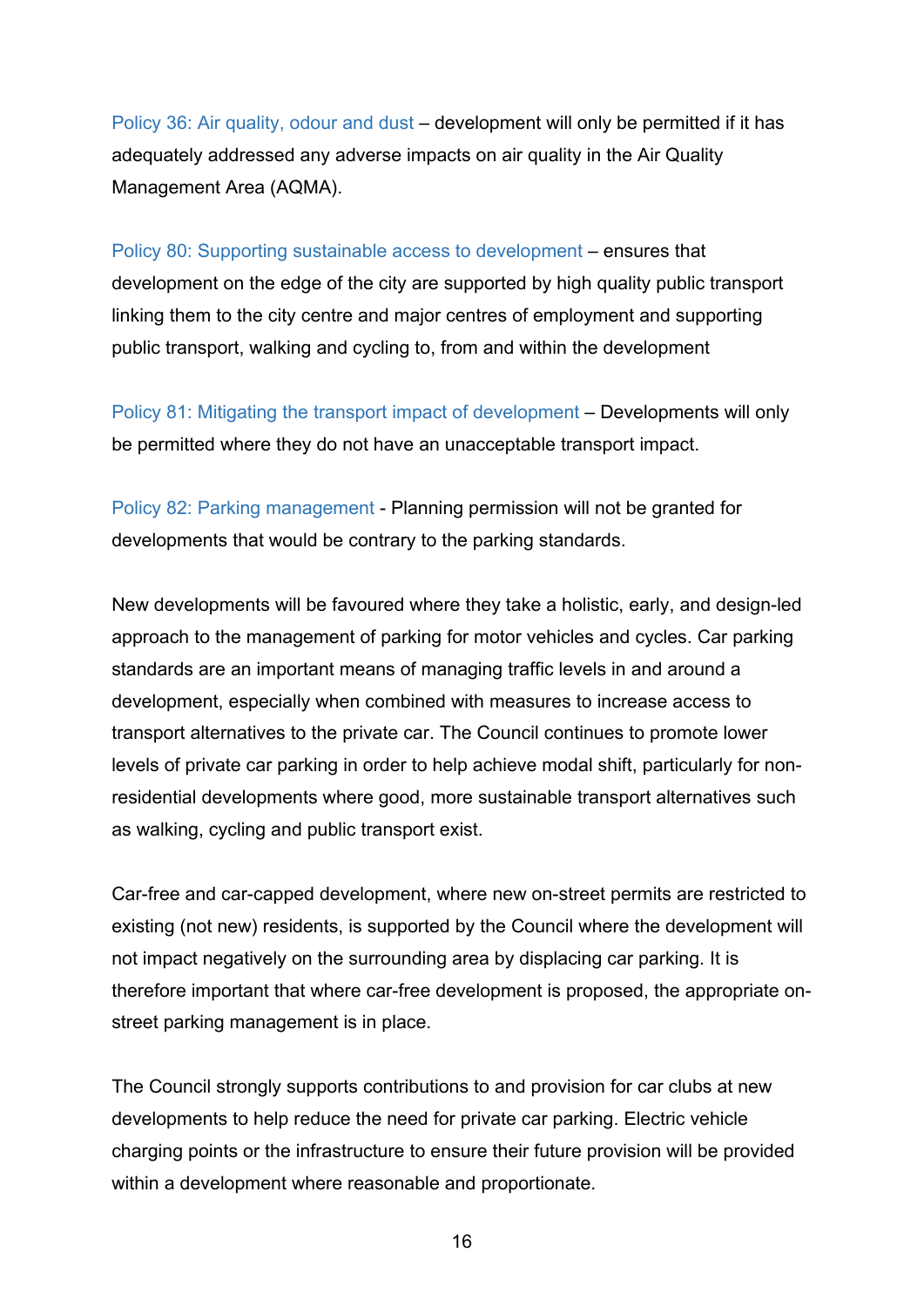The Cambridge Local Plan is currently being reviewed and a joint Greater Cambridge Local Plan with South Cambridgeshire being developed.

#### <span id="page-16-0"></span>**South Cambridgeshire District Council Business Plan 2019-2024**

South Cambridgeshire has a vision to put the heart into Cambridgeshire by:

- o Helping businesses to grow Helping to ensure people's homes are close to their jobs and can be accessed by walking, cycling, and using public transport
- o Building homes that are truly affordable to live in Working with partners to provide alternatives to private car travel through new and improved walking, cycling and public transport routes
- o Being green to our core Installing new air quality monitors so that we can track, maintain and improve air quality, installing electric vehicle charging points at Council offices and incentivising taxi operators and drivers to make the move to electric vehicles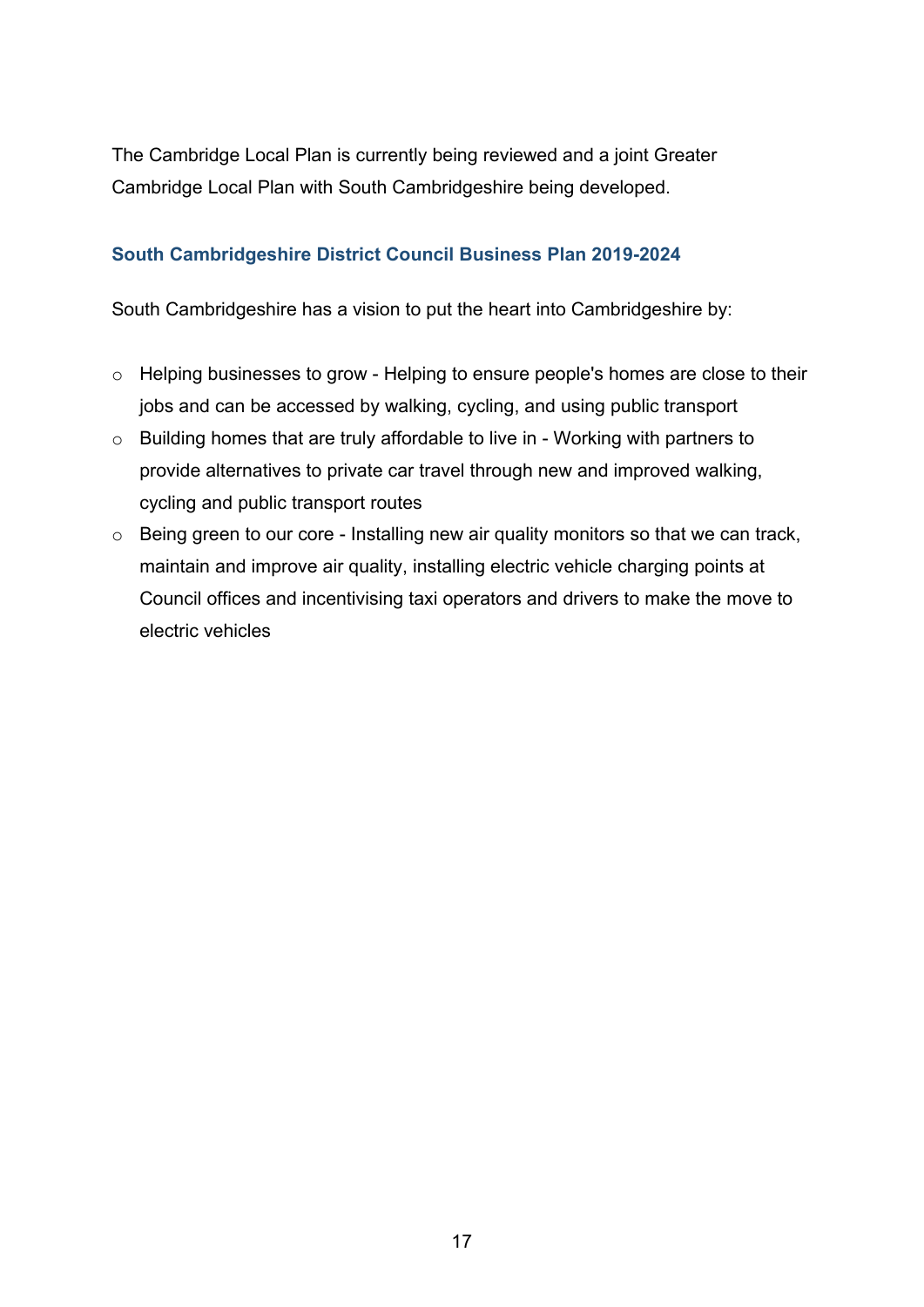## **[South Cambridgeshire District Council Zero carbon strategy and](https://www.scambs.gov.uk/nature-and-climate-change/zero-carbon-strategy-and-action-plan/)  [action plan](https://www.scambs.gov.uk/nature-and-climate-change/zero-carbon-strategy-and-action-plan/)**

South Cambridgeshire has declared a climate emergency with an ambition to be zero carbon by 2050. The Business Plan 2019-24 includes a broad and far-reaching programme consisting of 14 high level actions on zero carbon, including actions reducing the emissions from transport.

#### **South Cambridgeshire Local Plan (2018)**

The South Cambridgeshire Local Plan sets out the planning policies and land allocations to guide the future development to meets the needs of the district up to 2031. It includes policies on a wide range of topics such as housing, employment, services and facilities, and the natural environment. The policies relevant to future mobility are:

Policy SS/4: Cambridge Northern Fringe East and Cambridge North railway station c. Ensure that appropriate access and linkages, including for pedestrians and cyclists, are planned for in a high quality and comprehensive manner;

Policy CC/1: Mitigation and Adaptation to Climate Change - Planning permission will only be granted for proposals that demonstrate and embed the principles of climate change mitigation and adaptation into the development. To mitigate climate change, proposals should demonstrate: promotion of sustainable forms of transport, such as using buses, cycling or walking, and reduction of car use (Policy HQ/1 & Transport Policies);

Policy HQ/1: Design Principles - All new development must be of high-quality design, with a clear vision as to the positive contribution the development will make to its local and wider context. As appropriate to the scale and nature of the development, proposals must: Achieve a permeable development with ease of movement and access for all users and abilities, with user friendly and conveniently accessible streets and other routes both within the development and linking with its surroundings and existing and proposed facilities and services, focusing on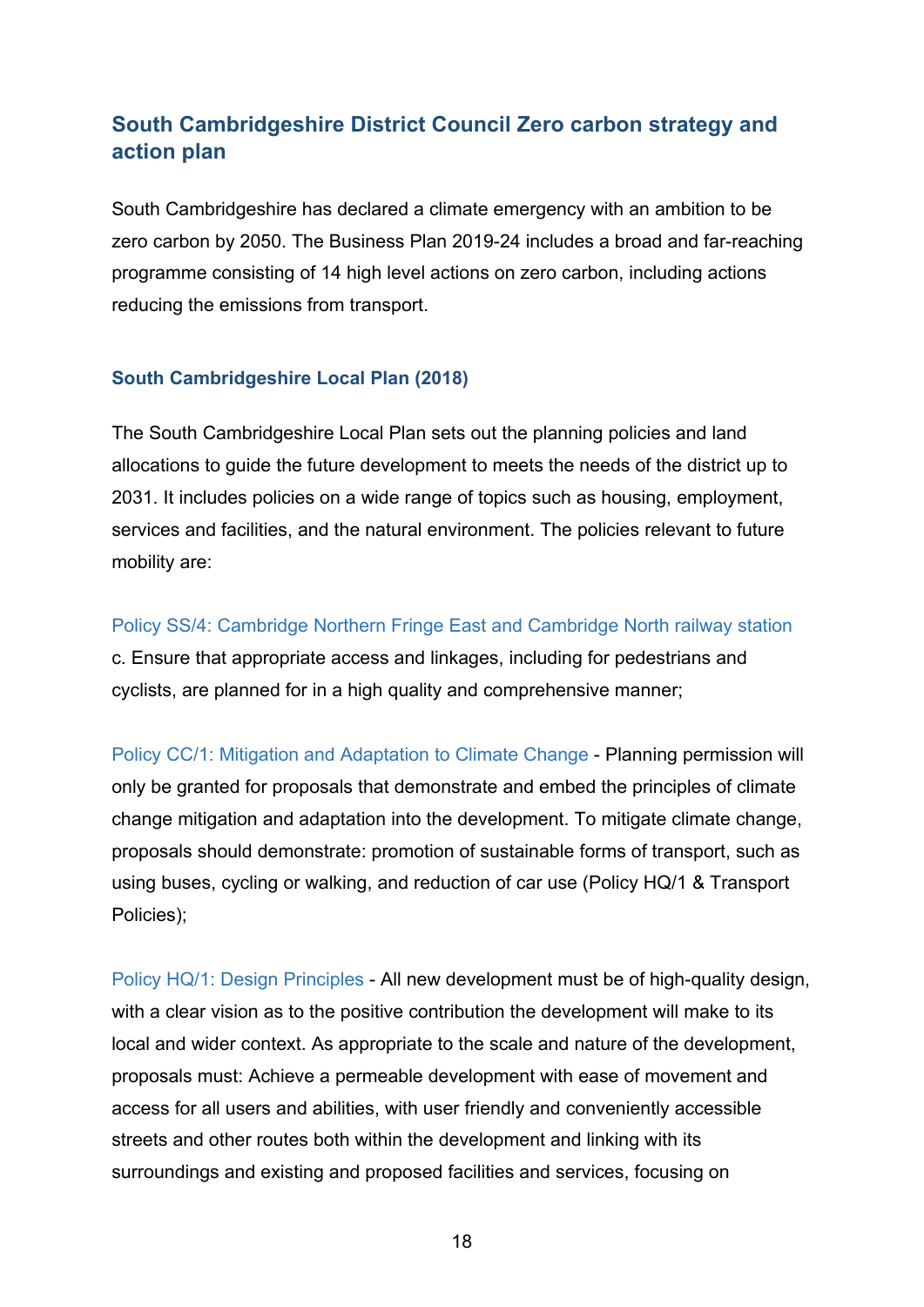delivering attractive and safe opportunities for walking, cycling, public transport and, where appropriate, horse riding; Ensure that car parking is integrated into the development in a convenient, accessible manner and does not dominate the development and its surroundings or cause safety issues;

Policy SC/12: Air Quality - Where development proposals would be subject to unacceptable air quality standards or would have an unacceptable impact on air quality standards they will be refused. Larger development proposals that require a Transport Assessment and a Travel Plan as set out in Policy TI/2 will be required to produce a site based Low Emission Strategy. The development promotes sustainable transport measures and use of low emission vehicles in order to reduce the air quality impacts of vehicles.

Policy TI/2: Planning for Sustainable Travel - Development must be located and designed to reduce the need to travel, particularly by car, and promote sustainable travel appropriate to its location. Planning permission will only be granted for development likely to give rise to increased travel demands, where the site has (or will attain) sufficient integration and accessibility by walking, cycling or public and community transport, including: Developers of 'larger developments' or where a proposal is likely to have 'significant transport implications' will be required to demonstrate they have maximised opportunities for sustainable travel and will make adequate provision to mitigate the likely impacts through provision of a Transport Assessment and Travel Plan. All other developments will be required to submit a Transport Statement. Where a Transport Assessment / Statement or Travel Plan is required, a Low Emissions Strategy Statement should be integrated.

<span id="page-18-0"></span>Policy TI/3: Parking Provision - The Council will encourage innovative solutions to car parking, including shared spaces where the location and patterns of use permit, and incorporation of measures such as car clubs and electric charging points.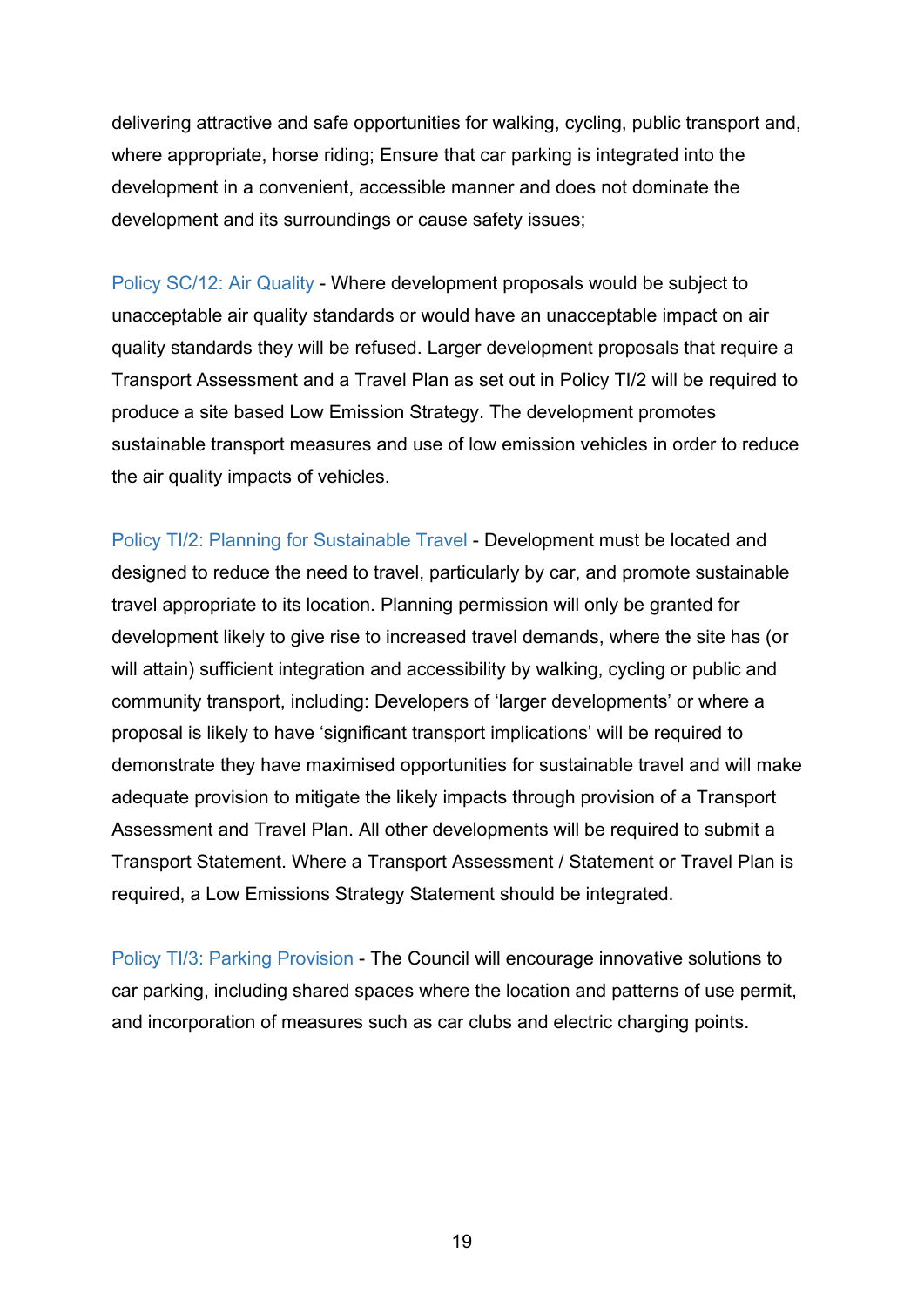#### **Existing Issues**

#### <span id="page-19-0"></span>**Climate Change and Pollution**

Greenhouse gas emissions: Today, transport is the largest greenhouse gas emitting sector in the UK, accounting for 27% of greenhouse gas emissions. Road transport accounts for 91% of these. In south Cambridgeshire emissions from transport accounts for around 50% of total emissions across the district.

Without action the levels of congestion will cause a significant worsening of air quality. The centre of Cambridge has been within an Air Quality Management Area since 2004. Air quality has been improving, albeit slowly, in most parts of Cambridge in recent years, but there are parts of the city, including the busy central streets, where levels of nitrogen dioxide ( $NO<sub>2</sub>$ ) continue to be high. The main source of  $NO<sub>2</sub>$  in Cambridge is vehicle emissions. Public Health data attributed 257 deaths in Cambridgeshire in 2013 to Particulate Air Pollution, of which 47 deaths were in Cambridge. The compares with 34 deaths from Road Traffic Accidents.

Traffic and congestion are also contributing to noise nuisance. In England alone, the annual social cost of urban road noise was estimated in 2010 to be £7–£10 billion. This includes the costs of sleep disturbance, annoyance and health impacts from heart attacks, strokes, and dementia.

With the proposed introduction of a trip budget approach for managing car trips to and from the NEC area there will be no additional traffic on Milton Road or Kings Hedges Road and thus no worsening of air quality or noise from vehicular traffic. Priority will be given to sustainable modes, including improving connectivity to all surrounding areas, which should reduce the impact of vehicular traffic and help with addressing the climate agenda. Other measures are explored further in the Climate Change, Energy and Sustainable Design and Construction, Environmental Health and Environmental Monitoring Topic Papers, such as the inclusion of a delivery consolidation hub served by cycle couriers to reduce vehicle trips within the AAP area which received a positive response in the Issues and Options consultation.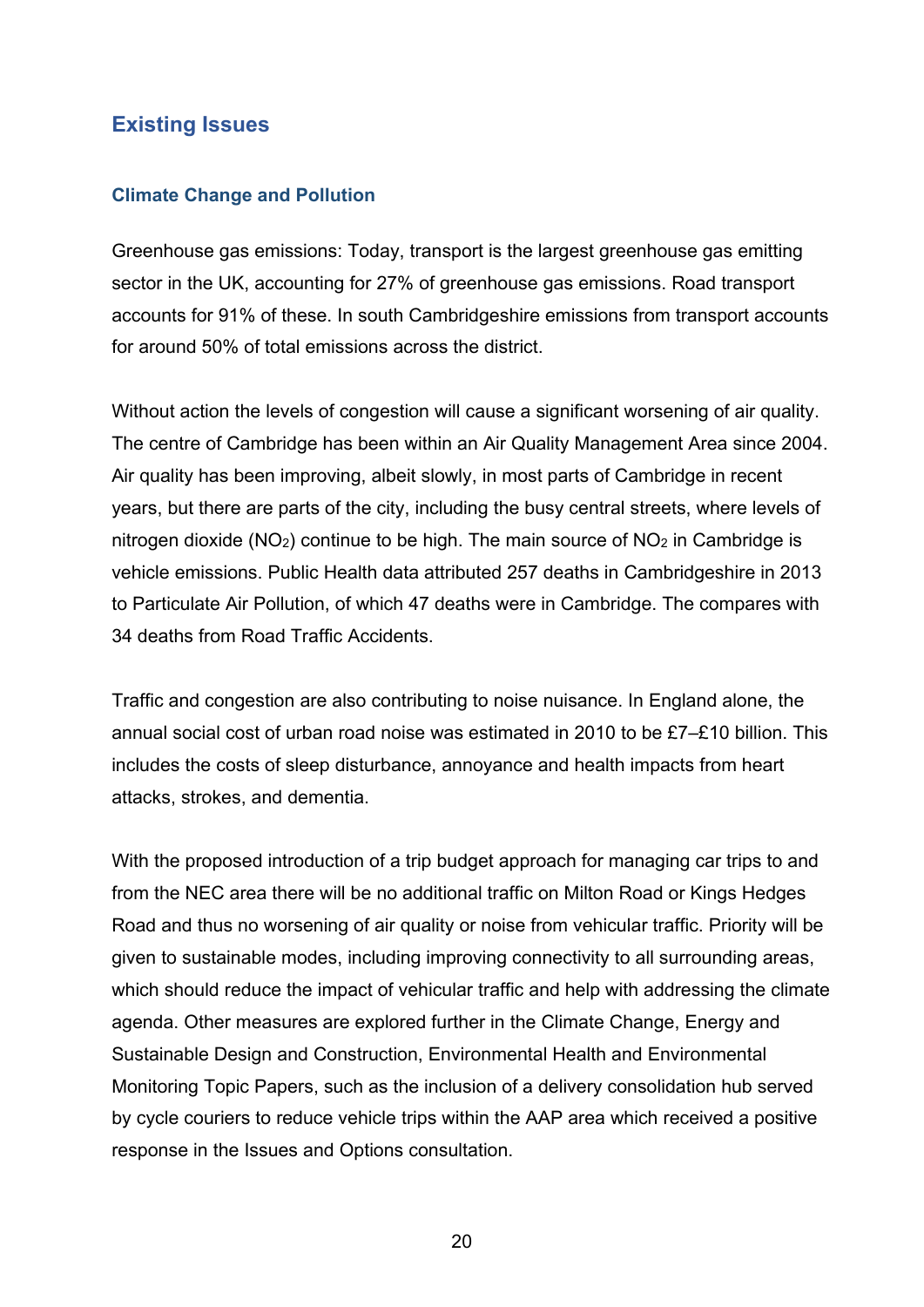#### <span id="page-20-0"></span>**Congestion**

Cambridge experiences over 206,000 vehicle movements into and out of the city every day.<sup>[1](#page-20-1)</sup> Issues with affordability of housing (affordability ratio of  $14.3<sup>2</sup>$  $14.3<sup>2</sup>$  $14.3<sup>2</sup>$ ) means employees are moving further away from the city and spending more time travelling, significantly impacting quality of life and health as well as creating dependence on the private car. The Greater Cambridge area is growing rapidly with plans to build 33,500 houses by 2031 and to create 44,000 new jobs. This will put increasing pressure on the highway network and if nothing is done to address it road traffic is forecast increase by 30% at peak in Cambridge and by 40% at peak in surrounding areas, doubling the time travellers will spend in traffic. The amount of traffic is having a significant impact on the operation of the public transport system with buses particularly at peak time being caught in congestion making journey times slow and unreliable.

The Ely to Cambridge A10 Transport Study (2018) considered the transport needs of the Ely to Cambridge corridor as a whole, including the needs of the major developments on the corridor such as the new town north of Waterbeach and North East Cambridge. The 2011 Census indicated that around 71% of work trips to the North East Cambridge area were made by car. This is significantly higher than many other areas in and around Cambridge, such as the Cambridge Biomedical Campus or CB1 around Cambridge Station. The site has seen a gradual reduction in this figure over the intervening period through the travel planning work that has been undertaken but there is still a need to reduce this further.

The North East Cambridge area has seen a significant increase in the range of sustainable transport connections over recent years with the introduction of the Guided Busway in 2011 and the opening of Cambridge North railway station in 2017. In addition, there are a wide range of public transport, cycling and walking improvements in development via the Greater Cambridge Partnership (GCP) and Combined Authority

<span id="page-20-1"></span><sup>1</sup> [Future Mobility Zones Fund \(Cambridgeshire and Peterborough Combined](http://cambridgeshirepeterborough-ca.gov.uk/wp-content/uploads/documents/transport/central-government-proposals-and-funding/Future-Mobility-Zones-Fund/190523-CPCA-FMZ-Bid-Final-V1.0.pdf)  [Authority\)](http://cambridgeshirepeterborough-ca.gov.uk/wp-content/uploads/documents/transport/central-government-proposals-and-funding/Future-Mobility-Zones-Fund/190523-CPCA-FMZ-Bid-Final-V1.0.pdf)

<span id="page-20-2"></span><sup>2</sup> [Greater Cambridge Housing Strategy 2019-2023](https://www.scambs.gov.uk/media/13250/greater-cambridge-housing-strategy-2019-2023.pdf)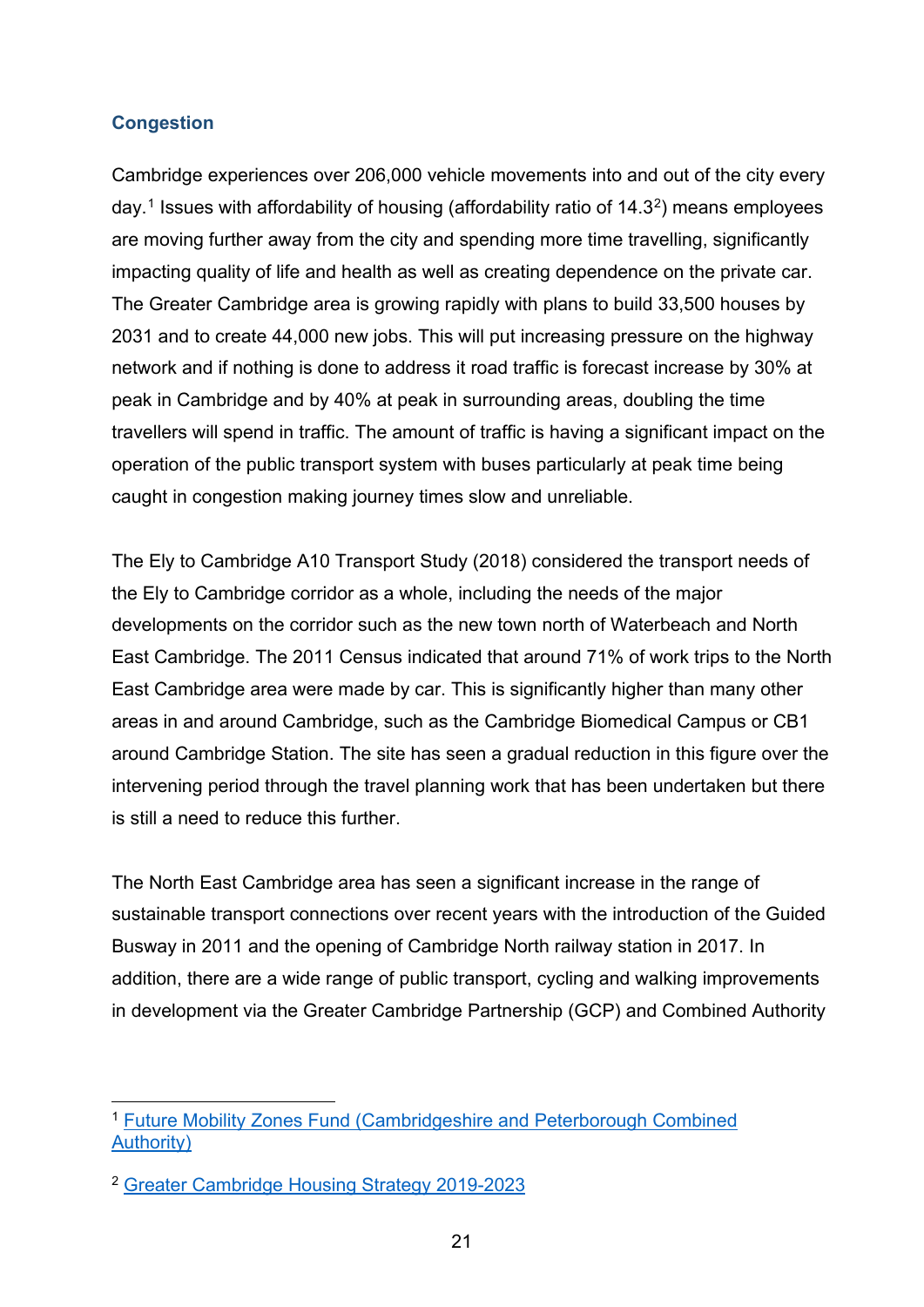that mean there is a real opportunity to greatly improve the sustainable connectivity of the North East Cambridge area.

In view of the evidence of existing and future highway constraints, a trip budget approach is proposed for managing car trips to and from the area. The trip budget essentially establishes a cap on the number of future vehicle trips the area can make based on current trip levels. Alongside the trip budget, the emphasis is on providing access to the area via sustainable modes of transport including walking, cycling and public transport, and the application of parking constraint. This will require the developers to achieve a very low share of journeys by car to, from and within the area. To facilitate this, it is proposed that NEC be designed around the principles of walkable neighbourhoods, with services and facilities provided locally to reduce the need to travel and facilitate travel by non-car modes. The Internalisation (trip capture), Future Mobility and Digital Infrastructure Topic Papers consider other measures to deliver these aspirations.

The Greater Cambridge Partnership has a programme of work to help address issues of congestion and is aiming to get 1 in 4 people out of their cars and using more sustainable modes including walking, cycling or public transport by creating a world class public transport system that is better than the private car. The CPCA's Local Transport Plan sets out its ambitions relating to tackling congestion (see context section) and it is in the process of developing a strategy for the improvement of public transport.

#### <span id="page-21-0"></span>**Land Use and Parking**

Inefficient use of limited space: There are six cars for every ten people in the UK, but the average car is unused 96% of the time. According to one report, parking spaces occupy around 15-30% of a typical urban area. However, the trend appears to be for less car ownership. RAC Foundation evidence from the Census shows that car and van ownership in Cambridge has fallen by 7.1% between 2001 and 2011. [3](#page-21-1) Nationally there has been a reduction in driving linked to reductions in driving license uptake. Whereas

<span id="page-21-1"></span>[<sup>3</sup>RAC Foundation evidence from the Census](https://www.racfoundation.org/assets/rac_foundation/content/downloadables/car%20ownership%20rates%20by%20local%20authority%20-%20december%202012.pdf)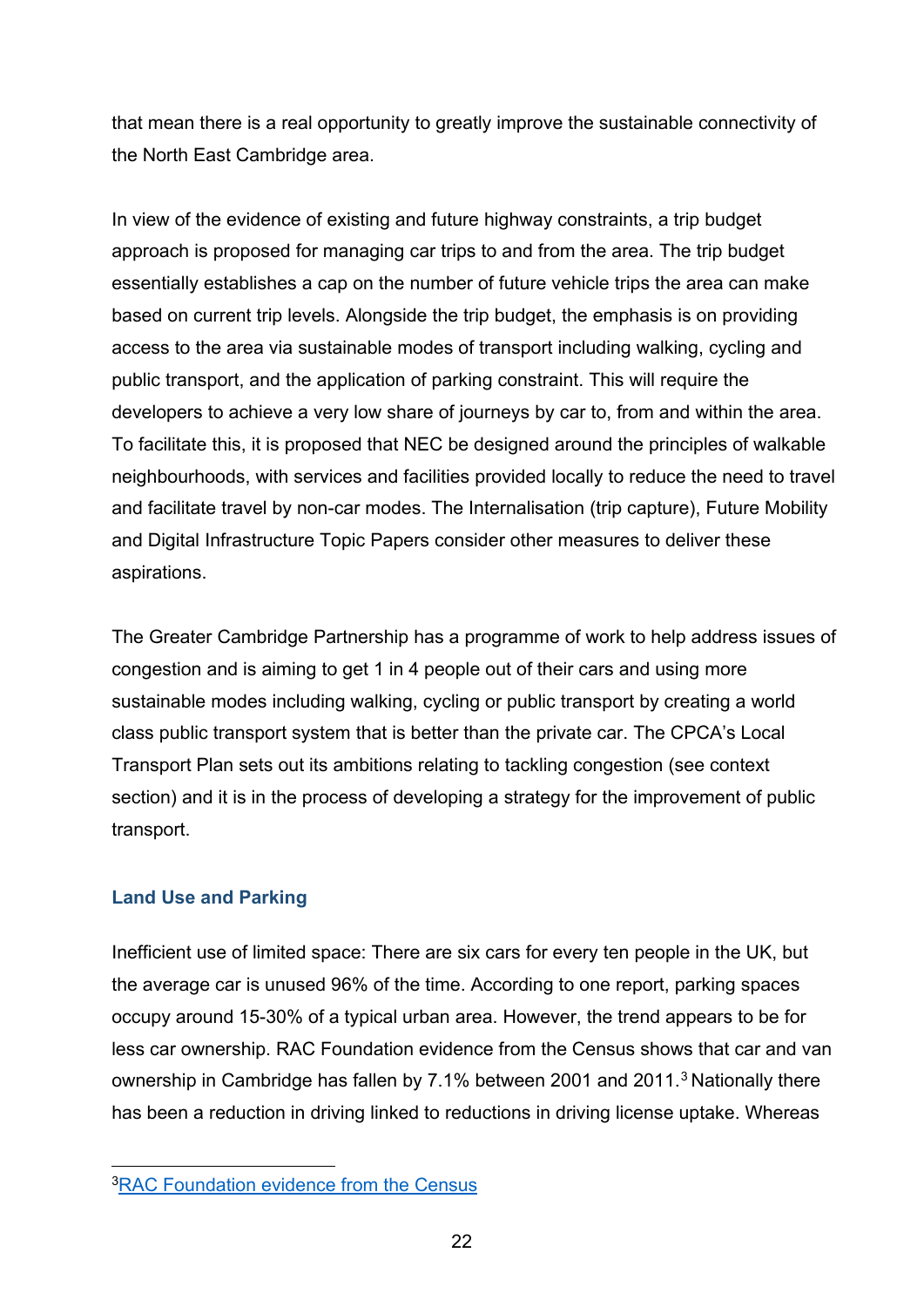in 1993 55% of 17 to 20 year old males held a license this is now 33% with the corresponding figures for women being 42% and 29%.[4](#page-22-1) Conversely, it is possible to fit 10 cycles into the space typically required to park one car.

Responses to the Issues and Options consultation raised concerns about existing employees currently parking on the streets within Milton (further transport related responses to that consultation can be found in the Consultation Statement). Any reduction in car parking could lead to a further displacement of parking by some who may be reluctant to switch to other modes. A range of responses were received to whether there should be lower levels of car parking across the AAP area, with broad support provided there are suitable alternatives in place. At the same time, there was support for high levels of cycle parking.

The AAP provides the opportunity to rethink the amount of car parking to be provided to serve the area and how and where cars will be stored to make more efficient use of land. Parking cars (private vehicles and car club shared vehicles) off-plot in hub car parks will create better places by freeing up the public realm for people and enabling higher density development to sustain high quality public transport services and provide space to seamlessly interchange between sustainable modes. Coupled with plentiful, conveniently located, cycle parking at homes, businesses, and other key locations, it makes access to cars less convenient, helping to make sustainable modes the automatic choice. Car park hubs provide opportunities to make use of and incorporate technology to improve efficiencies finding vacant spaces, and electric charging infrastructure to avoid street clutter.

#### <span id="page-22-0"></span>**Severance**

The Area Action Plan area is tightly bounded by the A14 and railway line to the north and east, whilst the Guided Busway crosses the site east to west. They constrain the connectivity of the site with communities outside the Area Action Plan area by walking, cycling and public transport. Furthermore, inward-looking sites and fencing exacerbate these physical barriers creating added psychological barriers which further discourage

<span id="page-22-1"></span><sup>4</sup> Demand- [Future Travel Report \(2018\)](http://www.demand.ac.uk/wp-content/uploads/2018/04/FutureTravel_report_final.pdf)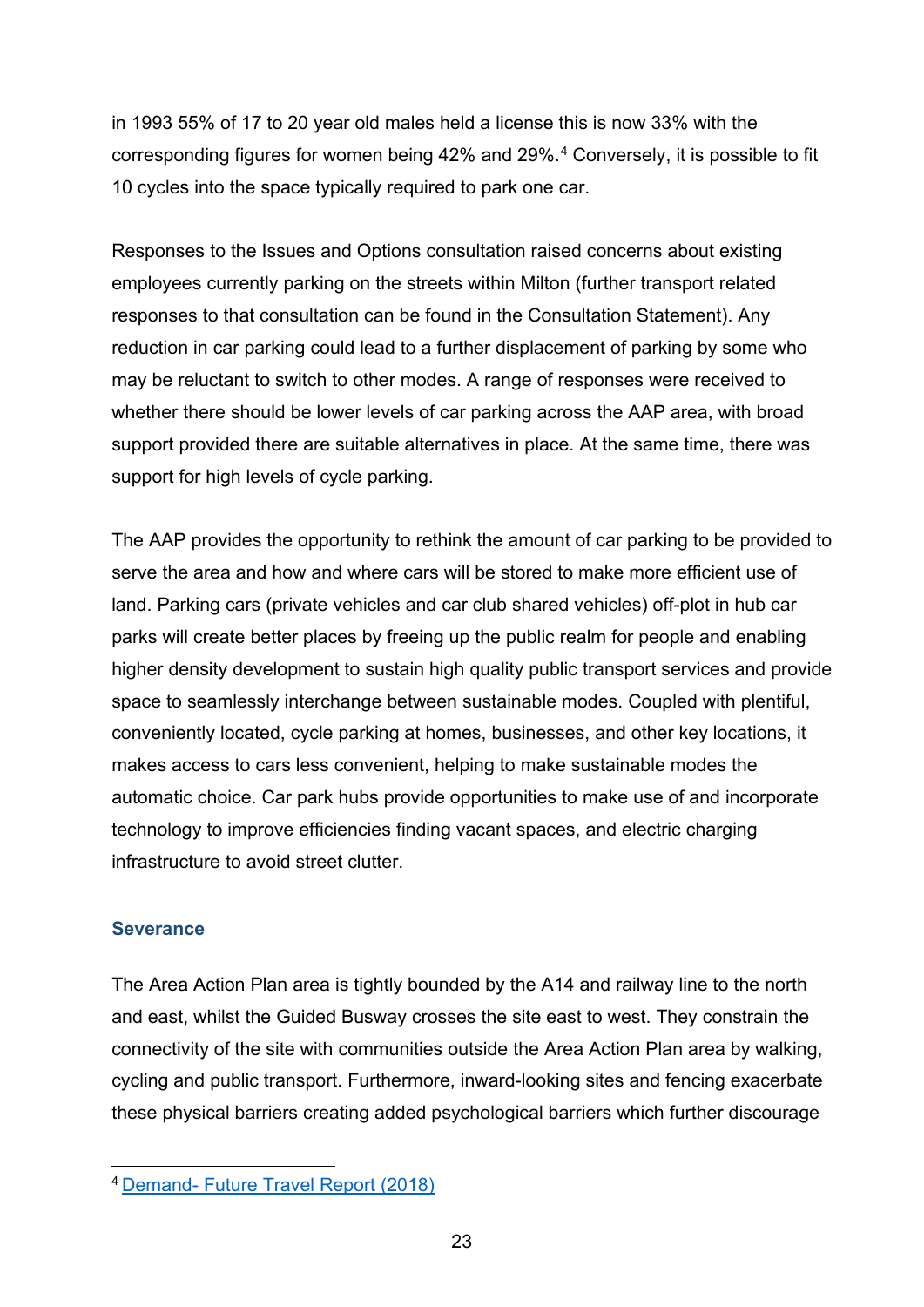through movement. Internally, the greatest severance is caused by Milton Road which dissects the area and is a hostile environment for anyone wanting to travel from east to west

Responses to the Issues and Options consultation raised concerns about the severance effect of these barriers to movement and made suggestions where improvements could and should be made to the walking and cycling network to improve connectivity with surrounding communities. These barriers also directly impact on community safety, social inclusion, and equalities (addressed in the Community Safety and Anti-poverty and Inequality Topic Papers). The AAP provides an opportunity to reduce the severance effect and enhance community safety and social inclusion through the provision of new and improved pedestrian and cycle crossings and networks.

#### <span id="page-23-0"></span>**Delivery of transport infrastructure and services**

Responses to the Issues and Options consultation raised comments about the need for timely delivery of alternative transport infrastructure and affordable services. The delivery of transport infrastructure and service improvements is dependent on several partners including local authorities and private companies, available funding, as well as planning processes. There are four relevant authorities that will be involved in the development of the NEC development, Cambridgeshire County Council, Cambridge City Council and South Cambridgeshire District Council and Cambridgeshire and Peterborough Combined Authority. These are supported by the Greater Cambridge Partnership on the delivery side. Additionally, public transport services are provided by private rail and bus companies. Developers of North East Cambridge, together with other development sites (including Waterbeach New Town), will contribute funding towards schemes. Delivery of more complex schemes require the acquisition of necessary permissions (such as through the Transport and Works Act) which can be protracted processes. The AAP provides a conduit through which the necessary infrastructure and service requirements can be identified, appropriate funding mechanisms put in place, and their delivery coordinated and secured. This is the role of the NEC Infrastructure Delivery Plan.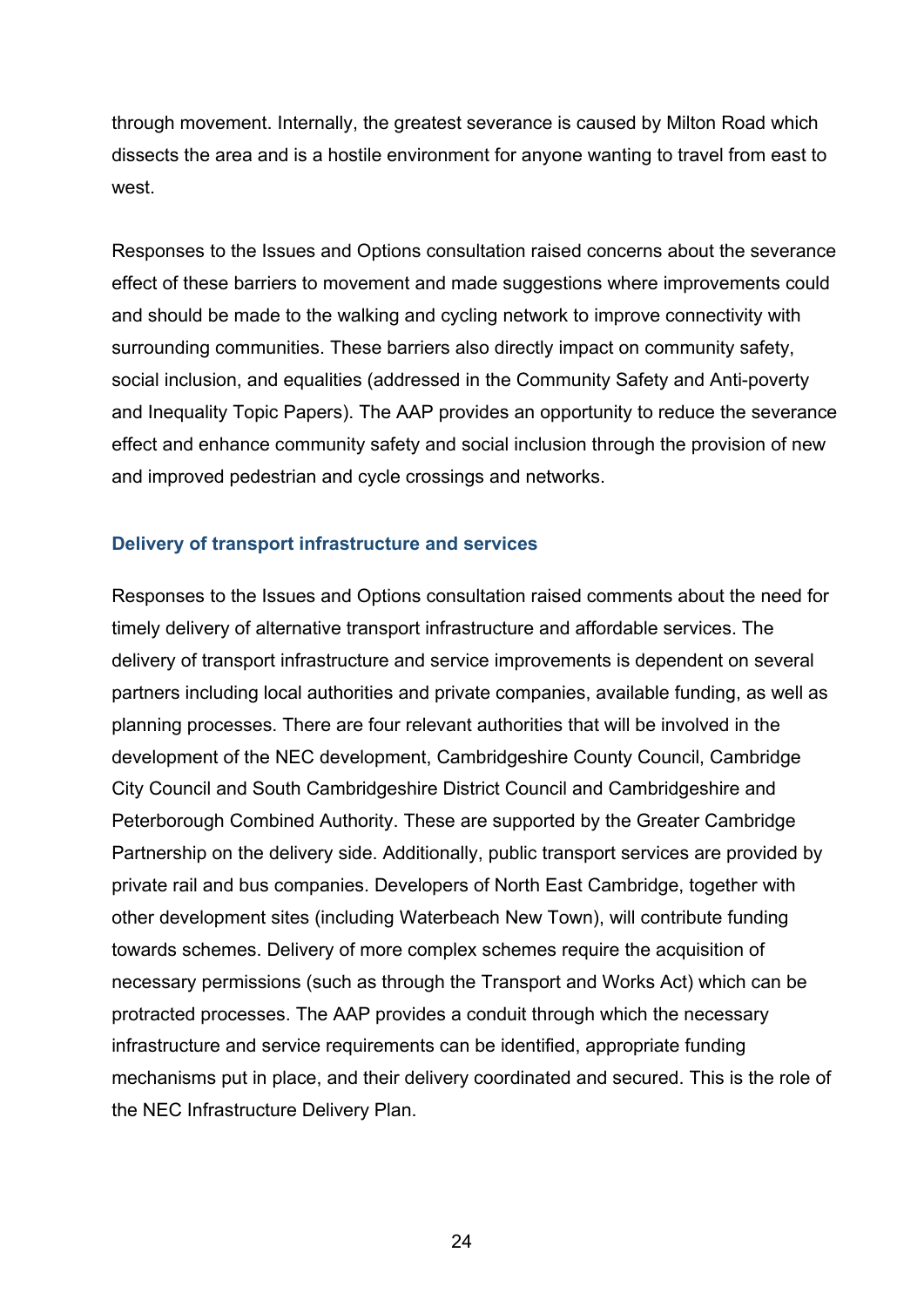The NEC AAP will prioritise non-car modes, creating a place designed around and for people. It also provides the opportunity to provide mobility hubs which provide seamless interchange between sustainable modes, with cycle parking and access to dockless cycles, and makes use of technology and other innovative solutions to mobility (refer to the Internalisation (trip capture), Future Mobility and Digital Infrastructure Topic Papers).

#### <span id="page-24-0"></span>**Transport Opportunities and Key Issues**

This section addresses the following issues which have arisen since the Transport Evidence (2019) was prepared, to inform the preparation of the draft and Proposed Submission AAP:

- Quantum of Development
- Vehicular Trip Budget
- Inclusion of additional development areas within the NEC AAP site
- Car Parking Provision
- The impact of traffic from the AAP area on the A14
- Area Wide Transport Strategy and Transport Assessments
- Car parking displacement and enforcement
- Transport Position Statement for Development Management Decisions

#### <span id="page-24-1"></span>**Quantum of Development**

The Transport Evidence Base prepared in support of the NEC AAP tested five development scenarios. The scenarios are distinguished as follows, and summarised in Table 1:

• HIF scenario – this reflects the successful Housing Infrastructure Bid (HIF) submitted to Government by the Combined Authority, City Council and Anglian Water in 2018.

• Options 1 to 4 – these are land use scenarios testing difference scales and mixes of development to enable the impact of the redevelopment of the NEC area on the surrounding highway network to be assessed.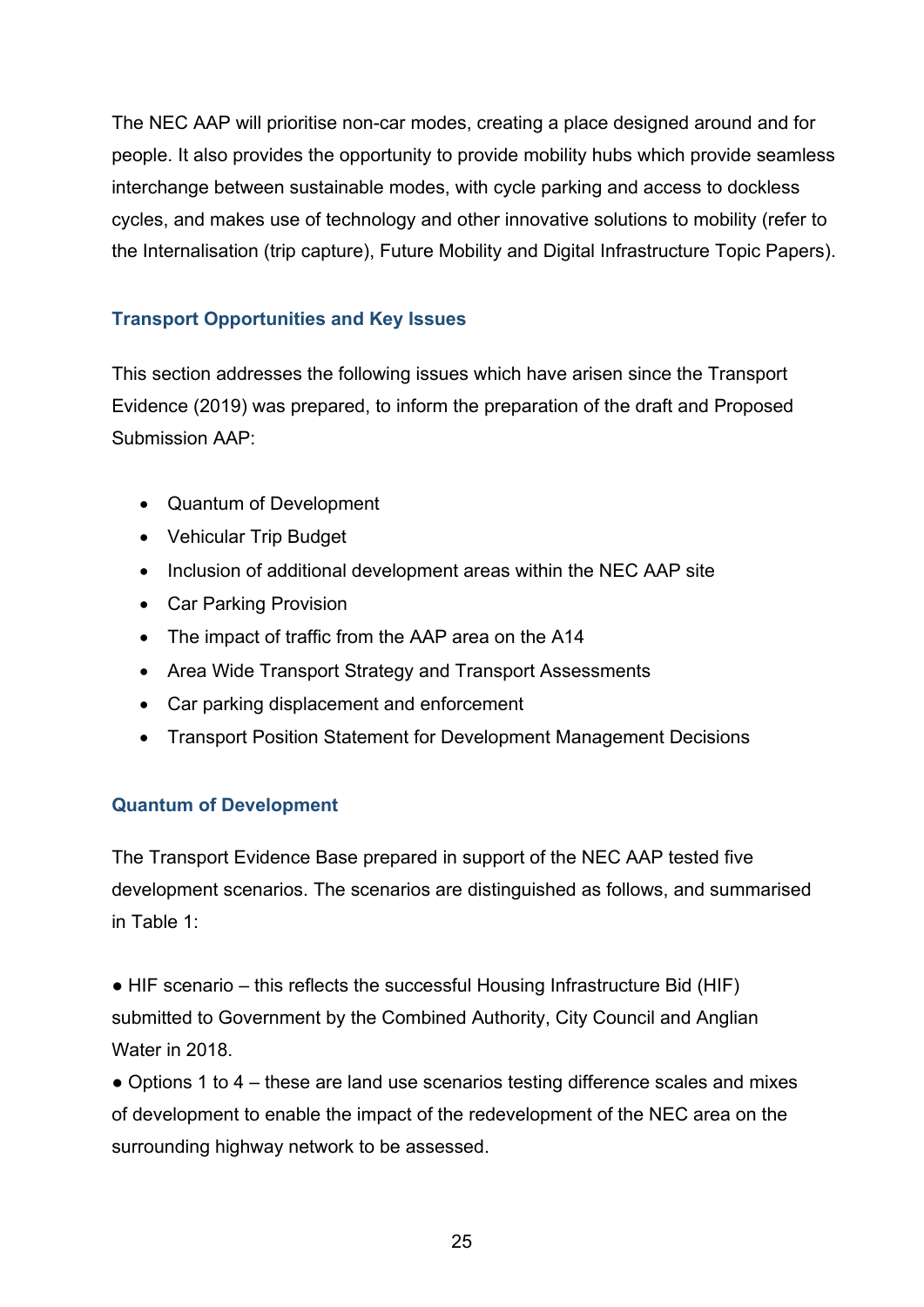| Development mix      | Jobs   | <b>Residential</b> |
|----------------------|--------|--------------------|
| options in Transport |        | <b>Units</b>       |
| <b>Evidence Base</b> |        |                    |
| <b>HIF</b>           | 18,900 | 9,200              |
| Option 1             | 18,200 | 5,500              |
| Option 2             | 23,200 | 6,650              |
| Option 3             | 27,000 | 7,600              |
| Option 4             | 23,200 | 8,700              |

#### Table 1: Development mix options in Transport Evidence Base

These options were considered a reasonable range of scenarios, based on available information from developers within the NEC area. Since the options above were tested, the development mix has continued to be refined through engagement on the development typologies and capacities

The draft AAP proposed circa 20,000 new jobs, through provision for 234,500m2 of net new business floorspace, and with no overall loss of industrial floorspace, and 8,000 homes of different sizes and types.

This broadly aligned with Development Option 4 within the 2019 Transport Evidence Base – 23,000 jobs and 8,700 homes. The resulting car mode share, required to ensure that the vehicle trip budget of this level and mix of development is not exceeded, is 26% for employment uses and 10% for residential properties.

Following further refinement of the development mix, the Proposed Submission AAP proposes approximately 8,350 and 15,000 jobs. A reduction in the numbers of jobs gives more comfort that the trip budget is deliverable as it gives a better balance between homes and jobs and reduces in-commuting.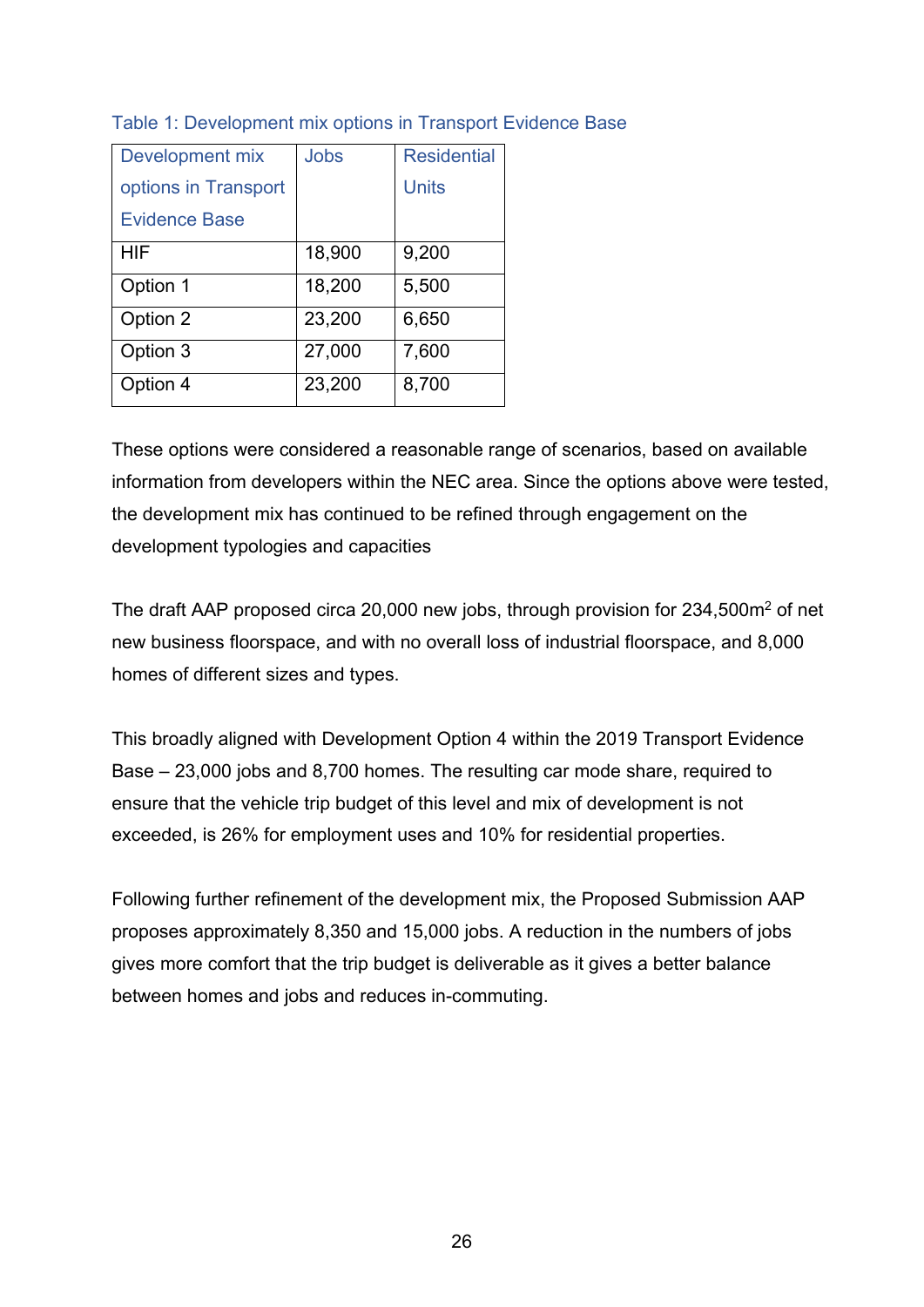#### <span id="page-26-0"></span>**Vehicular Trip Budget**

The Transport Evidence Base introduced the idea of a vehicular trip budget for the AAP area, to ensure that there was no increase in the number of vehicles recorded accessing the site.

#### Table 2: Site Wide Trip Budget

| Time                          | <b>Trip Budget</b> |
|-------------------------------|--------------------|
| AM Peak (08:00-09:00)         | 3,900              |
| PM Peak (17:00-18:00)   3,000 |                    |

Tables 3 and 4 show the vehicular mode shares needed to comply with the trip budget, for the four options.

#### Table 3: Employment vehicular Mode Share

| Development mix      | <b>AM Peak</b> | <b>PM Peak</b> |
|----------------------|----------------|----------------|
| options in Transport |                |                |
| Evidence Base        |                |                |
| <b>HIF</b>           | 29%            | 29%            |
| Option 1             | 38%            | 38%            |
| Option 2             | 29%            | 29%            |
| Option 3             | 26%            | 26%            |
| <b>Option 4</b>      | 26%            | 26%            |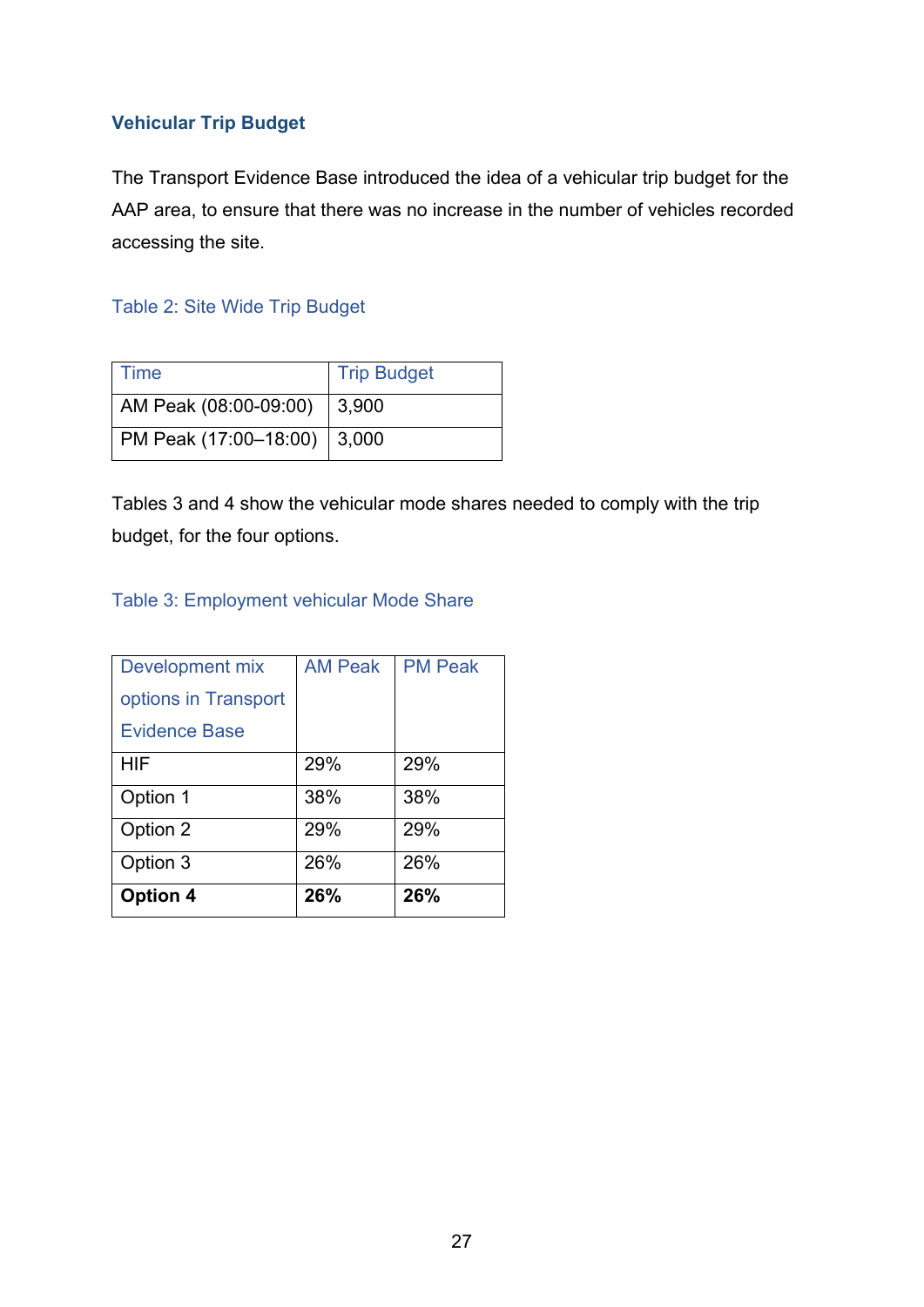#### Table 4: Residential vehicular Mode Share

| Development mix      | <b>AM Peak</b> | <b>PM Peak</b> |
|----------------------|----------------|----------------|
| options in Transport |                |                |
| Evidence Base        |                |                |
| <b>HIF</b>           | 12%            | 15%            |
| Option 1             | 15%            | 20%            |
| Option 2             | 12%            | 15%            |
| Option 3             | 10%            | 13%            |
| <b>Option 4</b>      | 10%            | 13%            |

#### <span id="page-27-0"></span>**Inclusion of additional development areas within the NEC AAP site**

Since the 2019 Transport Evidence Base Study changes have been made to the boundary of the AAP area. The additional areas included within the AAP area are as follows:

- The Car Showrooms situated to the south of Kings Hedges Road and accessed off Milton Road, and
- The Cambridge Regional College Campus accessed off Kings Hedges Road

#### **Car Showrooms**

The inclusion of the Car Showrooms situated to the south of Kings Hedges Road is unlikely to have a significant impact on the operation of the area as a whole as this is an existing use and therefore already generates trips on Milton Road in the peak periods and throughout the day.

This site would need to have its own trip budget and parking target so as not to add to the existing levels of congestion on Milton Road. The setting of a trip budget for this area would not alter the trip budget already set out in the Transport Evidence Base. Any trip budget for this additional area would need to look at the current level of trips generated by the existing land use on the Car Showroom site.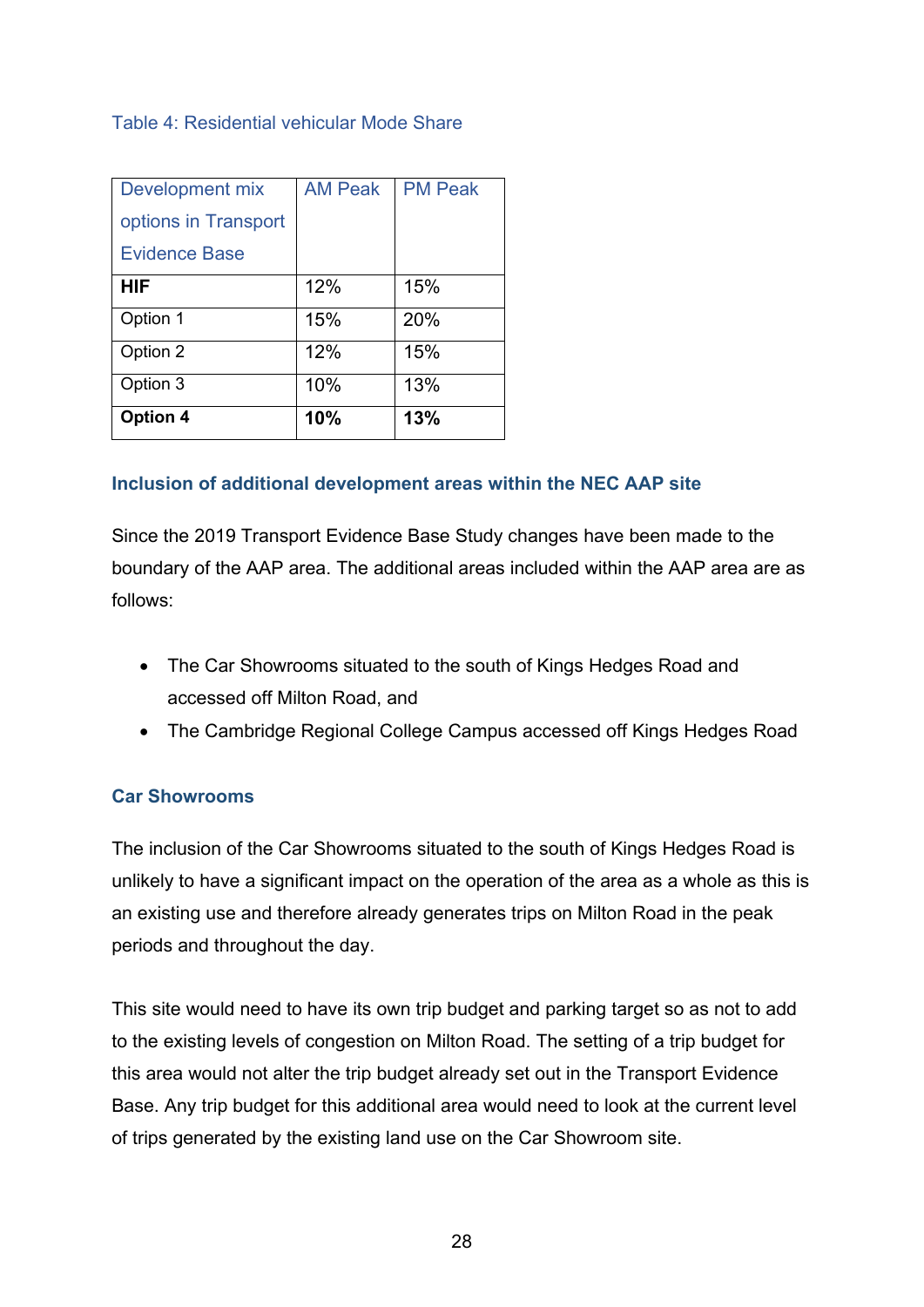#### **Cambridge Regional College**

The inclusion of Cambridge Regional College (CRC) within the AAP area requires the introduction of a trip budget and car park cap for the Kings Hedges Road site access. The existing trip budget and car park levels apply to trips accessing the AAP area via Milton Road and therefore, the introduction of a trip budget for the Kings Hedges Road access would not result in any reduction in the trip budget set out in the Transport Evidence Base (September 2019) assuming that the internal road network within the Cambridge Science Park (CSP) does not allow for through trips from Milton Road to Kings Hedges Road and vice versa.

The Kings Hedges Road trip budget would cover current trips made using the Kings Hedges Road site access that serves both the college and the CSP. In order to generate this information, the count data collected in 2017 for the Hub application on the Science Park has been used (this is the same data set used to generate the Milton Road trip budget in the Transport Evidence Base published in September 2019).

The count data collected indicated that there was a total of 656 trips turning off Kings Hedges Road on to the access road. Of these, 409 vehicles entered the Science Park in the AM peak with the remaining 247 trips entering the college via one of the three possible access points.

The junction is largely able to cope with this number of trips and therefore the trip budget for the Kings Hedges Road junction is proposed to be 656 trips with the split between CSP and CRC as follows: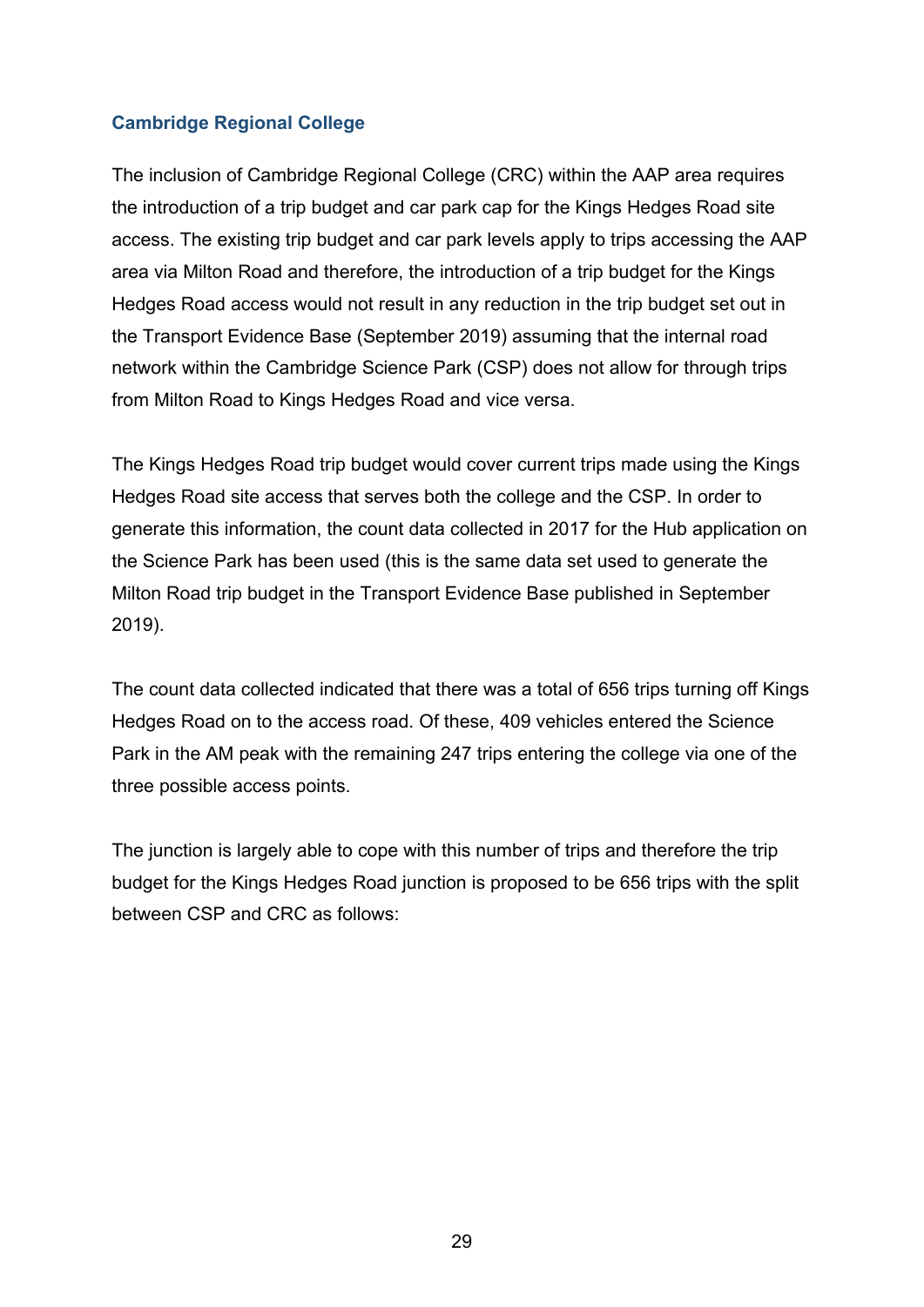Table 5: Kings Hedges Road Trip Budget

| <b>Site</b>  | <b>AM Peak</b> | <b>AM Peak</b> | <b>PM Peak</b> | <b>PM Peak</b> |
|--------------|----------------|----------------|----------------|----------------|
|              | Arrive         | <b>Depart</b>  | Arrive         | <b>Depart</b>  |
| <b>CSP</b>   | 409            | 106            | 71             | 527            |
| College      | 247            | 18             | 31             | 125            |
| <b>Total</b> | 656            | 124            | 102            | 652            |

#### <span id="page-29-0"></span>**Car Parking Provision**

Car parking provision has a strong relationship with vehicular trip generation and so car parking standards will have an important role to play in helping to manage traffic levels associated with development.

The following sections set out the resulting parking levels for the CSP and College needed to accommodate the predicted trip budget set out above.

#### Kings Hedges Road Parking Figures

The methodology for deriving both sets of parking figures is the same as that used in the Transport Evidence Base (2019) to ensure consistency.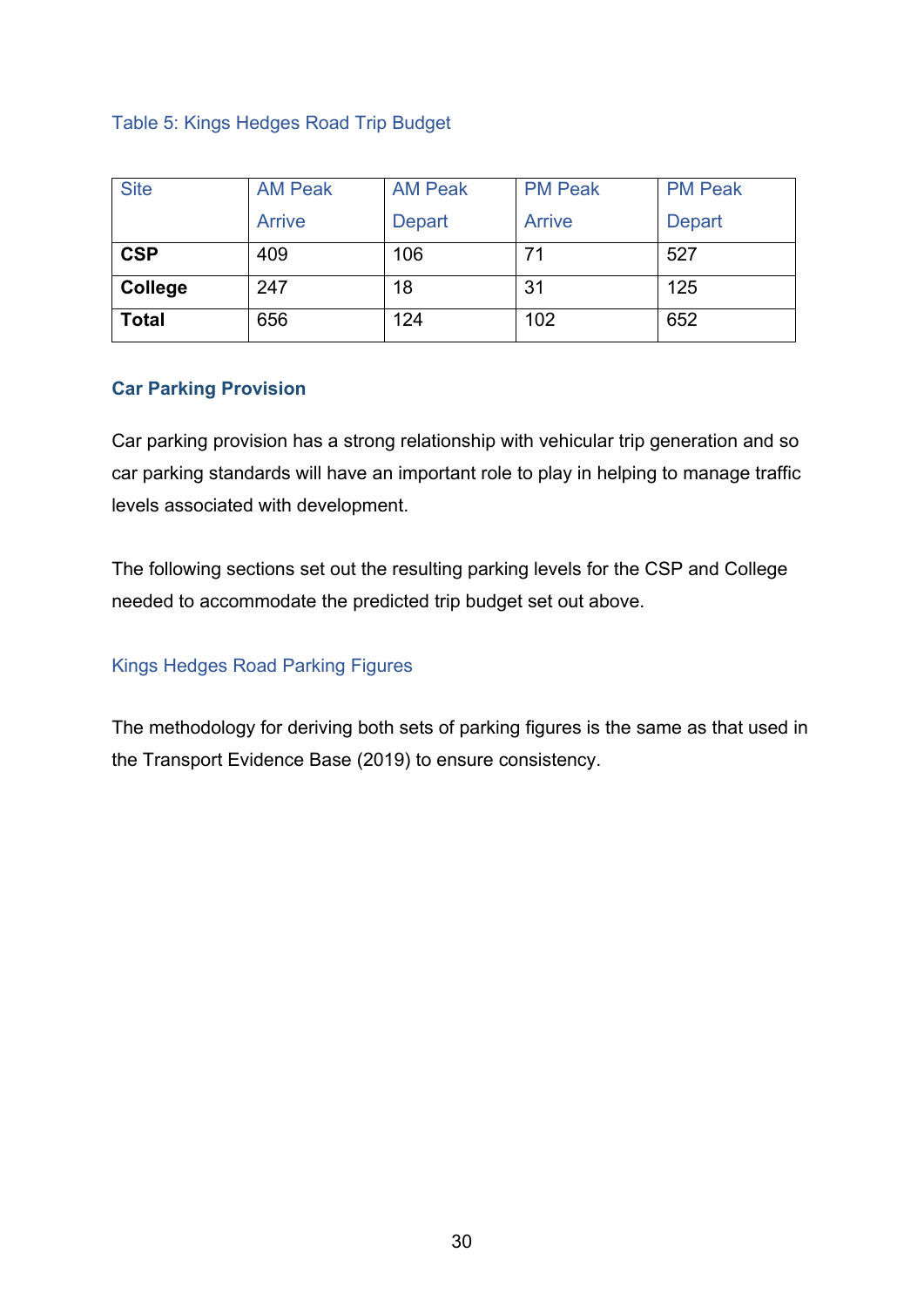## Cambridge Science Park

| <b>Time</b> | <b>Arrival</b> | <b>Departure</b> | <b>Arrival</b> | Departure     | <b>Trip</b> | <b>Trip</b>     | <b>Parking</b>      |
|-------------|----------------|------------------|----------------|---------------|-------------|-----------------|---------------------|
|             | trip rate      | trip rate        | $\frac{0}{0}$  | $\frac{0}{0}$ | arrivals    | departures      | <b>Accumulation</b> |
| 07:00-      | 0.581          | 0.077            | 18%            | 2%            | 197         | 26              | 171                 |
| 08:00       |                |                  |                |               |             |                 |                     |
| 08:00-      | 1.208          | 0.123            | 37%            | 4%            | 409         | 42              | 538                 |
| 09:00       |                |                  |                |               |             |                 |                     |
| 09:00-      | 0.421          | 0.124            | 13%            | 4%            | 143         | 42              | 639                 |
| 10:00       |                |                  |                |               |             |                 |                     |
| 10:00-      | 0.136          | 0.09             | 4%             | 3%            | 46          | 30              | 654                 |
| 11:00       |                |                  |                |               |             |                 |                     |
| $11:00 -$   | 0.123          | 0.122            | 4%             | 4%            | 42          | 41              | 654                 |
| 12:00       |                |                  |                |               |             |                 |                     |
| 12:00-      | 0.166          | 0.256            | 5%             | 8%            | 56          | 87              | 624                 |
| 13:00       |                |                  |                |               |             |                 |                     |
| 13:00-      | 0.201          | 0.168            | 6%             | 5%            | 68          | 57              | 635                 |
| 14:00       |                |                  |                |               |             |                 |                     |
| 14:00-      | 0.142          | 0.15             | 4%             | 5%            | 48          | $\overline{51}$ | 632                 |
| 15:00       |                |                  |                |               |             |                 |                     |
| 15:00-      | 0.09           | 0.261            | 3%             | 8%            | 30          | 88              | 575                 |
| 16:00       |                |                  |                |               |             |                 |                     |
| 16:00-      | 0.091          | 0.421            | 3%             | 13%           | 31          | 143             | 463                 |
| 17:00       |                |                  |                |               |             |                 |                     |
| 17:00-      | 0.069          | 0.851            | 2%             | 27%           | 23          | 288             | 198                 |
| 18:00       |                |                  |                |               |             |                 |                     |
| 18:00-      | 0.031          | 0.561            | $1\%$          | 18%           | 10          | 190             | 19                  |
| 19:00       |                |                  |                |               |             |                 |                     |
| Total       | 3.259          | 3.204            | 100%           | 100%          | 1103        | 1085            | $\blacksquare$      |

## Table 6: CSP King Hedges Road Parking Accumulation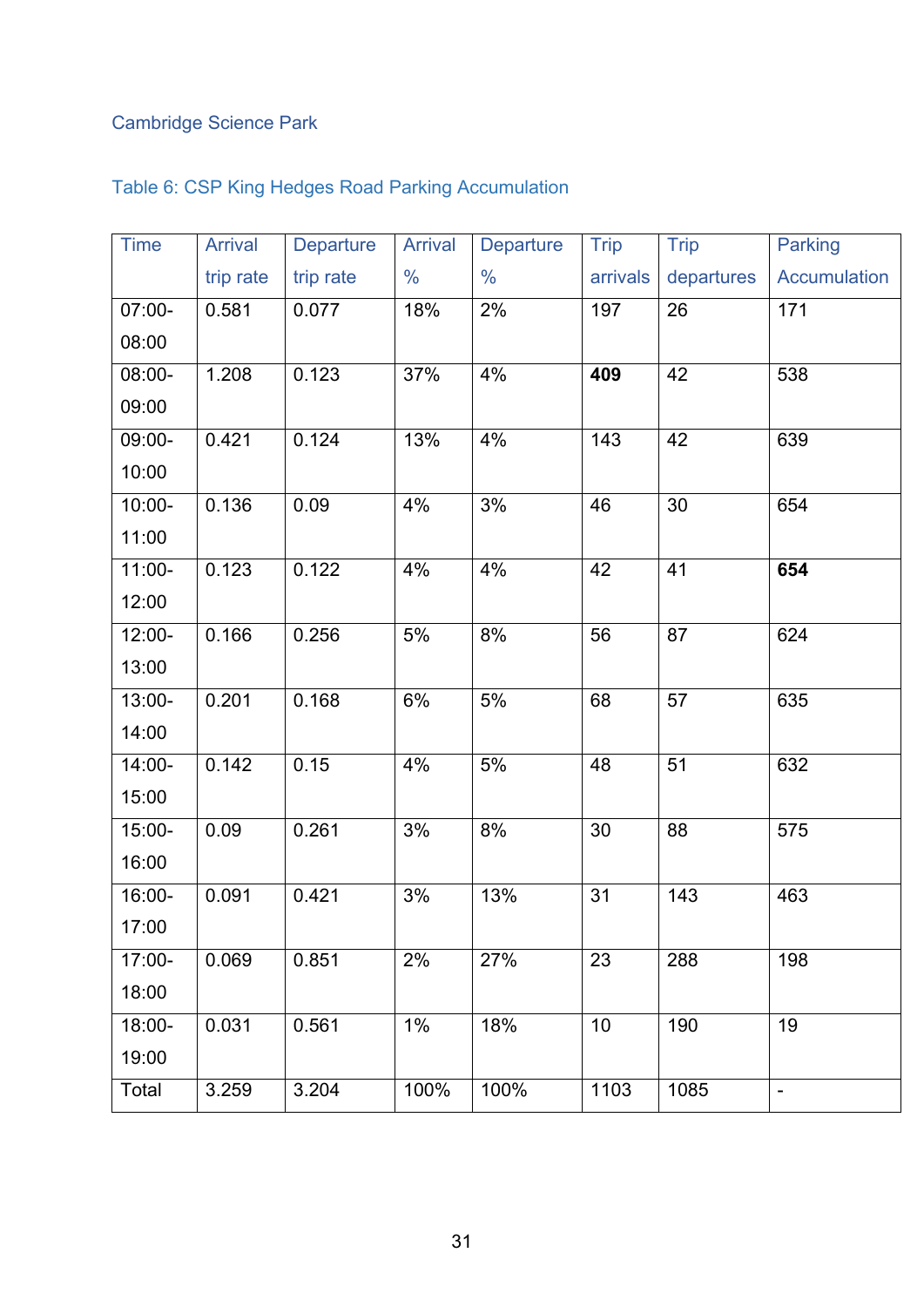In order to ensure that the car park operates effectively it has been assumed that 654 vehicles represents 85% occupancy of the car park and therefore the number of spaces proposed for the Kings Hedges Road access is 770.

In order for the Milton Road and Kings Hedges Road accesses to be accurately monitored and managed it will be necessary to prevent traffic driving through the Science Park as currently some traffic is recorded as driving through from Milton Road to Kings Hedges Road and vice versa.

The separation of the two access roads means that there is no impact on the trip budget for the remaining sites within the AAP area as these can only be accessed via Milton Road.

#### Cambridge Regional College

The trip budget has been set by taking the number of trips recorded in the 2017 surveys. The resulting cap on the number of parking spaces the college can have in order to comply with the trip budget is shown in the table below: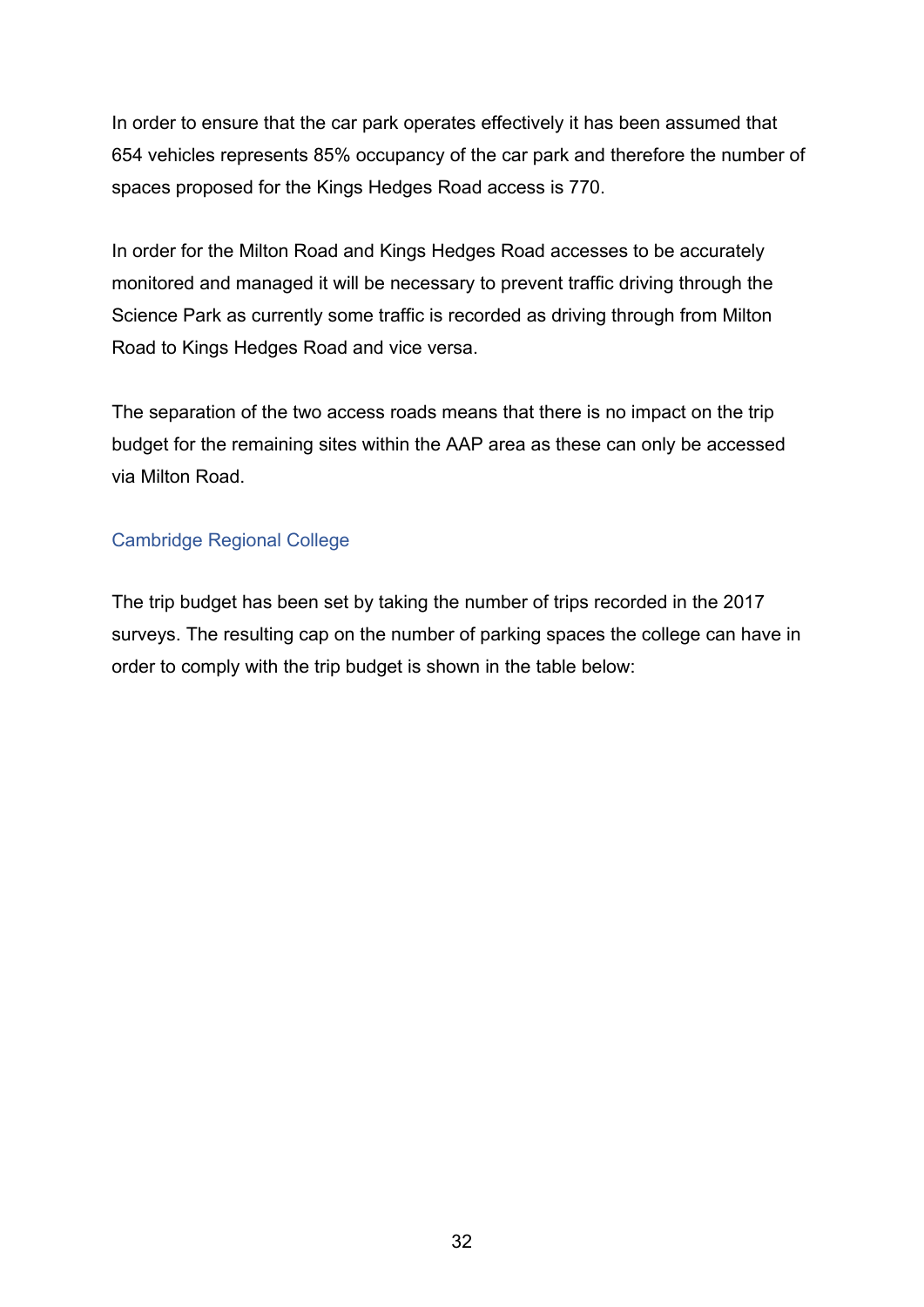Table 7: Cambridge Regional College Parking Accumulation

| <b>Time</b> | <b>Arrival</b> | <b>Departure</b> | <b>Arrival</b> | <b>Departure</b> | <b>Trip</b> | <b>Trip</b>     | <b>Parking</b>      |
|-------------|----------------|------------------|----------------|------------------|-------------|-----------------|---------------------|
|             | trip rate      | trip rate        | $\frac{0}{0}$  | $\frac{0}{0}$    | arrivals    | departures      | <b>Accumulation</b> |
| 07:00-      | 0.012          | 0.003            | 5%             | $1\%$            | 45          | 11              | 57                  |
| 08:00       |                |                  |                |                  |             |                 |                     |
| 08:00-      | 0.067          | 0.021            | 27%            | 8%               | 253         | 79              | 332                 |
| 09:00       |                |                  |                |                  |             |                 |                     |
| 09:00-      | 0.027          | 0.013            | 11%            | 5%               | 102         | 49              | 151                 |
| 10:00       |                |                  |                |                  |             |                 |                     |
| $10:00 -$   | 0.017          | 0.01             | 7%             | 4%               | 64          | 38              | 102                 |
| 11:00       |                |                  |                |                  |             |                 |                     |
| $11:00 -$   | 0.015          | 0.014            | 6%             | 6%               | 57          | 53              | 110                 |
| 12:00       |                |                  |                |                  |             |                 |                     |
| 12:00-      | 0.016          | 0.019            | 6%             | 8%               | 60          | $\overline{72}$ | 132                 |
| 13:00       |                |                  |                |                  |             |                 |                     |
| 13:00-      | 0.016          | 0.015            | 6%             | 6%               | 60          | 57              | 117                 |
| 14:00       |                |                  |                |                  |             |                 |                     |
| 14:00-      | 0.011          | 0.018            | 4%             | 7%               | 42          | 68              | 110                 |
| 15:00       |                |                  |                |                  |             |                 |                     |
| 15:00-      | 0.013          | 0.023            | 5%             | 9%               | 49          | 87              | 136                 |
| 16:00       |                |                  |                |                  |             |                 |                     |
| 16:00-      | 0.015          | 0.036            | 6%             | 14%              | 57          | 136             | 193                 |
| 17:00       |                |                  |                |                  |             |                 |                     |
| $17:00 -$   | 0.015          | 0.031            | 6%             | 12%              | 57          | 117             | 174                 |
| 18:00       |                |                  |                |                  |             |                 |                     |
| 18:00-      | 0.012          | 0.011            | 5%             | 4%               | 45          | 42              | 87                  |
| 19:00       |                |                  |                |                  |             |                 |                     |
| Total       | 0.25           | 0.251            | 100%           | 100%             | 944         | 948             | 1892                |

In order to ensure that the car parking operates effectively we have assumed that 332 vehicles represents 85% occupancy of the car park and therefore the number of spaces proposed for the Kings Hedges Road access is 390. This compares to the maximum occupancy recorded during the survey of the college car park (undertaken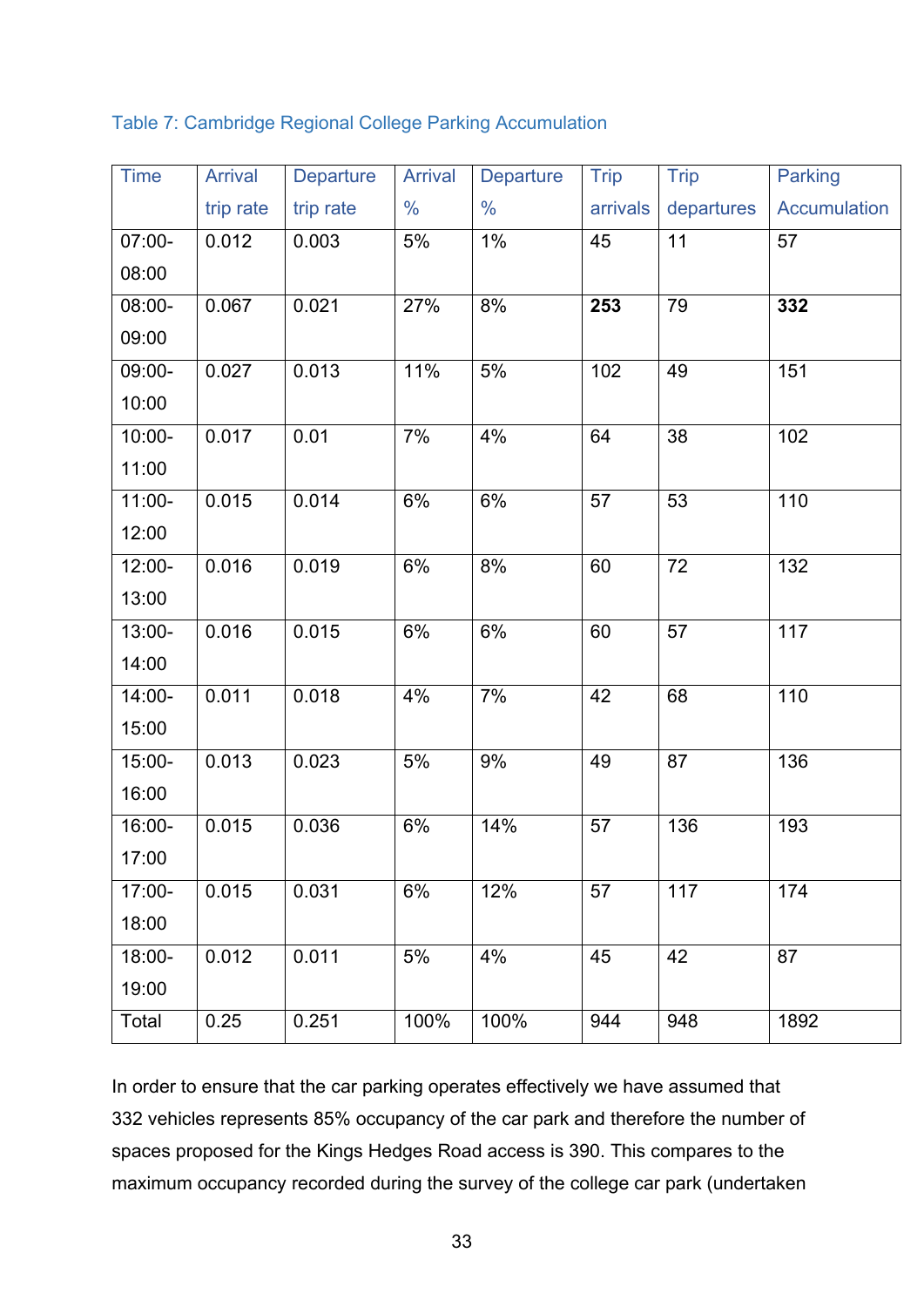10th March 2020) of 621. Therefore, the college will need to ensure the car mode share for the site is reduced to ensure the trip budget and parking cap are not exceeded.

#### <span id="page-33-0"></span>**The impact of traffic from the AAP area on the A14**

The Ely to Cambridge A10 Transport Study (2018) identified that over 50% of trips entering and leaving the AAP Area via Milton Road originate from the A14. As is set out in the Transport Evidence Report (2019) it is the intention to manage the development of the NEC by means of a trip budget thereby limiting the number of vehicular trips in the future to the levels recorded in the surveys carried out in 2017.

Therefore, trips from the NEC area should not contribute to additional vehicles on the A14. However, the car mode share indicated for the AAP area is significantly lower than is currently the case for any of the existing uses within the AAP area therefore it will be important as the development progresses to ensure that there is not an increase in the number of trips on the A14 that are then parking off site and using other modes for the last part of the journey. The developers of North East Cambridge will need to demonstrate that longer distance trips to the area are captured further out to minimise the impact of any development at the scheme on the A14 as part of the Transport Strategy.

#### <span id="page-33-1"></span>**Transport Strategy and Transport Assessments**

To demonstrate the deliverability and achievability of the scale of development proposed for NEC within the prescribed trip budget (Table 2), the developers have prepared an initial High Level Transport Strategy (which will be kept under review). This articulates a multi modal strategy for the area in terms of measures, mode shares and progression to a low car mode share over time, to ensure the trip budget for the site is not exceeded and factors such as air quality are maintained or improved. It outlines how development quantum, trips, and mode shares correlate with strategic and local transport infrastructure improvements to the area. This is a strategic rationale as to how development within the NEC area can be accommodated and includes a phasing schedule/plan that matches development to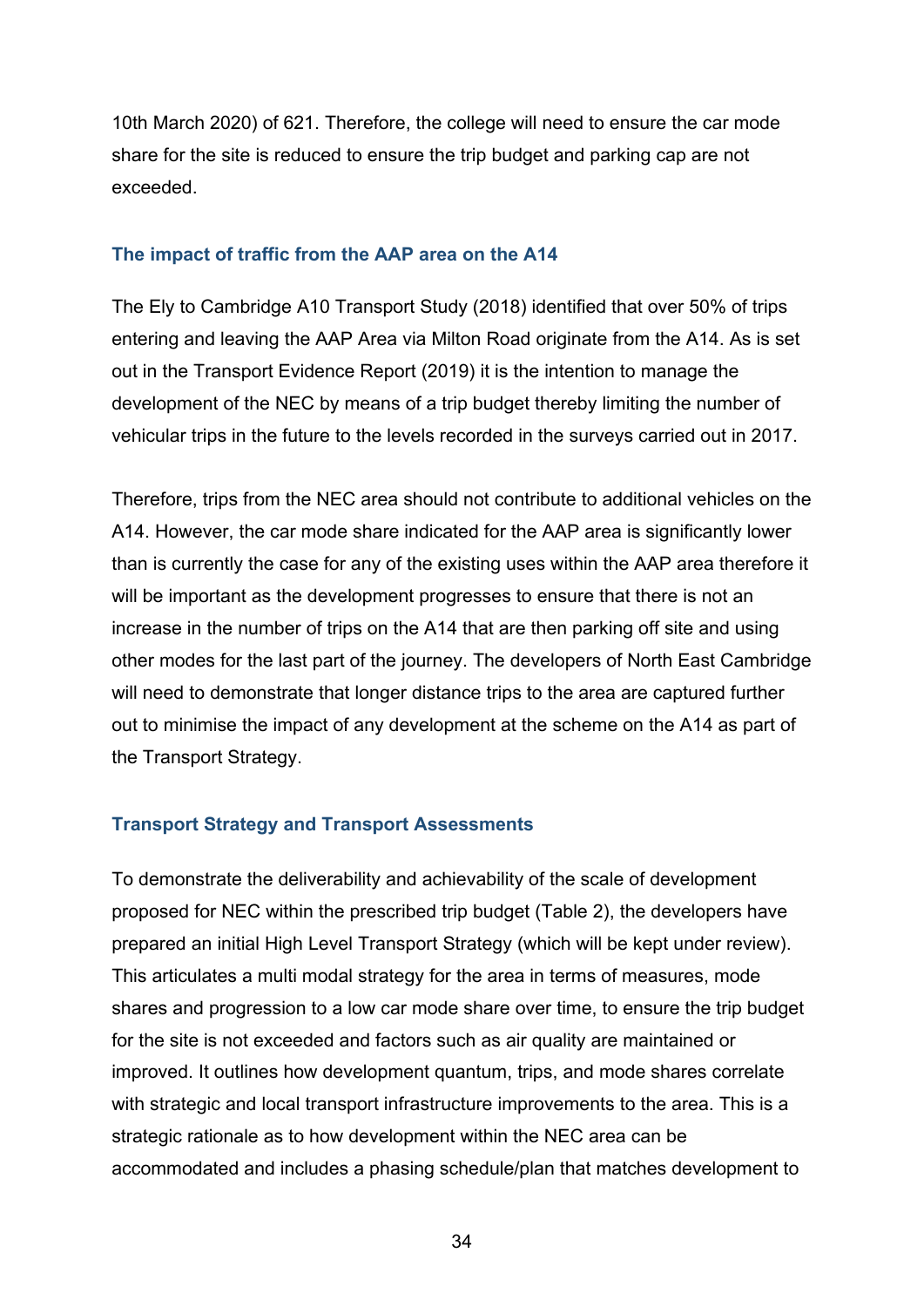new infrastructure. This has been prepared by the five main landowners within the Area Action Plan area as a joint strategy.

The NEC AAP encourages innovation therefore the Transport Strategy also considers and proposes innovative transport and mobility solutions, not simply relying on planned schemes and initiatives proposed by the GCP and Combined Authority. For example, whether there are other potential initiatives and tools considered through the GCP 'Choices for Better Journeys' and 'City Access' projects which would assist delivery (e.g. residential parking controls, workplace parking levy, congestion charge). The Councils will expect that there will need to be a phased reduction in car parking provision across the AAP area to facilitate and reinforce the delivery of the aims of the Transport Strategy.

Each individual developer will then need to produce a site-specific Transport Assessment that sets out how their development aligns with and will contribute towards delivery of the High Level Transport Strategy (2021) and what mitigation the development proposal needs to provide, including towards strategic, local and site specific infrastructure and provisions. Many businesses already have Travel Plans which will need updating to further outline measures to encourage staff to switch to sustainable modes, such as through incentivising use of public transport, provision of a shuttle bus from the station, and provision of showers and lockers for cyclists. Other measures could include a gradual reduction in car parking provision, phased with the availability of alternative sustainable modes such as planned public transport services and cycling and walking infrastructure provision. Where necessary, consideration may be given to the introduction to parking or traffic controls, adopting both a carrot and stick approach to the delivery of mode shift.

#### <span id="page-34-0"></span>**Car parking displacement and enforcement**

The Transport Strategy will require a reduction in car parking across the area, in tandem with further improvements to public transport services, cycling and walking infrastructure to deliver upon the required mode share.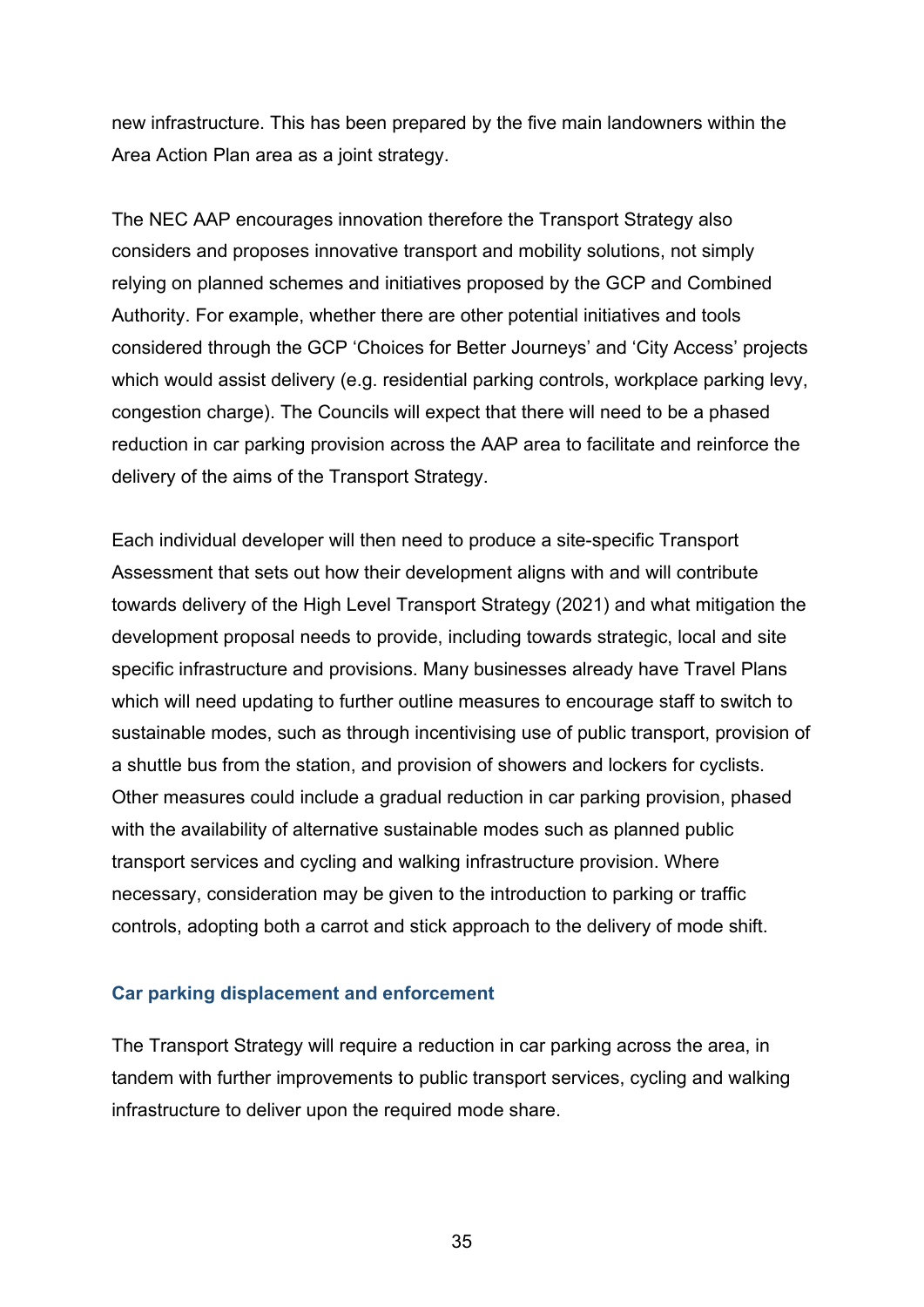Responses to the Issues and Options consultation raised concerns about existing employees currently parking on the streets within Milton. A significant reduction in car parking could lead to a further displacement of parking by some who may be reluctant to switch to other modes.

The AAP includes a requirement to monitor the existing car parking situation in the area surrounding the AAP area. If this monitoring indicates that there is additional parking in the surrounding area as a result of development within the AAP area, then it may be appropriate to introduce wider control measures, such as Controlled Parking Zones. Developers have incorporated a monitoring and mitigation plan within the Transport Strategy.

If there is found to be any displacement parking this could potentially be addressed within the City through measures outside the scope of the AAP, such as residential parking areas and parking enforcement. The GCP is developing an Integrated Parking Strategy which will identify how parking across Greater Cambridge can promote sustainable modes, discourage car use, improve access, and more effectively manage the use of on and off-street parking to reduce congestion on the network. A key part of this will be the delivery of civil parking enforcement in South Cambridgeshire – currently the responsibility of the police – to encourage the use of designated parking facilities and address issues with problematic parking. The GCP Executive Board (on 18 March 2021) committed to providing funding to support the application for civil parking enforcement powers and Cambridgeshire County Council (at its Highway & Transport Committee on 7 September 2021) agreed to prepare an application to the Department for Transport for the implementation of civil parking enforcement in South Cambridgeshire.

#### **Vehicle access and inclusivity**

Feedback to the consultation on the Draft AAP raised concerns that disabled people and others reliant upon vehicles were being excluded. NEC is already very accessible by non-car modes and is being designed around the principles of walkable neighbourhoods, whereby facilities and services are located within a short walk or cycle. Priority will be given to pedestrians and cyclists over vehicular modes,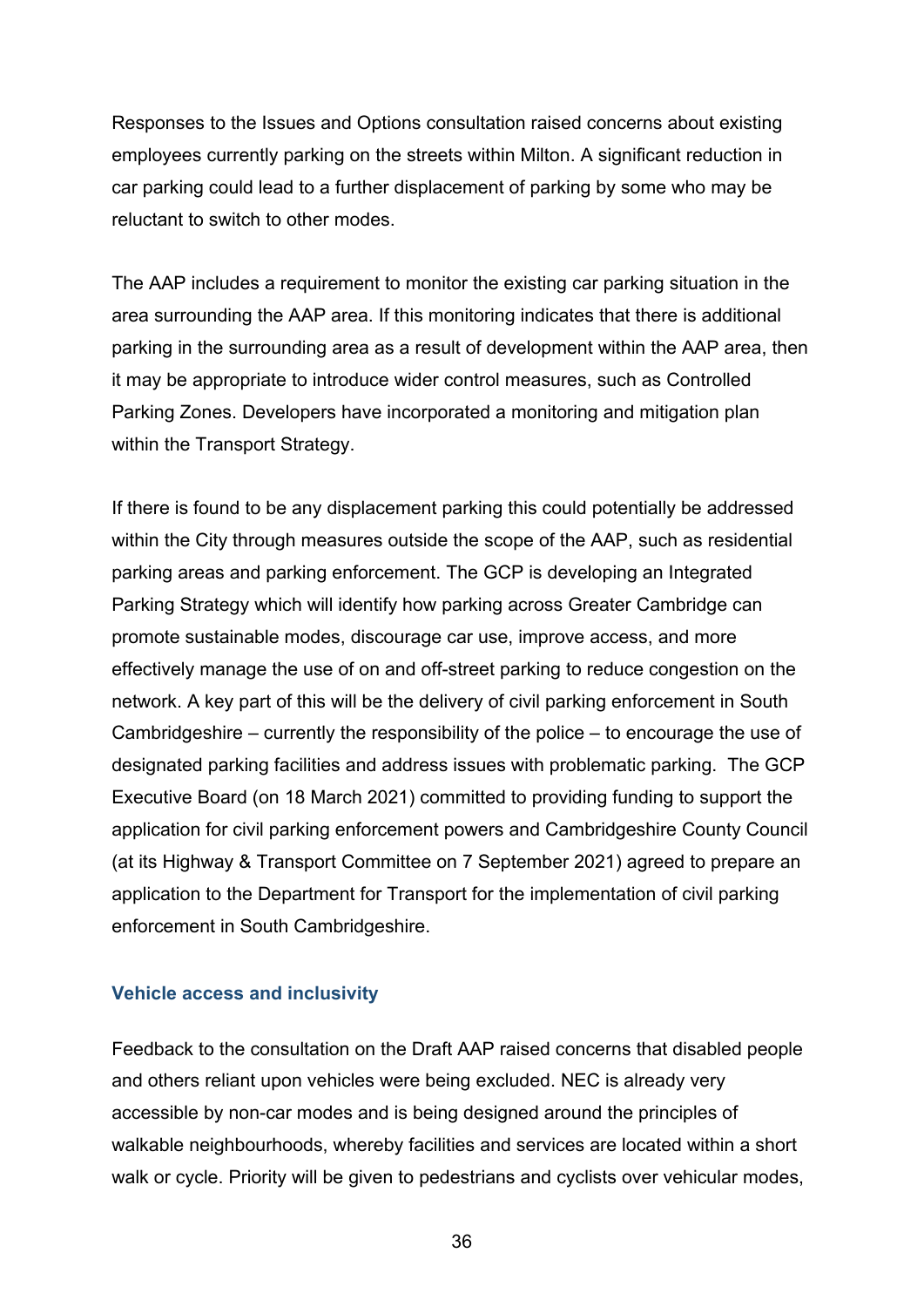providing safe, direct, and generous space for footpaths and cycle paths that will cater for all abilities (including people using mobility scooters and non-standard cycles) to make the place more inclusive. At the same time vehicular access will be maintained, including for disabled, taxis, public transport and service vehicles. It is not intended that NEC will be completely vehicle free, however the street design and layouts, together with low traffic speeds will put people first. People will still be able to own and use cars but the majority will be parked away from houses in car barns, with an exception for disabled parking provision, visitor parking for carers and dropoff points for loading/unloading and deliveries, which will be designed into the public realm. There will be several car barns located throughout the development to accommodate parking within a reasonable distance of housing, employment and community uses, and these will have electric charging infrastructure and electric car clubs for people who want access to a vehicle on an occasional basis without having to own their own.

#### <span id="page-36-0"></span>**Transport Position Statement for Development Management Decisions**

<span id="page-36-1"></span>Cambridgeshire County Council has established its position in a Transport Position Statement published previously in the Reg 18 consultation stage of the AAP, to provide clarity to developers within the North East Cambridge area on how their proposals will be considered in advance of the AAP having material weight. This will ensure that development proposals, that come ahead of the NEC AAP do not prejudice or frustrate the comprehensive delivery of the strategic transport solution or wider development aspirations of the NEC AAP area. The High Level Transport Strategy will also inform the decision-making process.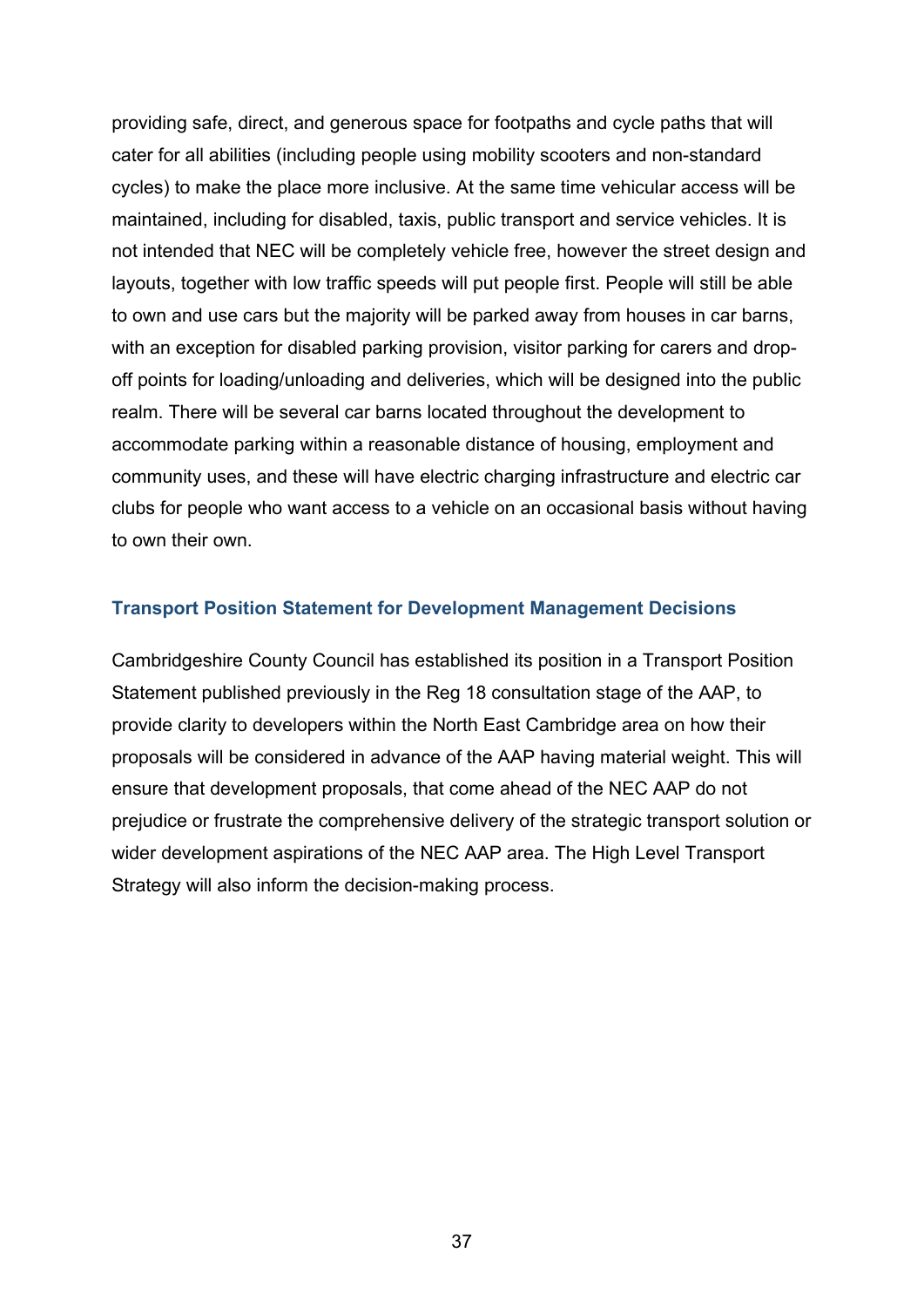#### **Provision for non-motorised modes**

#### **Cyclists**

Feedback to the consultation on the Draft AAP raised comments about the standard of new cycle infrastructure provision, as well as the quality and capacity of surrounding routes. Since the preparation of the Draft NEC AAP the Department for Transport published Local Transport Note [\(LTN\) 1/20 Cycle infrastructure design.](https://assets.publishing.service.gov.uk/government/uploads/system/uploads/attachment_data/file/951074/cycle-infrastructure-design-ltn-1-20.pdf) Whilst the AAP seeks to ensure delivery of a very high standard of infrastructure and incorporates design principles contained within this guidance, it could usefully reference it. In addition to planned improvements in the cycle network, the Transport Strategy sets out strategic and local transport infrastructure improvements the developers will deliver; this includes improvements to surrounding routes. Feedback to the consultation on the Draft AAP raised comments that insufficient cycle parking was proposed (there is overcrowding within the City) and suggested that further design guidance was needed. The availability of secure cycle parking at home, the end of a trip or at an interchange point has a significant influence on cycle use. It is acknowledged there are issues with under provision of cycle parking in parts of the City, which the AAP seeks to avoid in NEC by including cycle parking standards that go beyond those required in the adopted Cambridge Local Plan, reflecting that greater provision will be needed to encourage and enable greater cycle mode share. However, flexibility is provided to avoid over proliferation in areas where demand may be at different times, for example, where serving a mix of day and night uses. Cambridge City Council has adopted cycle parking design guidance. Although a bit dated, as it does not address non-standard cycles, many of the principles remain valid and it can be read alongside more recent guidance in LTN1/20. In addition, the Councils are preparing an Active Travel Toolkit to ensure the timely provision of high-quality new infrastructure in new developments.

#### **Equestrians**

Feedback from equestrian groups raised concerns that not enough provision is being made for equestrians within NEC. The AAP will make provision for all non-motorised users, which includes equestrians. To the north west of the AAP area Mere Way is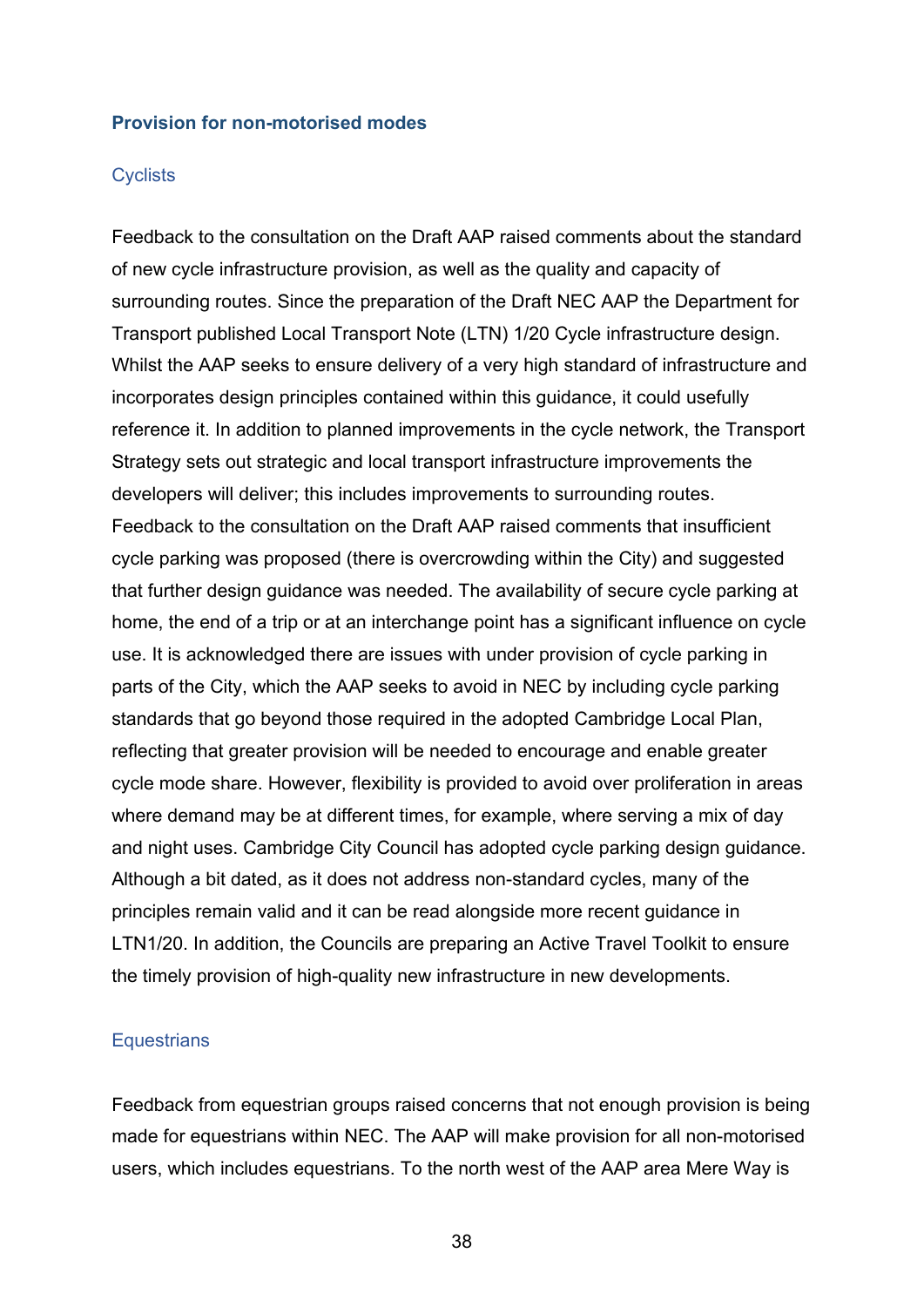an existing route suitable for and used by equestrians. The planned Waterbeach Greenway (being delivered by GCP) will provide an opportunity for NEC to create circular routes by joining the two routes. Whilst equestrians can ride on or alongside roads a mix of NMU routes are proposed within NEC including greenways away from traffic.

#### E-scooters

At the time of writing use of e-scooters on the public highway are not permitted, although national trials are being run in several locations. The Cambridgeshire and Peterborough Combined Authority are managing the year-long trial in Cambridge with Voi Technology, which started in October 2020. They operate 300 scooters on a subscription basis (via an App) during the period 6am to 8pm. Riders must be at least 18 and hold a provisional driving licence. Scooter speeds are capped at 10mph with geofencing to ensure the scooters do not go outside the trial area. The Government is monitoring the trials to inform a decision on whether to legalise the use of electric scooters on UK roads. The AAP has been drafted to be flexible and adaptable to future technology and innovations. Should the law on e-scooters be amended there is scope to accommodate dockless e-scooters at the mobility hubs alongside cycle parking and dockless e-cycle / cycle hire.

#### <span id="page-38-0"></span>**Public Transport**

#### Cambridge Autonomous Metro (CAM)

The CAM was proposed by the former Mayor of the Cambridgeshire and Peterborough Combined Authority after the early work on the Transport Evidence (2019) was complete. As such, the scheme at that point did not have any confirmed status or funding and therefore was not included or relied upon in the scenario testing that was undertaken for the AAP in the Transport Evidence Report (2019). In the intervening period, the former Mayor developed plans for a tunnelled system underneath central Cambridge, with four portals connecting to routes out from the city. One of these portals was intended to be located within the NEC area and as such, a policy was included in the Draft Plan to safeguard land for this purpose. In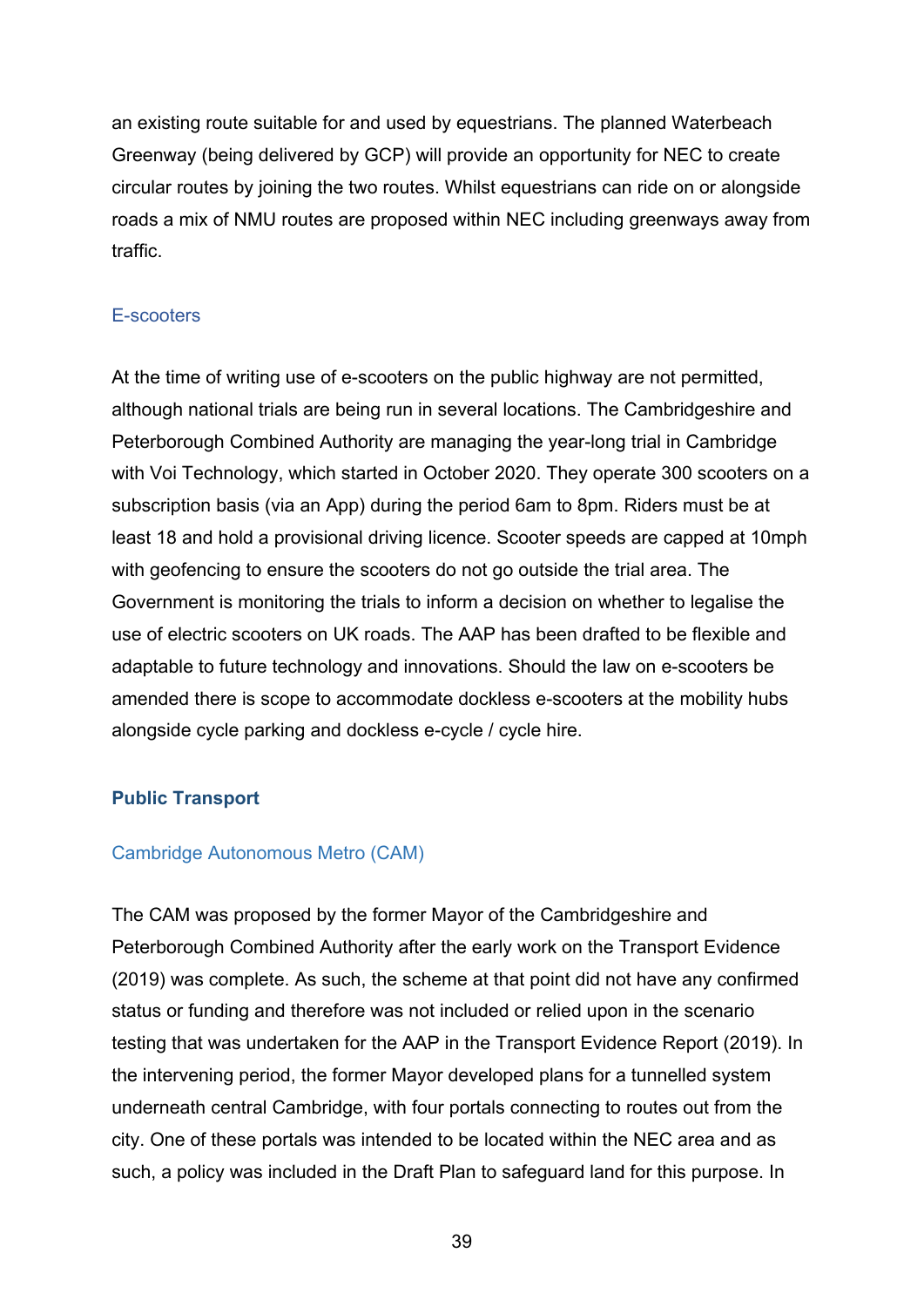May 2021, a new Mayor was elected who has stated his intention to halt further development of the scheme and the Combined Authority Board suspended work of the delivery body (One CAM Ltd) until a review of the CAM programme was carried out and an update on work to revamp the Local Transport Plan is reported to the Board. The Proposed Submission draft of the AAP does not therefore take forward the safeguarding of land adjacent to Cambridge North Station for a future CAM portal but recognises land around the station and Guided Busway will still be needed as a public transport interchange.

#### [Waterbeach to Cambridge \(W2C\)](https://consultcambs.uk.engagementhq.com/waterbeach-to-cambridge)

The Better Public Transport – Waterbeach to Cambridge project has been developed by the GCP to help ensure that planned residential and employment growth at both Waterbeach and North East Cambridge can be accommodated in a sustainable way that doesn't increase levels of vehicular traffic on the northern approach to the city. A Strategic Outline Business Case was developed in 2020 which set out a clear case for the requirement for a segregated transport route as opposed to just enhancing on-road bus service provision in this corridor. A subsequent consultation towards the end of 2020 sought feedback on four different routes, with a recommendation now being put forward to undertake further work as part of an Outline Business Case on two of them, a western alignment and an amended central alignment. Both alignments link the relocated Waterbeach Station to the western end of Cambridge Science Park via different alignments to the west of the A10, joining the existing Guided Busway. The next stage of work will also consider a comprehensive review of park and ride provision within the corridor.

#### Bus Strategy

The CPCA is preparing a 'refresh' of the 2020 Local Transport Plan, to be rebadged as a Local Transport and Connectivity Plan which is currently under preparation. It will look at the longer-term proposals for bus provision in the Combined Authority area, including Greater Cambridge and will provide an updated framework for a new Bus Strategy.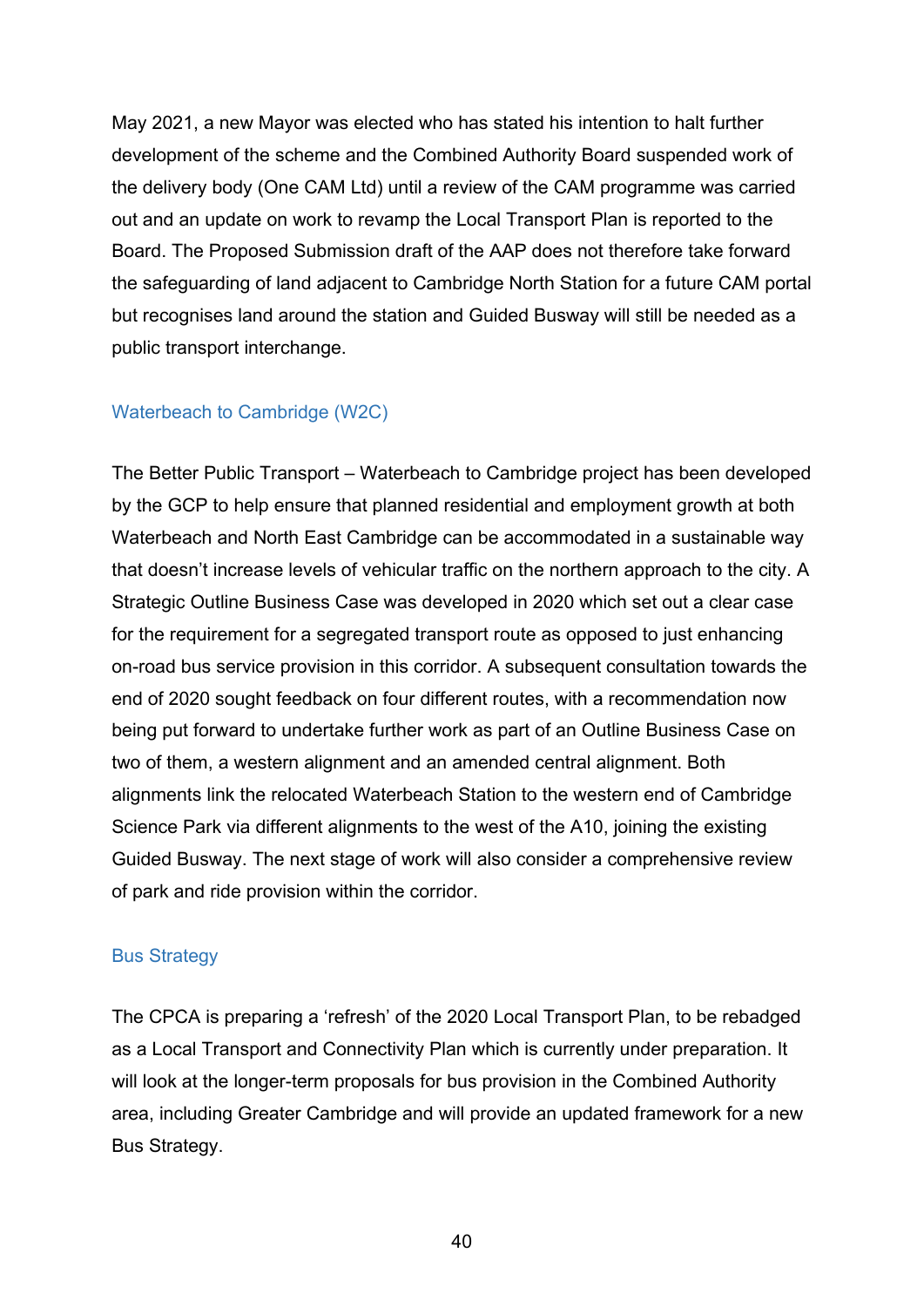Bus market reform is one of the CPCA's key priorities. Following the publication of the National [Bus Strategy for England -](https://assets.publishing.service.gov.uk/government/uploads/system/uploads/attachment_data/file/980227/DfT-Bus-Back-Better-national-bus-strategy-for-England.pdf) 'Bus Back Better' in March 2021, the government is making grant funding available to areas that commit to produce a Bus Service Improvement Plan (BSIP) by October 2021. Working with members of the local Bus Operators' Forum, the CPCA is currently developing a Cambridgeshire and Peterborough BSIP. The plan will describe the improvements the Transport Authority (CPCA), bus operators and other partners intend to make from April 2022. At the same time, the CPCA is assembling evidence to evaluate franchising and enhanced partnership options for the future delivery of bus services in the area. This work may open up opportunities to explore improvements to the bus service provision in the NEC area.

The BSIP and the Franchising Assessment will form part of the CPCA Bus Strategy which also includes a bid to Government for Zebra funding for an initial 30 electric buses and supporting infrastructure, to be provided at the Cowley Road Depot site.

#### Bus depot relocation

North East Cambridge seeks to create a new urban quarter to Cambridge which can make a significant contribution to the future housing and employment needs of Greater Cambridge. The AAP promotes future structural changes in the layout and land use of parts of the area to optimise development potential, mitigate constraints, and for place-making purposes. This includes proposals for new strategic walking and cycling connections; the residential use of Nuffield Industrial Estate; the consolidation of and intensification of industrial use around the aggregate railhead (which is remaining in situ for the foreseeable future); and the relocation of incompatible uses in order to deliver the vision for the area. Through preparation of the AAP, it has been concluded that the Bus Depot use is not compatible with the proposed future vision and development of the NEC area or with the vehicular trip budget. However, the depot will need to remain in place until at least 2031 in order to provide value for money for the Zebra funding. The Councils are working with the Combined Authority, Cambridgeshire County Council and the GCP to find suitable alternative location(s) for the bus depot to relocate at an appropriate time consistent with the phasing of development at NEC. It is recognised that in relocating the depot,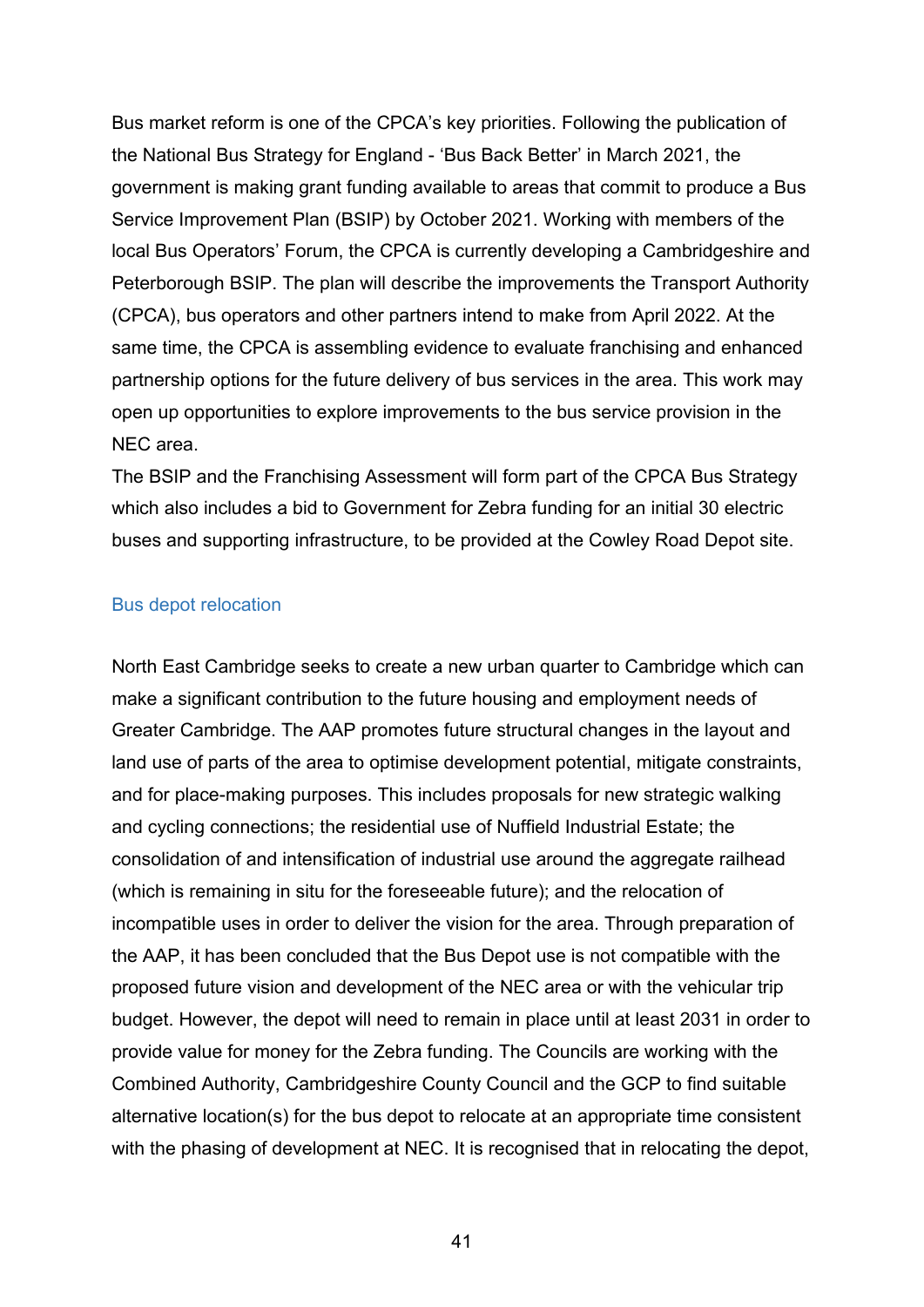any alternative site would need to provide good access to Cambridge in order to provide effective and efficient public transport to serve the area.

#### Rail

Rail will form a key component to getting people in and out of the site as an alternative to the private car, in order to ensure that the site stays within its vehicular trip budget. For more trains to serve Cambridge North station than are currently planned, further capacity needs to be created on the railway network in the Ely area, which is currently operating at capacity, so that more trains can run through. Network Rail have a project called the [Ely Area Capacity Enhancement \(EACE\)](https://www.networkrail.co.uk/running-the-railway/our-routes/anglia/improving-the-railway-in-anglia/ely-area-capacity-enhancement/) Programme the scope of which is to consider all the railway systems between Cambridge and Ely, Ely and Peterborough and Ely and King's Lynn. 126 level crossings are included in this programme, including Chesterton Fen level crossing which is adjacent to the NEC area and has been the subject of a number of representations made at both the Issues and Options stage and also the Draft Plan stage.

Feedback at both stages has suggested that the level crossing should be replaced by a bridge over the railway into the NEC area due to the duration that the barrier is down for and the severance it causes the community to the east of the railway. The planning authorities, along with the highways authority and the CPCA have been engaging with Network Rail as the responsibility for any changes to a level crossing needs to be taken by Network Rail. A second phase of consultation on the EACE programme is being undertaken by Network Rail in the autumn 2021, which will include consideration of the level crossings, including Chesterton Fen. Additional connections into Cambridge by rail will be delivered through the East West Rail project, which will link destinations to the west that aren't currently directly connected to the city by rail. Stage 3 of the project will link Bedford to Cambridge via St Neots/Sandy and Cambourne.

#### City Access Strategy

The GCP are developing a city access strategy around three principles, namely:

• Supporting a significant uplift in use of sustainable transport as part of a green recovery;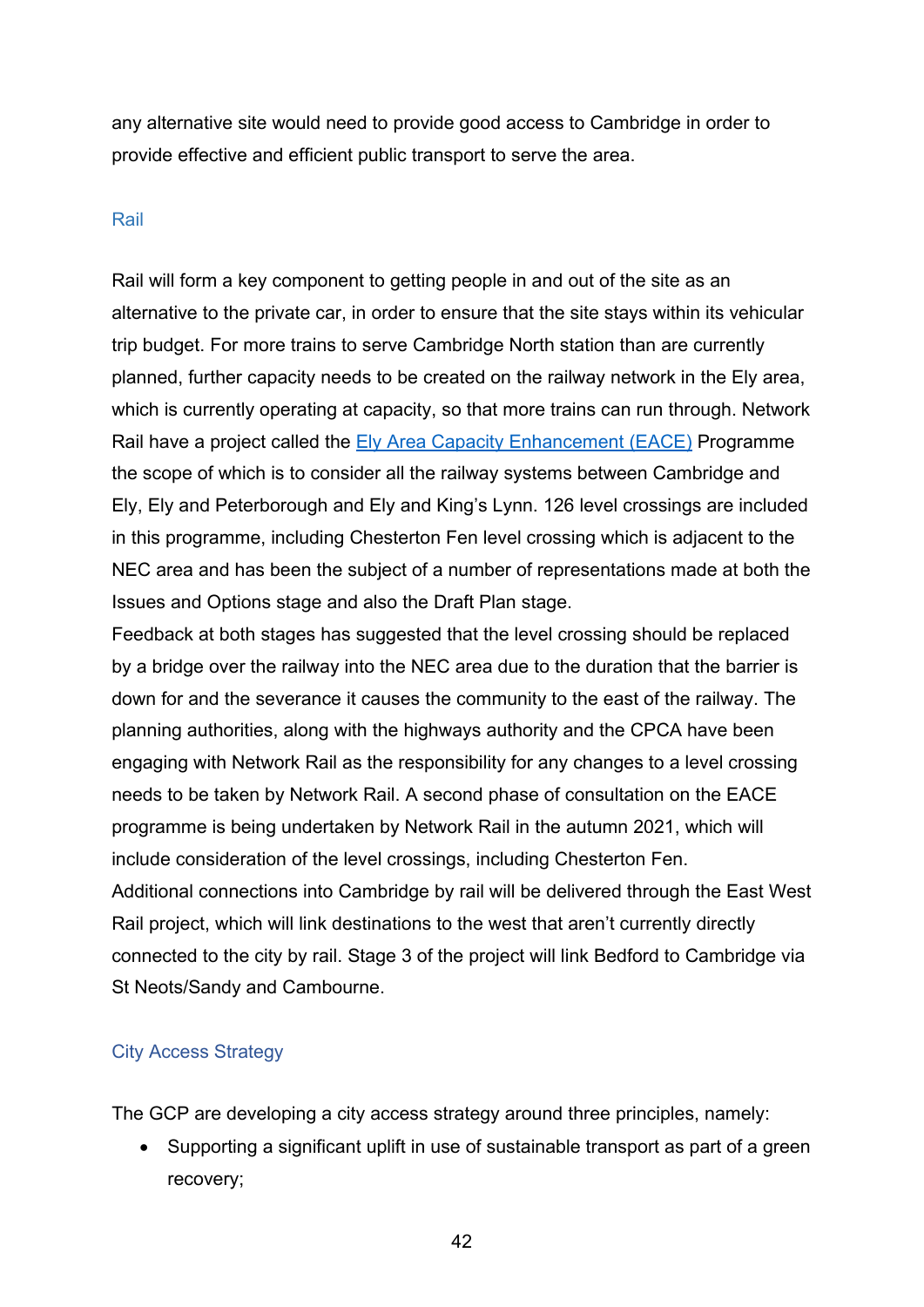- Prioritising road space for sustainable transport and making it a more competitive choice, by discouraging car use
- Reducing pollution and emissions

As feedback on the Draft Plan has highlighted, it is recognised that in order to be able to compete with the private car, changes are needed to the transport system in a number of ways to allow sustainable transport to become a truly competitive choice. A Strategic Bus Review undertaken by the CPCA resulted in a future bus network concept for Greater Cambridge (see below) which aims to set out how a new network could offer more people a competitive public transport option.

#### Future Bus Network concept (Source: Greater Cambridge Partnership)



To support this concept and as part of a green recovery, the GCP is working with the CPCA and operators to deliver a package to incentivise the use of public transport, including lengthening bus operating hours, increasing frequencies on the bus core network, providing additional bus routes and services and developing a targeted fare pilot.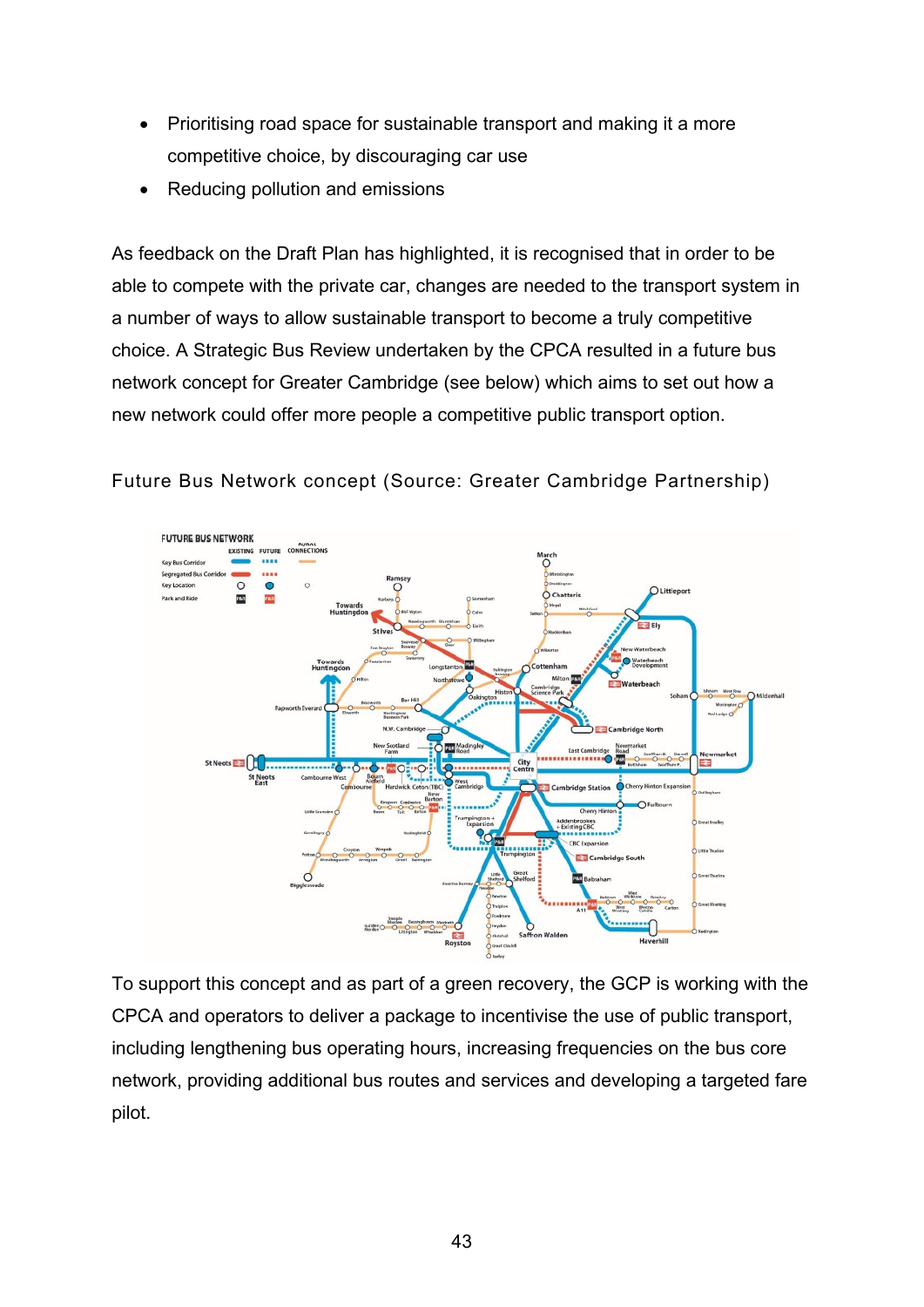A blended approach of road space reallocation and changes to parking is proposed to enable more road space to be prioritised for sustainable transport, which will help to speed up journey times, improve reliability and improve safety. To ensure that vehicle trips are reduced rather than simply displaced, parking restrictions will be introduced in parallel with significant changes to road space. The approach being taken at North East Cambridge is wholly consistent with this ethos.

#### <span id="page-43-0"></span>**Wider Sustainable Connectivity**

#### Crossing Milton Road

Feedback was received about the crossings of Milton Road, including concerns about the proposals to provide grade separate crossing via an underpass and bridge. As set out in the Transport Strategy, the transport consultants working on behalf of the main landowners, will need to do detailed analysis of the number of trips crossing Milton Road to establish the most appropriate form and design of the crossings. Until such further analysis is undertaken, the Proposed Submission draft of the AAP assume a bridge will be required to provide for the walking and cycling movements, ensuring these do not impact congestion on Milton Road.

#### Improvement to existing routes

A number of representations to the Draft Plan highlighted the lack of capacity, facilities and missing links on existing walking and cycling routes. Many of these are likely to fall outside the NEC area. A draft Local Cycling and Walking Infrastructure Plan (LCWIP) has been developed by the County Council, which will help to address this. The plan uses a methodology that is intended to identify routes that have the highest potential to increase the number of people cycling for short journeys which are then prioritised. A selection of walking routes also follows a similar process. The methodology follows Department for Transport guidelines and leads to a focus on urban and utility trips aimed at replacing short car journeys with walking and cycling. Building on the draft LCWIP, the GCP have undertaken further analysis of the current cycle network to identify gaps and missing links and consider how these could be addressed. A prioritised list was drawn up and consulted on during the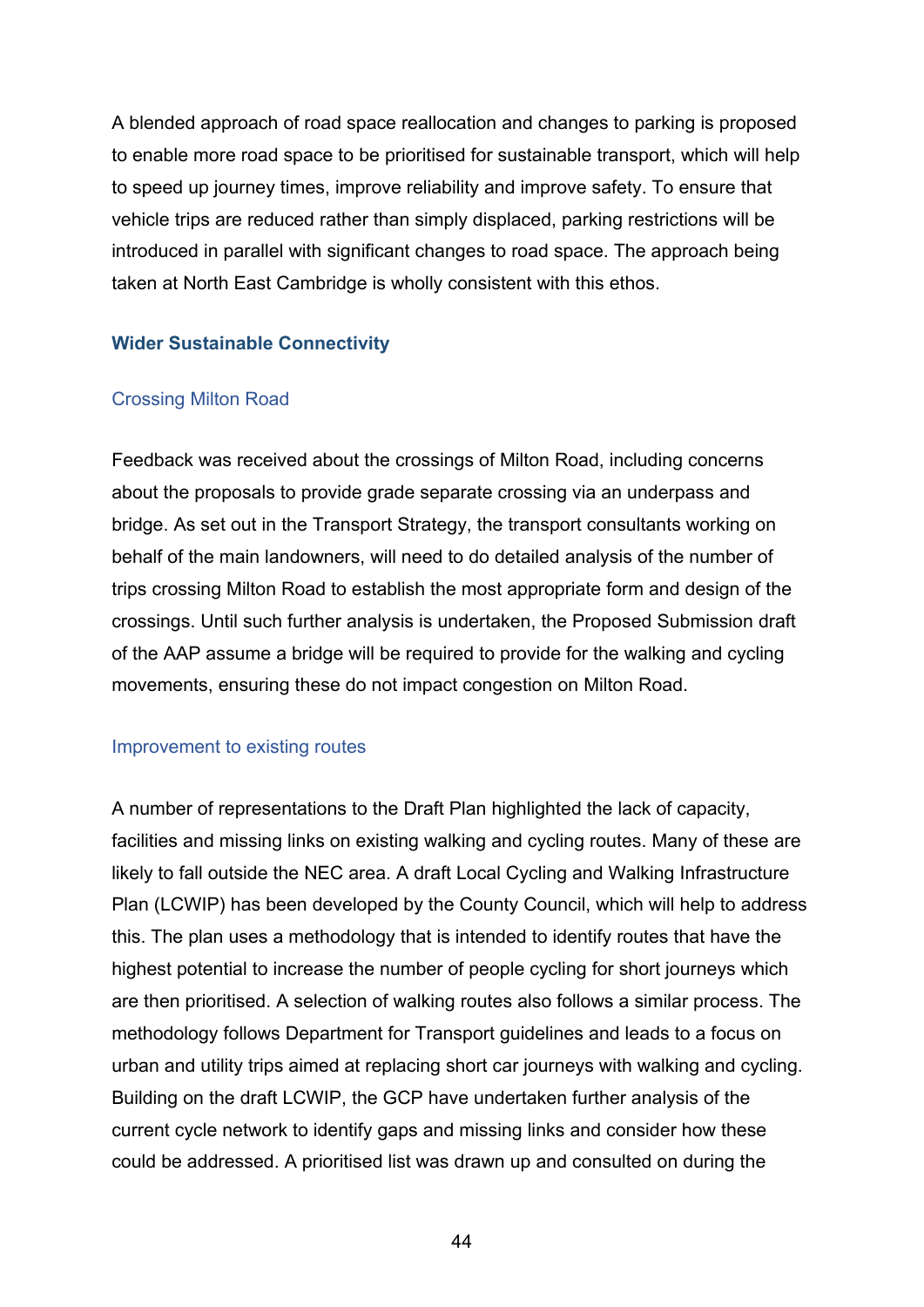summer of 2021; Cycling Plus: Investing in Greater Cambridge's Active Travel Network.

#### <span id="page-44-0"></span>**Electric Vehicles**

With Government seeking to phase out sales of new petrol and diesel by 2030 it is vital that new developments are ready to support electric vehicles. Vehicle parking must include electric charging infrastructure (with appropriate grid reinforcement), which should be designed into the public realm, for example to minimise conflicts such as cables across pedestrian and cyclist routes.

Developers will be required to submit evidence of a management strategy for any communal charge points, such as those within car barns. Charging infrastructure should be able to accommodate other vehicles including mobility scooters, electric cycles and electrification of the bus fleet.

#### <span id="page-44-1"></span>**Impact of Covid-19 restrictions**

<span id="page-44-2"></span>The impact of restrictions imposed during the pandemic continue to have an impact on the long-standing characteristics of the transport system. During the lockdowns, traffic levels were significantly lower than pre-pandemic levels, however these have been gradually rising again. Monitoring is in place to help better understand what longer-term trends are developing. More generally, it is unclear at the moment what the long-term effect of remote working is likely to be and the subsequent effect on travel habits. The Transport Evidence Report (2019) included a conservative estimate for future homeworking patterns which is likely to be borne out and could be even higher. These trends will continue to be monitored and will be considered in future updates to the Transport Strategy as the plan is developed.